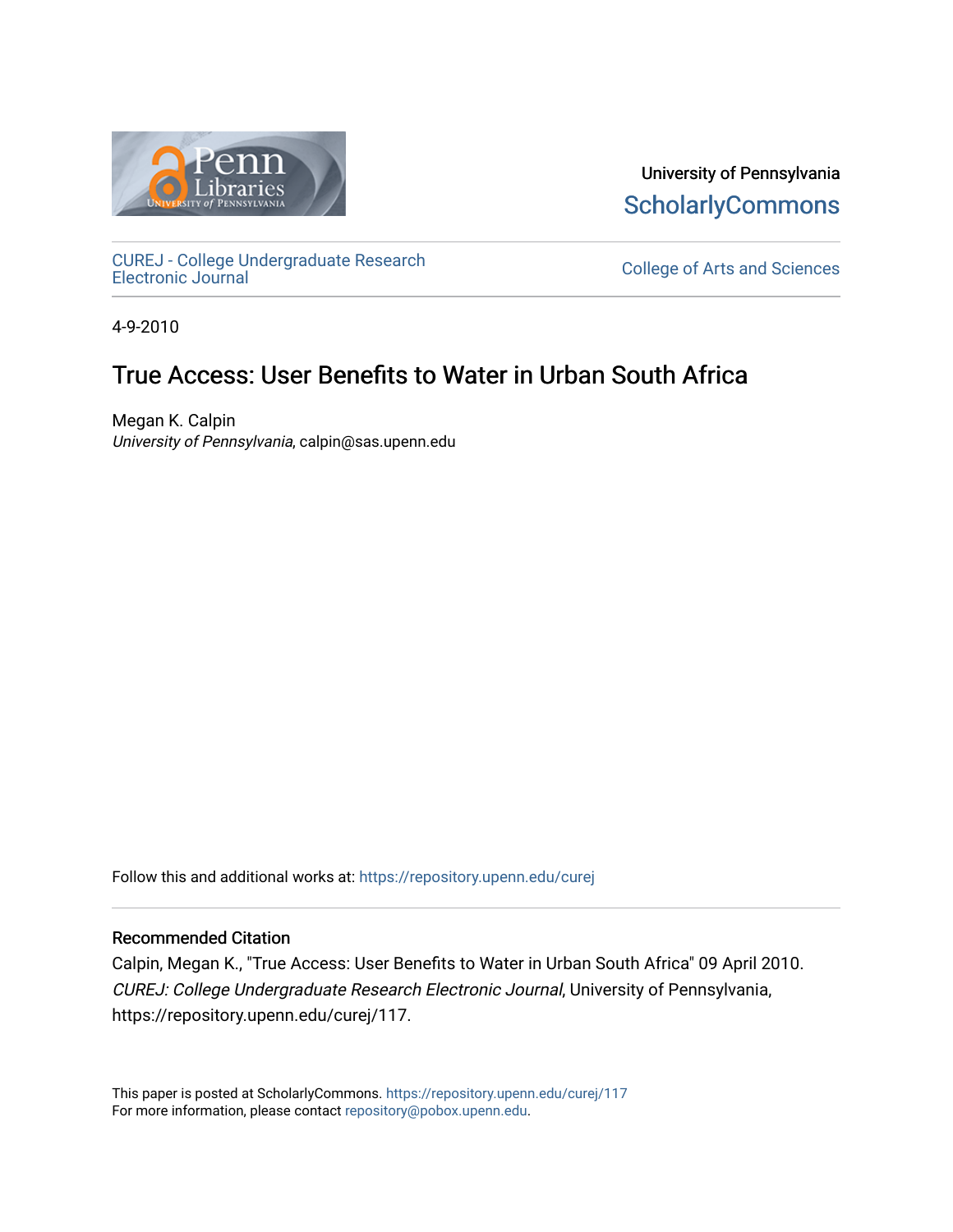### True Access: User Benefits to Water in Urban South Africa

#### **Abstract**

This thesis analyzes the management and governance structures for the delivery of water in South Africa since the decentralization of government. Previous views of access have been too focused on rights and have failed to take into account a user's ability to utilize those rights. In proposing a broader theory of true access to water, I set forth a method of analyzing a user's ability to continually benefit from public services through structural, relational, and ideological mechanisms. Two metropolitan municipalities of comparable size and development—Johannesburg and eThekwini (Durban)—serve as the case studies to which the theory of true access is applied. Levels of developed infrastructure to water in 2001 will be compared to the levels in 2007, while taking into consideration the web of mechanisms that affect the inclusive vision of true access. Thus, this thesis will assess the effectiveness of a fully corporatized model (Johannesburg) as compared to a ring-fenced, state-run model (Durban) of water management and delivery.

#### Keywords

Decentralization, South Africa, Service Delivery, Local Government, Social Sciences, Political Science, Tulia Falleti, Falleti, Tulia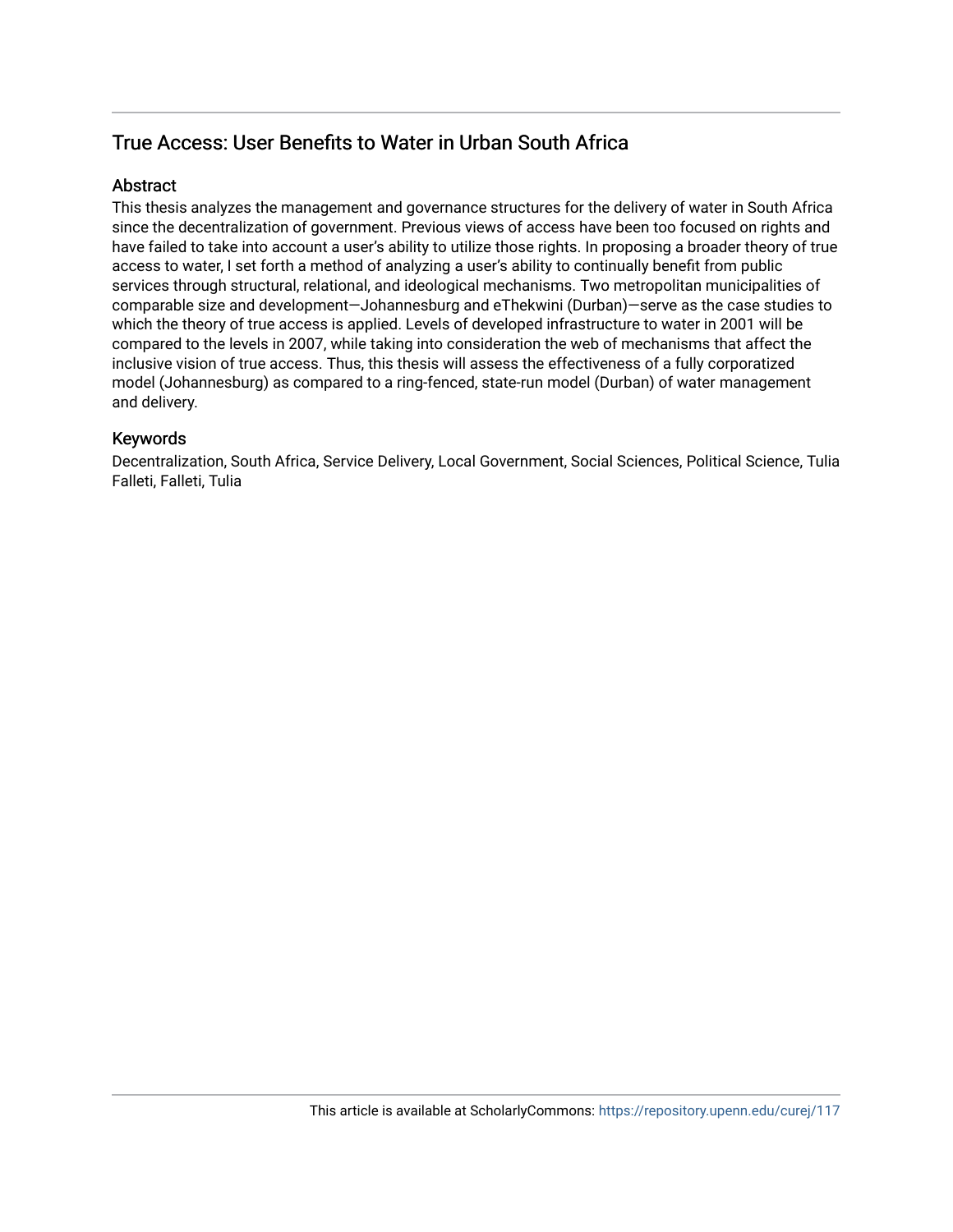# True Access: User Benefits to Water in Urban South Africa

Megan Calpin Undergraduate Honors Thesis in Political Science University of Pennsylvania Advisor: Dr. Tulia Falleti April 9, 2010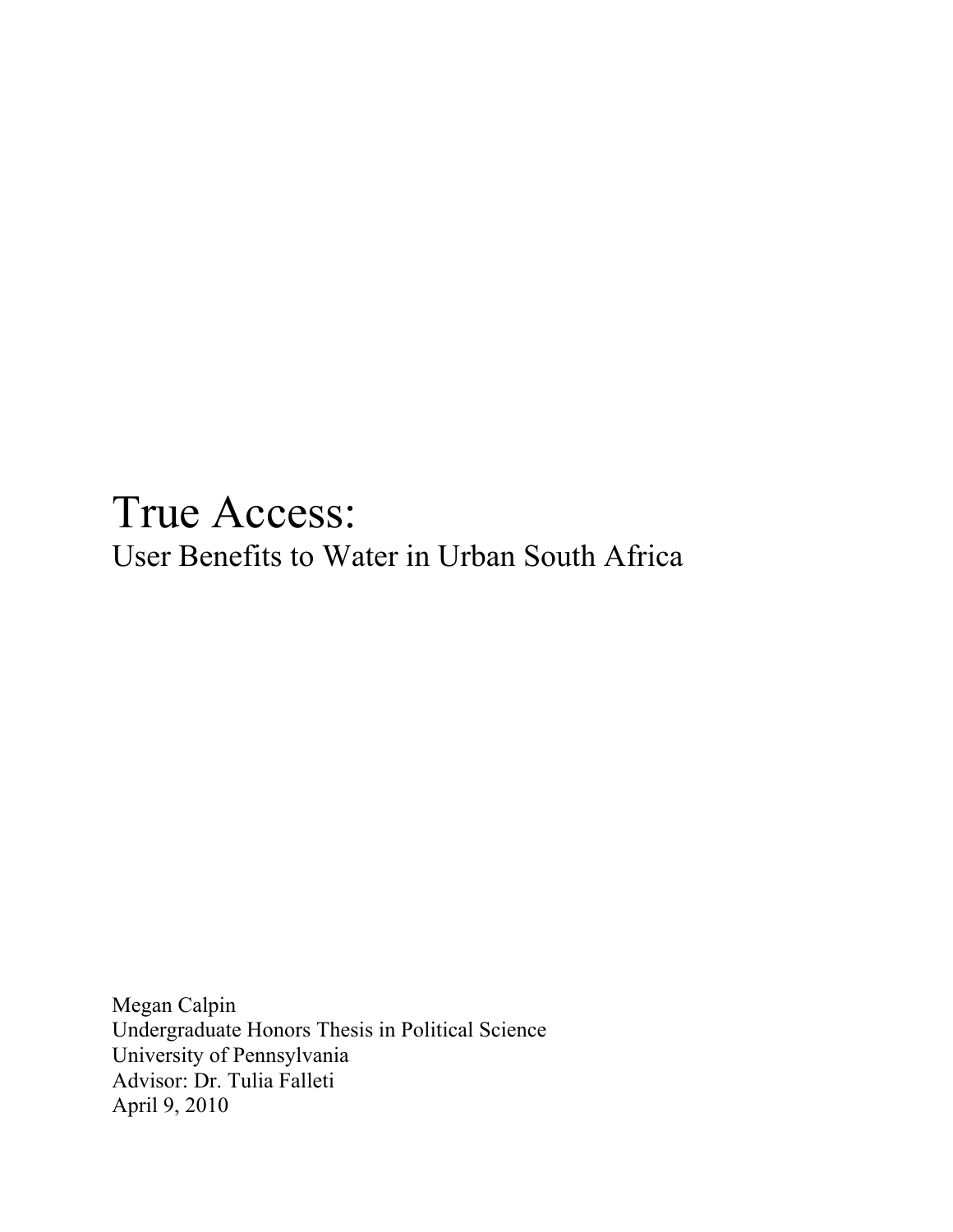# *Table of Contents*

| Purified National Party and Grand Apartheid (1948-1994)11 |  |
|-----------------------------------------------------------|--|
|                                                           |  |
|                                                           |  |
|                                                           |  |
|                                                           |  |
|                                                           |  |
|                                                           |  |
|                                                           |  |
|                                                           |  |
|                                                           |  |
|                                                           |  |
|                                                           |  |
|                                                           |  |
|                                                           |  |
|                                                           |  |
|                                                           |  |
|                                                           |  |
|                                                           |  |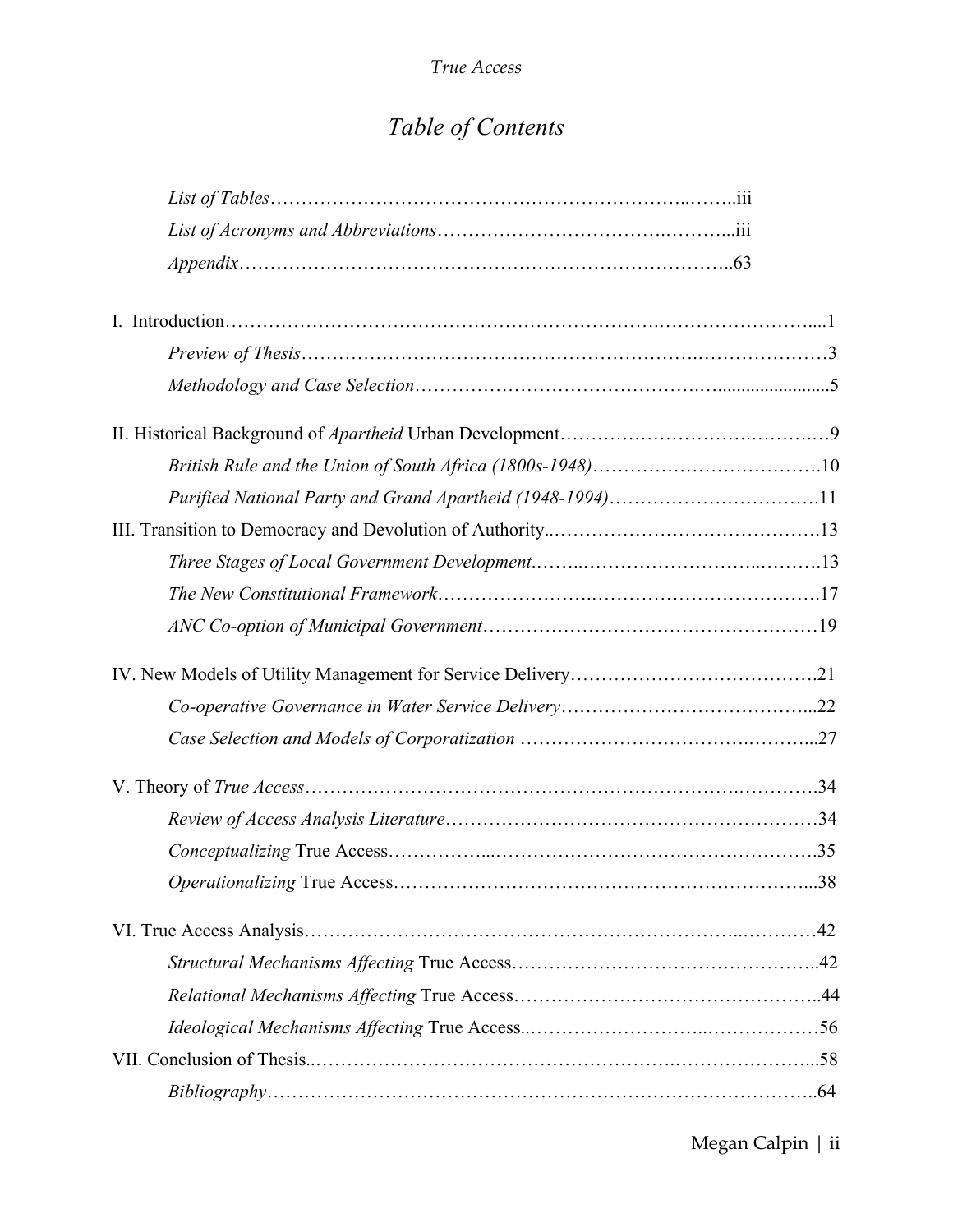# *List of Tables & Figures*

# *List of Acronyms and Abbreviations*

| <b>ANC</b>  | <b>African National Congress</b>              |
|-------------|-----------------------------------------------|
| <b>BLA</b>  | <b>Black Local Authority</b>                  |
| <b>DFA</b>  | Development Facilitation Act                  |
| <b>DWAF</b> | Department of Water Affairs and Forestry      |
| eTWS        | eThekwini Water Services                      |
| <b>FBW</b>  | Free Basic Water                              |
| <b>GNU</b>  | Government of National Unity                  |
| <b>IDP</b>  | Integrated Development Plan                   |
| JW          | Johannesburg Water                            |
| <b>LGTA</b> | <b>Local Government Transition Act</b>        |
| LOS         | Level of Service                              |
| <b>MDB</b>  | <b>Municipal Demarcation Board</b>            |
| <b>MIIF</b> | Municipal Infrastructure Investment Framework |
| NP          | <b>National Party</b>                         |
| <b>PSP</b>  | <b>Public Sector Partnership</b>              |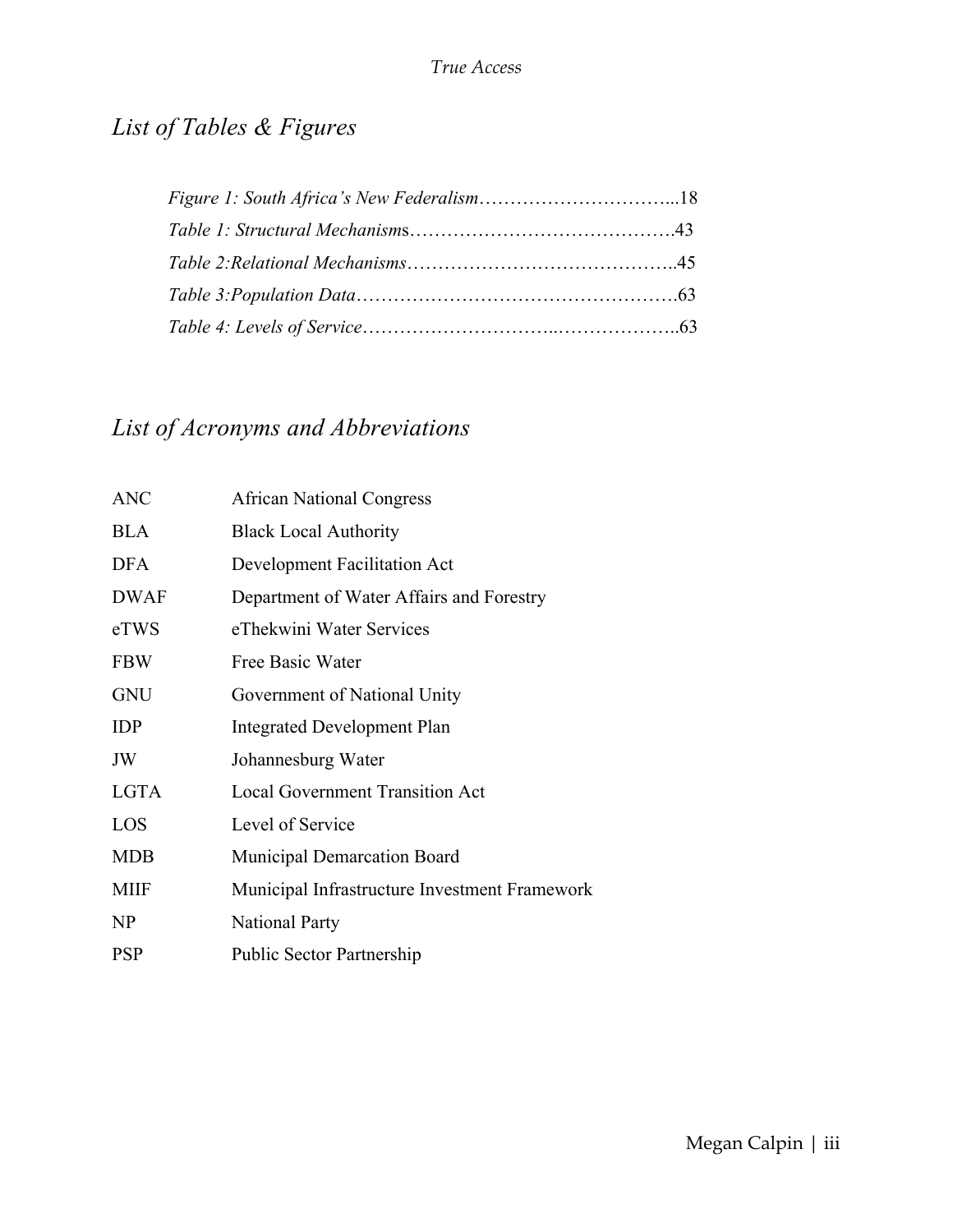#### *True Access: User Benefits from Water Services in Urban South Africa*

#### **Abstract**

*This thesis analyzes the management and governance structures for the delivery of water in South Africa since the decentralization of government. Previous views of access have been too focused on rights and have failed to take into account a user's ability to utilize those rights. In proposing a broader theory of true access to water, I set forth a method of analyzing a user's ability to continually benefit from public services through structural, relational, and ideological mechanisms. Two metropolitan municipalities of comparable size and development— Johannesburg and eThekwini (Durban)—serve as the case studies to which the theory of true access is applied. Levels of developed infrastructure to water in 2001 will be compared to the levels in 2007, while taking into consideration the web of mechanisms that affect the inclusive vision of true access. Thus, this thesis will assess the effectiveness of a fully corporatized model (Johannesburg) as compared to a ring-fenced, state-run model (Durban) of water management and delivery.*

#### **I. Introduction**

In the mid-1990s, South Africa underwent an intense restructuring of the state. From the overhaul of the existing authoritarian racial state emerged a form of decentralized, democratic federalism that promised a more equitable and accessible form of governance. Whereas centralized governance informed exclusionary ideology and politics in the era of apartheid, the format of democratically decentralized governance in the new South Africa promised to give voice to citizens within the local sphere of decision making, as well as to ensure minority political rights.

Yet the new ruling party, the African National Congress (ANC), was initially reluctant to decentralize governance practices for fear of the stagnation that could ensue. One primary objective of the ANC was to redress the impacts of apartheid by ensuring a more equitable distribution of public services (Smith and Hanson 2003, 1517). Fearing that decentralization could serve to preserve the spatial and economic inequalities accrued under colonial and apartheid rule, the ANC opposed a decentralized, federalist structure in the initial constitutional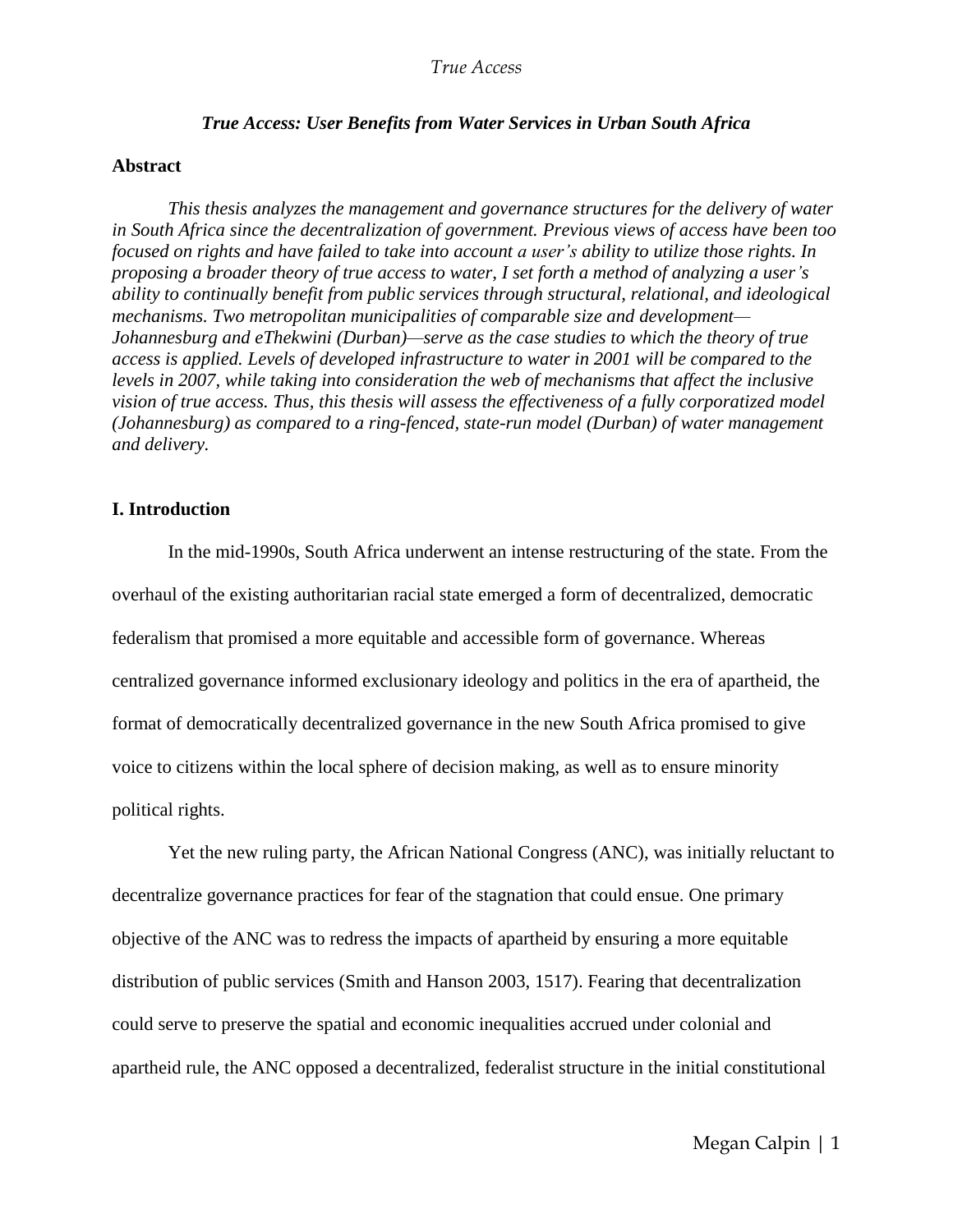conferences of the 1990s. Despite these concerns, all parties participating in the Government of National Unity (GNU) transitional talks eventually agreed to a form of co-operative federalism which organized the state into three non-hierarchical spheres: local, provincial, and central.

Since the first democratic elections in 1994, the ANC has faced many challenges in terms of overcoming apartheid era spatial and legal inequalities. Not the least of these, the delivery of potable water, electricity and waste removal to all citizens has become a controversial issue in terms of extending access and recovering costs for infrastructure improvements. To deal with major service delivery backlogs and issues of basic access to water, the ANC passed the National Water Act of 1999, which promoted a move to private water management systems in the hopes of improving service delivery outcomes.

A few municipalities adopted, at the behest of the central government policy, water delivery and infrastructure systems that relinquished managerial control to private enterprise. Other municipalities have simply incorporated business-like models of management. Both types of management models have been undertaken in attempts to balance municipal budgets while making real strides in expanding access to water. These neo-liberal trends towards corporatization and privatization have been highly politicized. Citizens have contested municipal policies that relinquish government control, as such policies are at odds with a system that is, in theory, democratically decentralized to allow citizen participation in planning and development. The attempt to create a technocratic state, entirely devoid of politics, in a burgeoning nation that has an incredibly politicized history and engaged citizenry is surely peculiar.

In this thesis, I will compare the role different water utility management models play in affecting users' access to water. This thesis operates on the assumption that the South African government's narrow definition of access is not sufficient for understanding the complex web of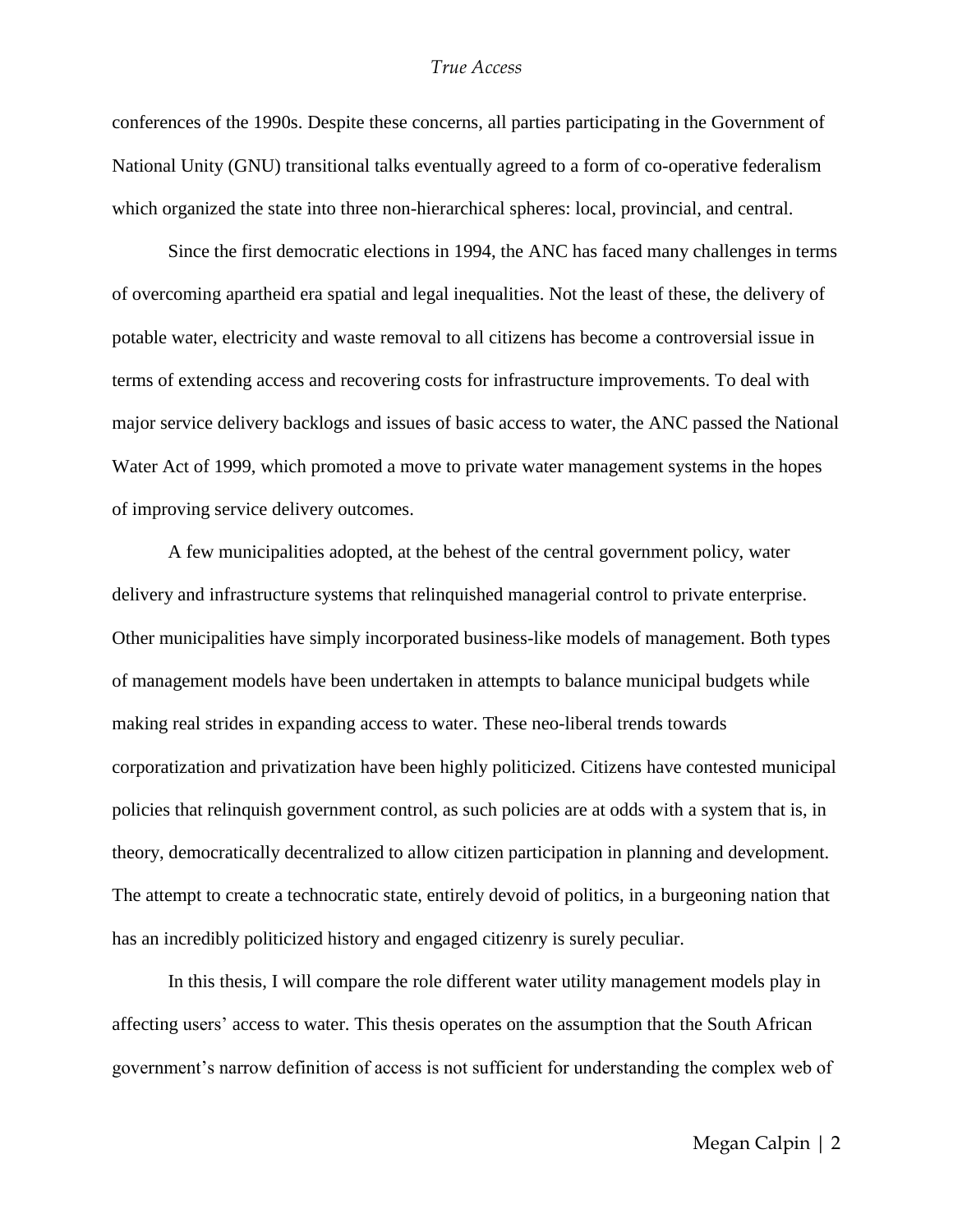interests and powers influencing a user's actual ability to continually benefit from water consumption. Therefore, a new measure of access—known as *true access*—shall be established to promote thinking beyond the traditional ideas of access linked purely to *rights*.

In defining the variable of *true access*, this study will expand the definition of access to water beyond the structural and rights-based notions of property, incorporating notions of relational and ideological mechanisms at play in citizens' abilities to benefit from water resources. While the South African government ensures basic levels of access, as defined by the national government, this notion of access is thought of in the traditional sense of *rights* to access. This study is concerned with the many nuances affecting a citizens' ability to benefit from water resources in a sustained way.

#### *Preview of the Thesis*

This thesis develops a theory of *true access* to public services that will in turn be applied to the delivery of water in urban South Africa. Whereas the South African government currently defines basic access as 6 kiloliters of free piped water within 200 meters of the user's dwelling, the measure of *true access* put forth in this thesis relies on a wider range of factors affecting an individual's actual ability to benefit from the legally defined basic rights of access.

In the first section, the historical background of urban segregation and development is explored. It is necessary to view the modern South African city within the context of the country's *apartheid* past, as the intense segregation and racial hierarchies engrained in past development inform the current urban landscape and challenges faced by service providers. The deliberate channeling of privilege, capital and development to white regions left formerly black regions to suffer from a lack of basic services and infrastructure. Furthermore, this section notes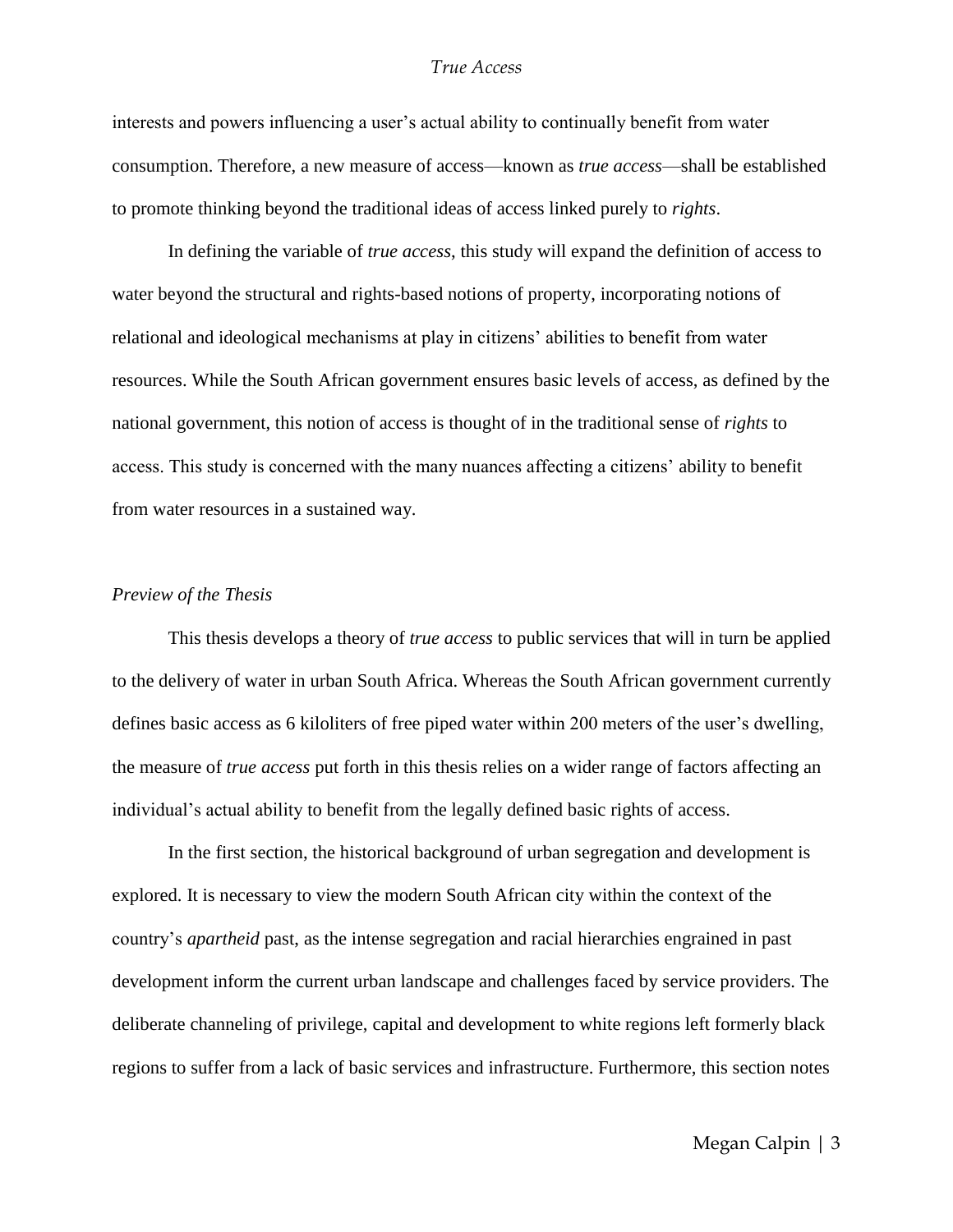the levels of centralization and decentralization present in the National Party's control of municipal governance during the *apartheid* era.

After discussing the inequities of development in *apartheid's* cities, I then discuss the South African transformation to democracy that took place in the early to mid-1990s. The nuances of the democratically decentralized state that emerged through a series of transitional phases will be explored in relation to the delivery of services and the locus of administrative control. Decentralization was established in the 1996 Constitution and there ensued various transitional policies to ensure democratic mechanisms at all levels of government. Despite the ANC's tendency to promote democratic decentralization and participation, it will be shown that the party's technocratic tendencies have controlled much of the process of decentralization, largely sterilizing government agencies from politics.

Following this discussion of the peculiar nature of democratic decentralization in the South African context, I deconstruct the issues surrounding access to services from a theoretical standpoint. Utilizing Ribot and Peluso's "Theory of Access," the theory of *true access* is developed based on three types of mechanisms affecting a user's abilities to benefit from water rights (2003). A complete review of the parameters of *true access* is discussed in order to create a theoretical framework with which Johannesburg and Durban are ultimately analyzed.

The three mechanisms are defined as structural, relational and ideological. These three mechanisms will be used to analyze a user's ability to continually access from water resources in Johannesburg and Durban. Structural mechanisms include the measures of access currently used by the South African government, including the legal *rights* to water and the infrastructural measure of proximity to piped water. The relational mechanism considers user relations to the service provider, affordability of services, frequency of water cutoffs and accountability of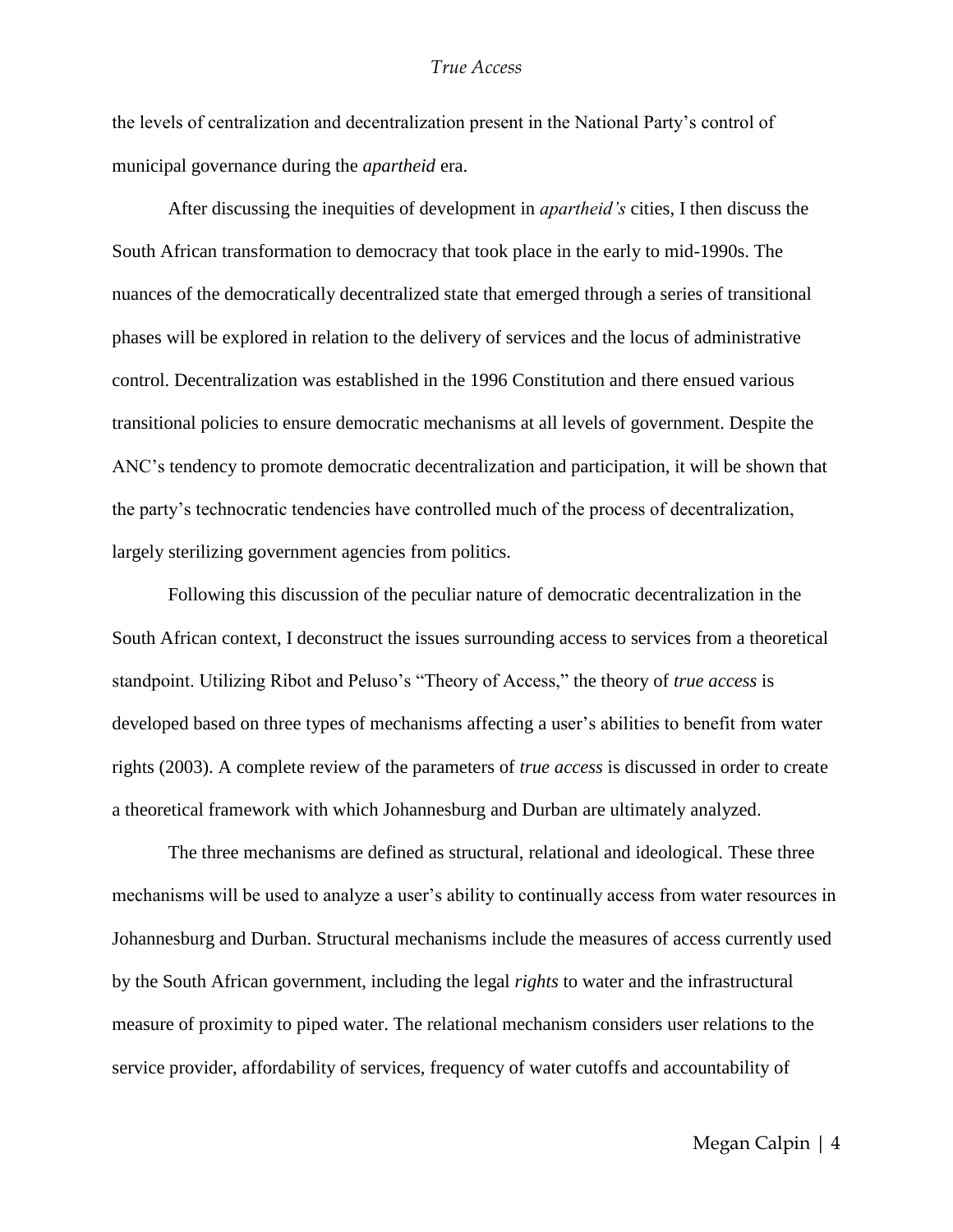service providers. Lastly, ideological mechanisms involve how citizens perceive their rights to water. This mechanism regards citizens' willingness to pay for water services based on their belief systems and political ideology. Quantitative and qualitative data is utilized to gain a better understanding of the complexity of *true access* in these two municipalities. Lastly, I conclude by summarizing the main findings of this study, presenting the limitations of my research, and proposing questions for future areas of research.

#### *Methodology and Case Selection*

This study utilizes the most-similar case comparison method to examine the effects that different forms of corporatized management have on *true access*. These cases have been chosen based on their similarity in variables of interest to *true access*, with the one major measure of variation being that of water utility management systems (full corporatization versus ringfencing of a public utility). In observing two different management models of water service delivery, this thesis will examine the abilities of two metropolitan municipalities in providing their citizens with *true access* to water. These two municipalities, the Johannesburg Metropolitan Municipality and the eThekwini Metropolitan Municipality, were selected based on their similar characteristics and because of their deviation in the variable of interest: water utility management. This study will undertake the comparison of these two municipalities based on variables pertinent to the measure of *true access* to water.

Unlike privatization, corporatization implies a business-like management structure in which the infrastructure remains publicly owned. A corporatized utility is a corporation that operates under a board of management like a private business, but for which the government is the main shareholder (Bakker 2003, 12). Fully privatized utilities are those that own and operate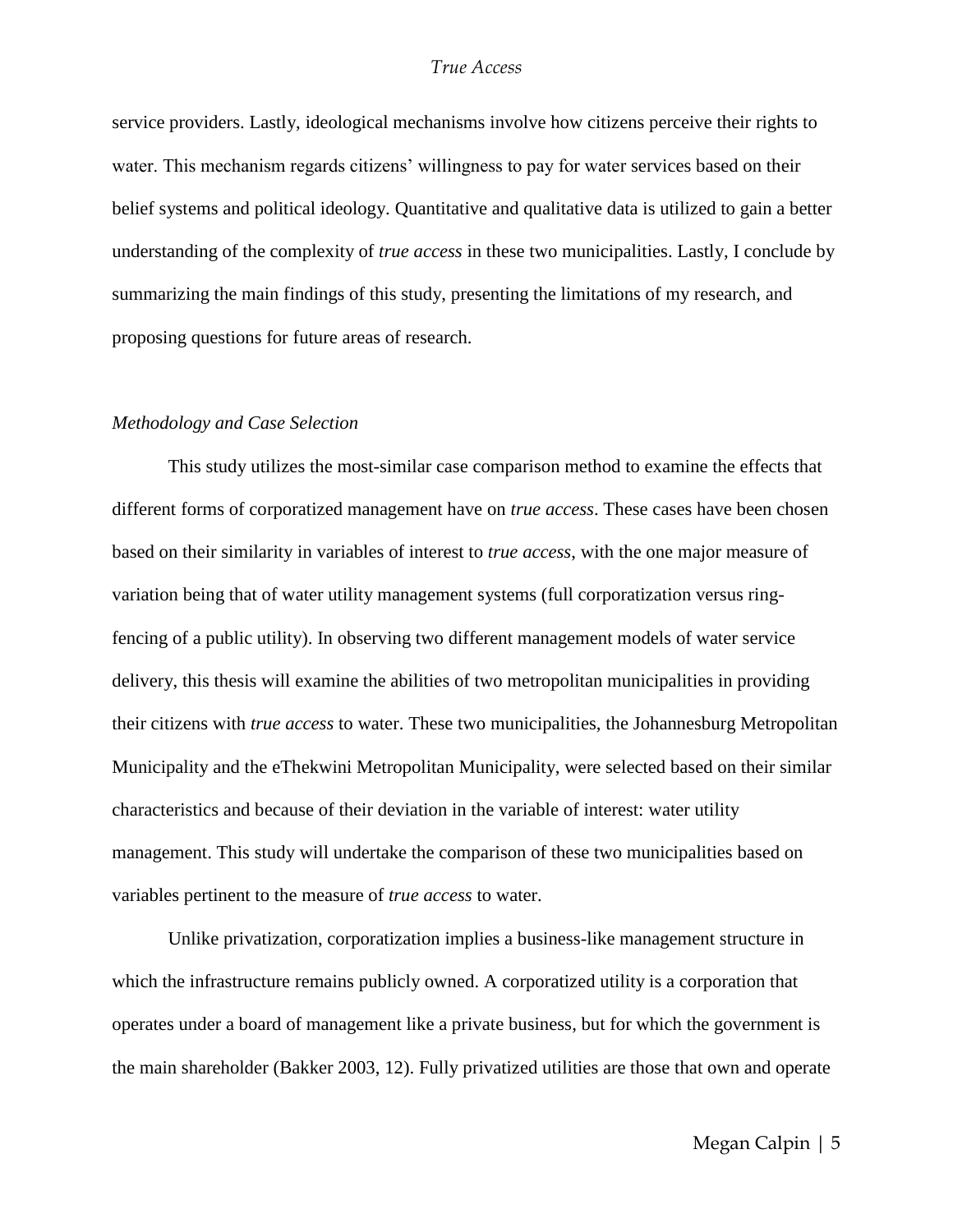the water supply infrastructure (Bakker 2003, 15). Corporatization is growing in prominence because it promises gains in efficiency comparable to fully privatized models while assuring a greater level of regulation by the state (Smith 2006, 1).

The Johannesburg Metropolitan Municipality is the first and only local government that has corporatized a water and sanitation utility through the legal system. This was undertaken in 2001, followed directly by the signing of a five year private-management contract led by the French-based Suez Group (Smith 2006, 15). This partnership resulted in the creation of Johannesburg Water (JW), the corporatized water utility responsible for delivery in the Johannesburg metropolitan region. JW was established with the hopes of making large strides in not only the availability of water to Johannesburg's more than 3 million residents, but also in reigning in the financial crisis underway at the city's water department and building capacity for long-term management gains.

Johannesburg, in signing a management contract with an external company, chose the highest level of corporatization, incorporating a private-sector partnership (PSP). This form of corporatization involved the development of a utility that remained municipally owned, but was completely operationally separated from the elected members of the city council (Smith 2006, 5). Full corporatization can be an end in itself (in the case of Johannesburg) and does not necessarily imply full privatization (Bakker and Cameron 2002, 23). In Johannesburg, the private management contract was undertaken to address apartheid era inequalities while building capacity within the utility.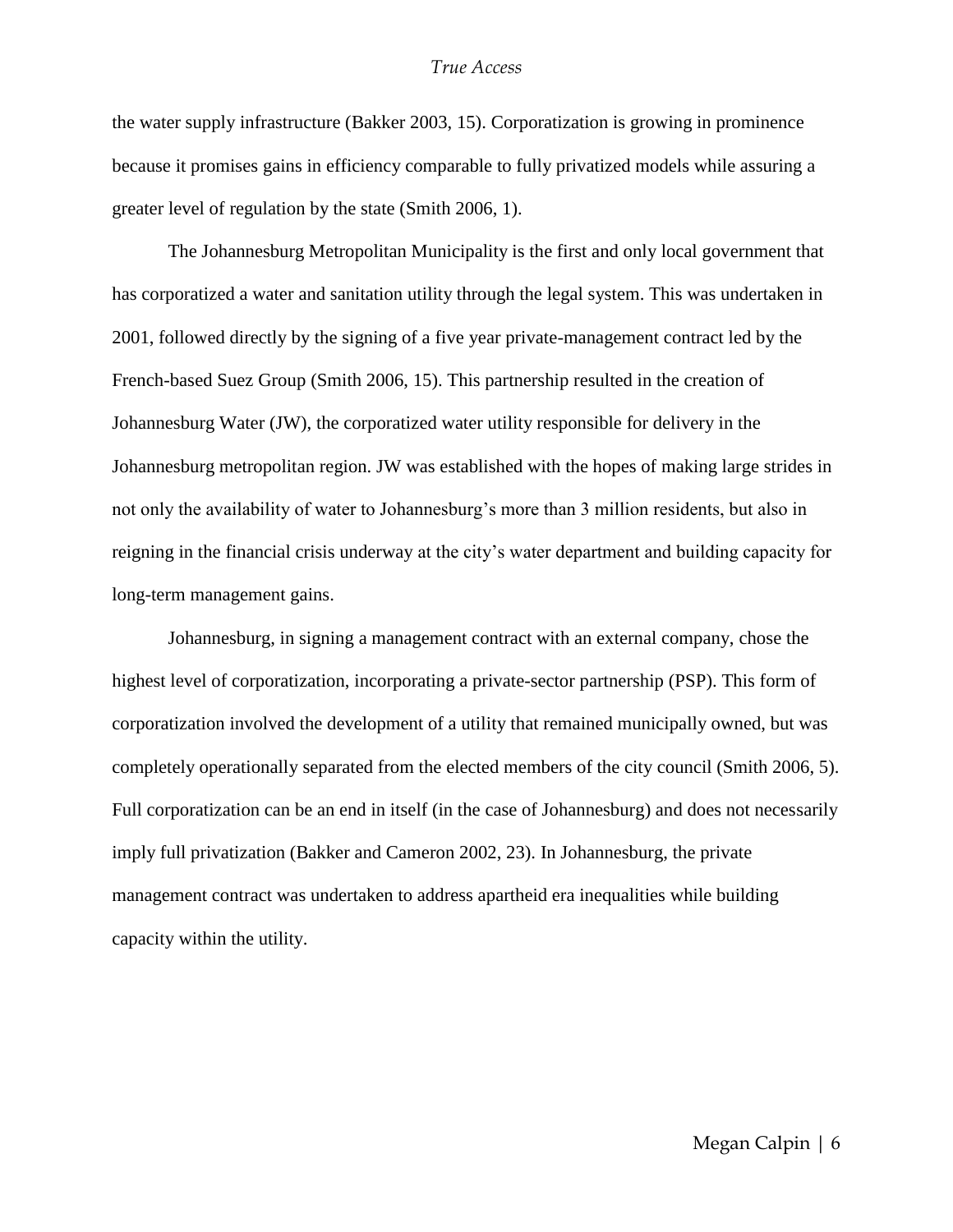South Africa's second largest metropolitan municipality, eThekwini (hereafter referred to as Durban)<sup>1</sup>, chose a different route of cost-recovery, through a mere ring-fencing of the city's water utility assets. Ring-fencing is "the requirement to keep different parts of a business" separate" (Bakker and Cameron 2002, 61). In the utility sector, ring-fencing is often imposed to keep monopoly business separate – or 'ring-fenced' – from contestable businesses operating in competitive sectors (Bakker and Cameron 2002, 61).

The management and administration of Durban's water department remains fundamentally public, despite its removal from the political realm. eThekwini Water Services (eTWS) came into being following the final local government transition in 2000; the service provider for the area was previously Durban Metro Water Services (Loftus 2005, 201). Durban's water and sanitation activities had been ring-fenced since 1992, when they were consolidated into a business unit within the municipality (Smith 2006, 1). Since this time, Durban has not made any moves to corporatize further, operating a financial and managerial ring-fenced utility.

This study regards changes over time from 2001 to 2007. The starting date, 2001, is a hallmark year for a few reasons. Most importantly, Johannesburg signed its private-management contract with the Suez Group in the year 2001. Thus, any census or other data existing from this year acts as a starting level of *true access*, prior to the introduction of the PSP. The DWAF implemented a national requirement for municipalities to provide 6 kl per household per month of Free Basic Water (FBW). Thus, following 2001, *true access* should have increased equally for all South Africans in the legal, rights-based sense, though actual outcomes and experiences will have varied across the country. The end date of the study, 2007, was selected because of the

 $\overline{a}$ 

<sup>&</sup>lt;sup>1</sup> eThekwini Metropolitan Municipality was created following the incorporation of former tribal land into the Durban Metropolitan Area at the time of the final transition phase in local governance in December 2000. Despite the functional name given the to the jurisdiction, it is still largely referred to as Durban (Loftus 2005, 201).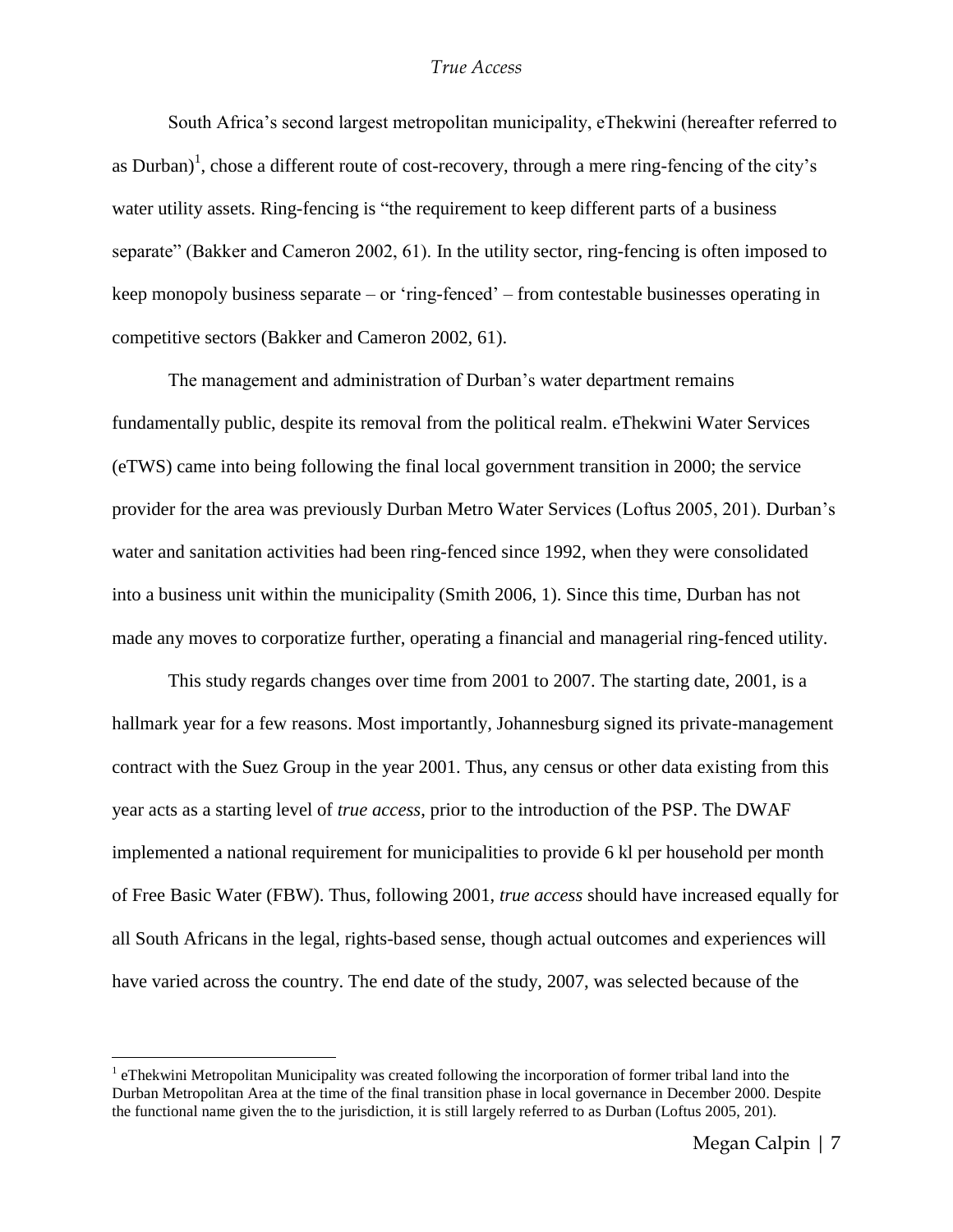availability of Statistics South Africa's 2007 Community Survey, which measures access based on the South African definition of basic access.

Johannesburg and Durban are both metropolitan municipalities, meaning that they are charged with the promotion of the social and economic development of the jurisdiction, while simultaneously required to participate in national and provincial development programs (RSA 1996, Section 153). Although Johannesburg is the largest metropolitan region in the nation, with 3.8 million residents, Durban is a close second, with 3.4 million residing within its jurisdiction  $(StatsSA 2007a)$ .<sup>2</sup>

An important variable that allows this study to operate as a most similar case comparison is the existing levels of developed infrastructure (i.e. housing, water, electricity, etc.) in 2001 in both regions. Due to the centralized and balkanizing development policies of the apartheid regime, both municipalities came into democratic governance in the mid-1990s with similar levels of existing service delivery backlogs. By 2001, both metropolitan areas recorded that only about 50 percent of their residents were living with piped water inside their dwellings (StatsSA 2007a). The level of housing infrastructure in 2001 was also very similar to one another, showing that a similar amount of informal settlements exist in both municipalities. Townships and informal settlements have been at the forefront of the anti-cost recovery movement because of frustrations with high levels of cut-offs and evictions and user inability or unwillingness to pay for services. Low-income areas of both jurisdictions suffer from high unemployment and are plagued with high levels of service debts.

Given these basic similarities between the two cases, the major variable differentiating these two cases will be that of their water management models. The outcome variables will include the change in access to water infrastructure and *true access* from the start of the

 $\overline{a}$ 

 $2^2$  See Table 3 in the Appendix for population data.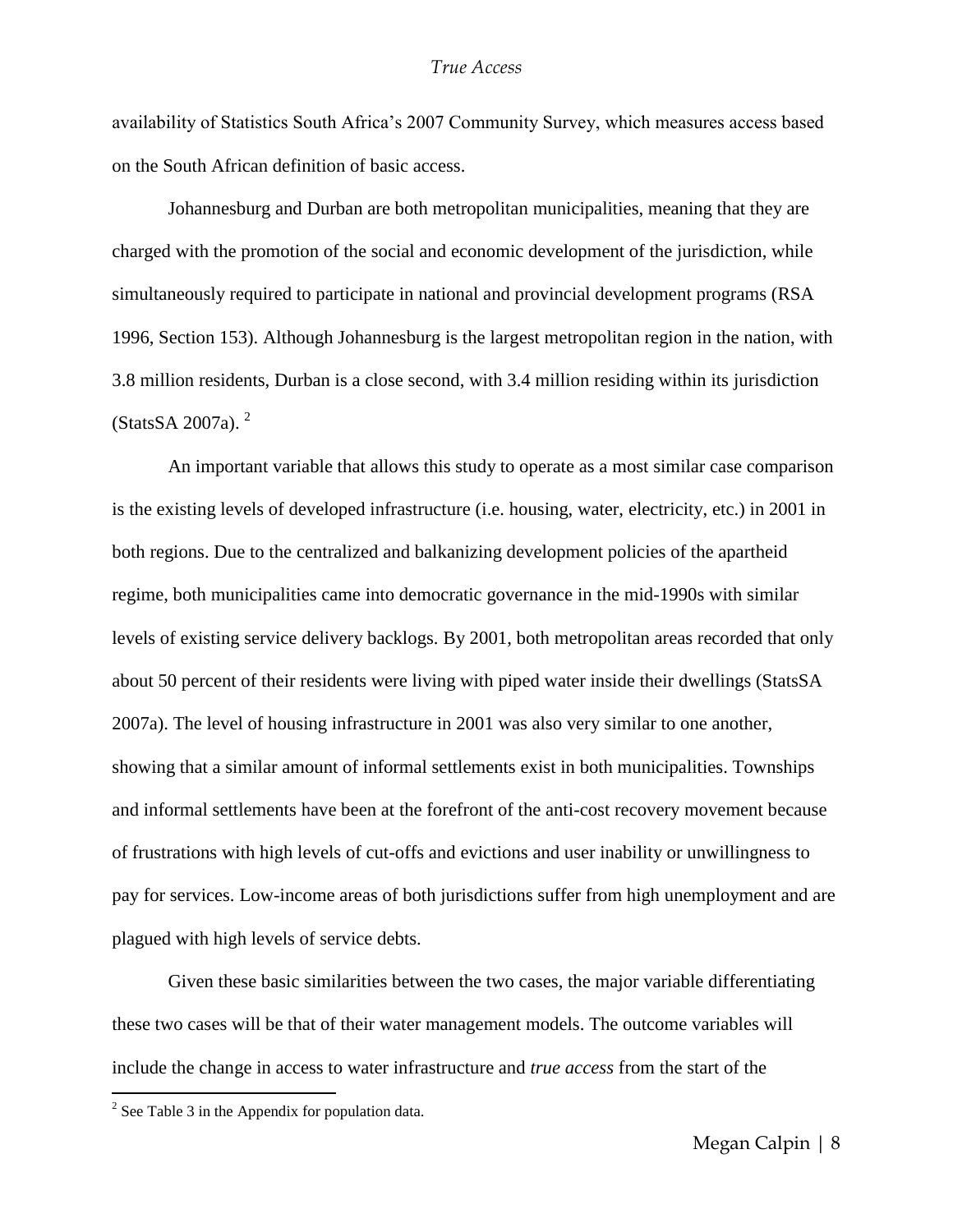privatization contract in 2001 until 2007, when Statistics South Africa undertook their nationwide Community Survey.

#### **II. Historical Background of** *Apartheid* **Urban Development**

The term *apartheid* derives from the Afrikaans word meaning "apartness" or ―separateness.‖ When surveying the modern South African landscape, this meaning should not be overlooked. Past separateness informs contemporary discussions of governance; any issues taken up in present-day South African government are highlighted by the spatial and developmental segregationist policies of the past. While the 1996 Constitution lays out an extensive framework for democratic and developmental local governance, lasting legacies of geographic inequality and distributions of wealth explain the present disparities of development and basic infrastructure. Years of colonial and *apartheid* policies that purposefully stunted the development of black urban areas have made redistribution incredibly challenging.

Attempts to fulfill constitutional mandates to extend basic services (e.g. water, electricity) to all citizens must be viewed within the context of political reform, not revolution. At no point were governance structures entirely dismantled through a coup or major political upheaval. The racially-organized *apartheid* state inherited much of its separationist framework from the preceding British rule, both colonial (prior to 1910) and under the Union of South Africa (1910- 1948). The transition from British to National Party rule was a result of the 1948 parliamentary elections. Despite much political upheaval in the 1980s, the transition to democracy in the 1990s was ultimately a negotiated one as well. That is to say that the National Party ended *apartheid* as a political compromise, not by way of a major regime collapse (Huntington 1991, 160).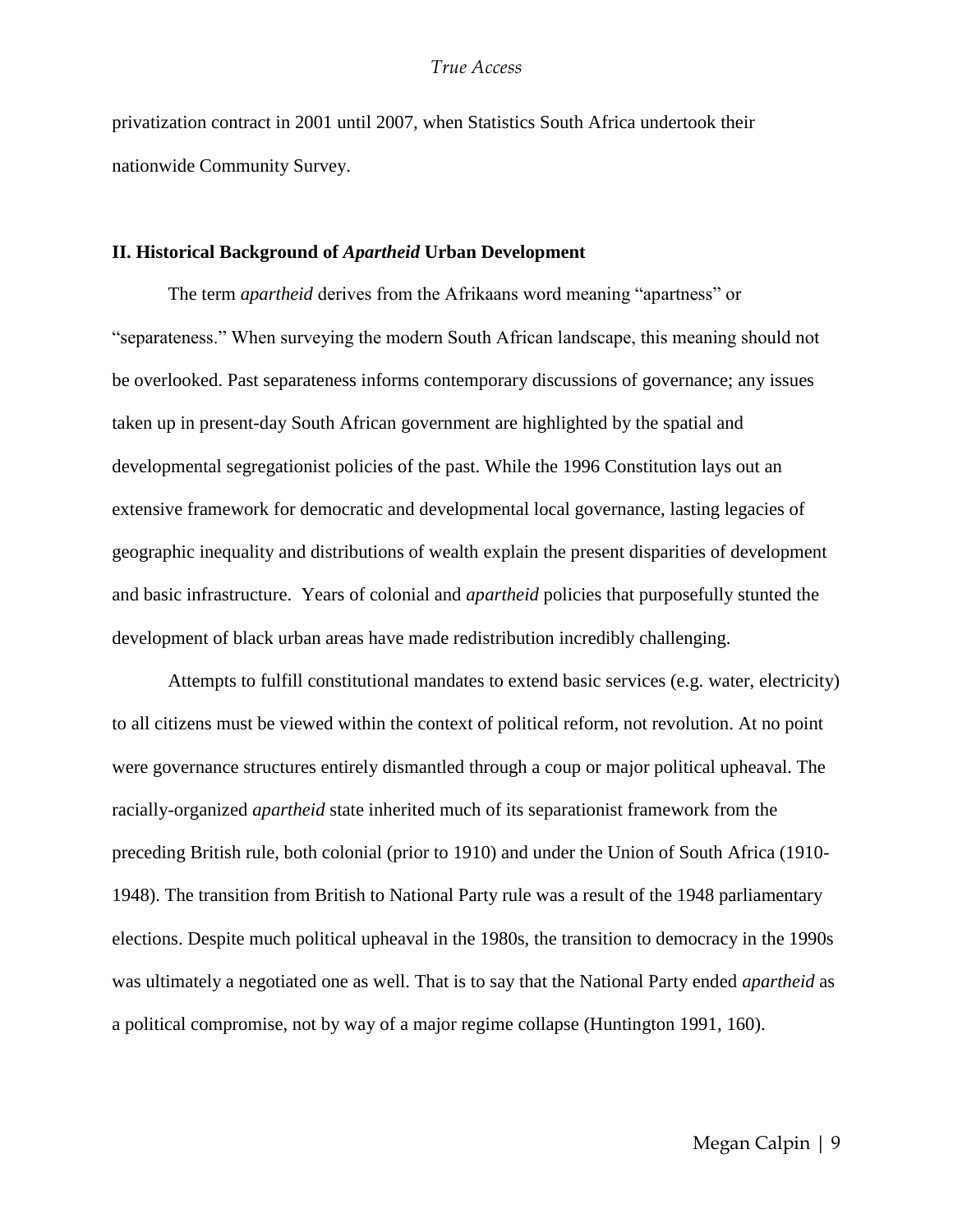Thus the construction of the new South Africa in the mid-1990s cannot be understood as taking place in a political or structural vacuum. Rather, the terms of the negotiations and the very real implications of colonial and apartheid era spatial policies influenced the policies and governance strategies of the burgeoning democratic state. Attempts were made to balance minority and bureaucratic interests within the framework of an equitable and democratic state.

#### *British Rule and the Union of South Africa (1800s-1948)*

As early as the Glen Gray Act of 1894, British colonialists in South Africa restricted the ownership of land by Africans to 'reserve' (rural, unwanted) areas. In addition to enforcing a system of land tenure and taxation on the African populations, the Act restricted land ownership for Africans to rural areas. Following the creation of the Union of South Africa in 1910, land ownership and residence in urban South Africa was largely restricted to whites, with some designated areas for migrant labor housing on the outskirts of metropolitan areas. The Land Act of 1913 was decisive in legally designating a mere 13 percent of the Union of South Africa's land for African populations—entirely in rural, underdeveloped areas (Harrison et al. 2008, 21). These Native Reserves were accurately named for their purpose: to act as a reserve of migrant workers to serve the labor demands of white society's industrialized, urban areas.

The 1923 Native (Urban Areas) Act gave white municipalities the *ability* to proclaim sections of their territory 'white'-only, thus forcing black residents to the segregated native locations (Harrison et al. 2008, 24). Most notably, Johannesburg was one of the few urban centers to implement the 1923 act, designating essentially the entire city as 'white'. With this implementation, the municipality turned almost 50,000 Africans into illegal residents (Harrison et al. 2008, 24). While few other municipalities actually exercised this level of control, the Act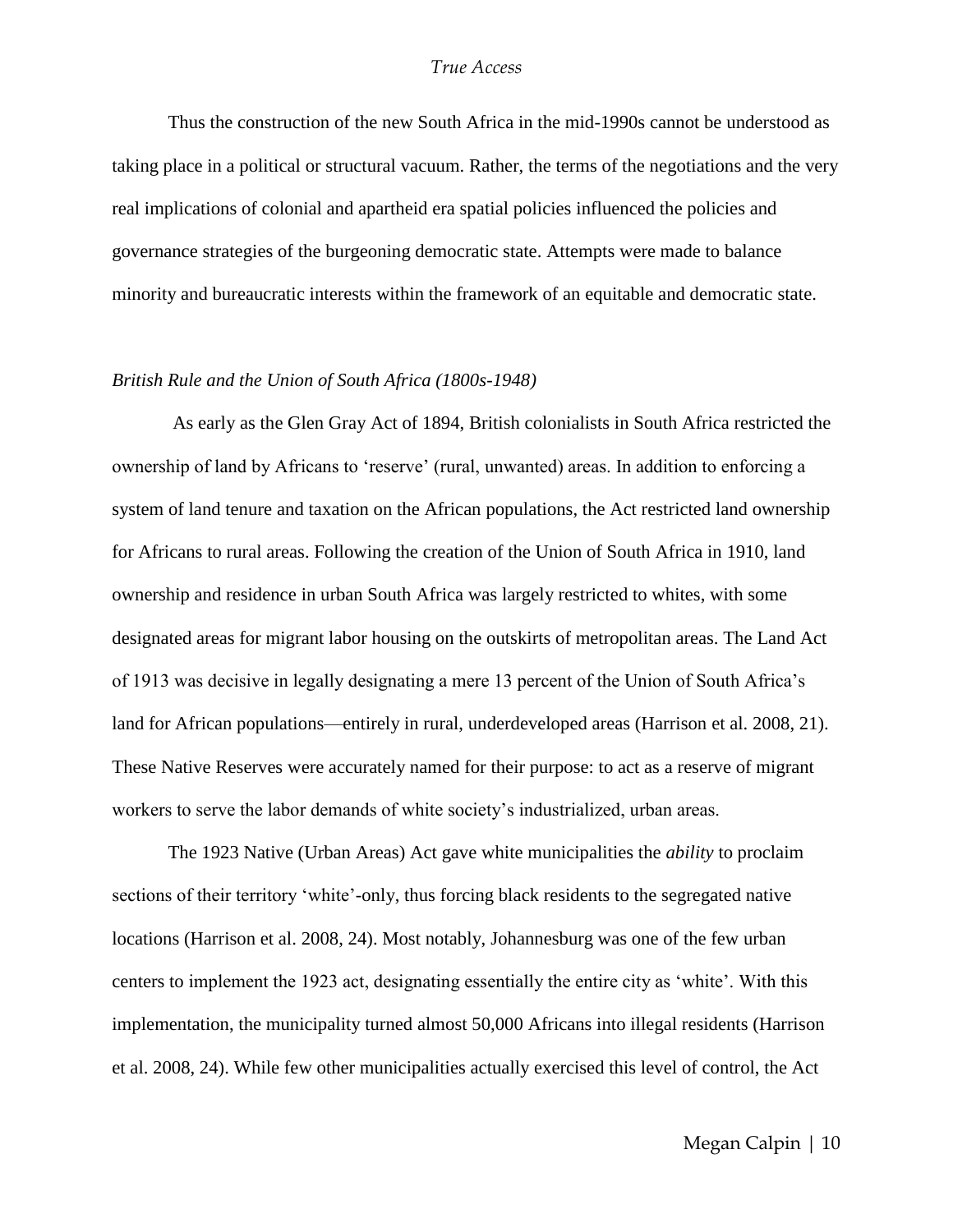set in motion an increase in state intervention in the regulation of the urbanization process—a trend that would be continued by the National Party through its Grand Apartheid policies.

#### *Purified National Party and Grand Apartheid (1948-1994)*

This bifurcating development, which established a largely urban-rural divide between races, was the central feature of governance under the National Party's authority from 1948- 1994—a period known as Grand Apartheid. $3$  The dominant white governance structure was highly centralized, leading to development of the country's urban and suburban areas through the promotion of a high standard of living in white communities, ensured through central planning and state subsidization of infrastructure and services.

Urban policy was also highly centralized to ensure uniform control of a growing urban black population (Wittenberg 2006, 332). While the Urban Areas Act of 1923 had *allowed* for the declaration of all-white areas, the National Party's Group Areas Act of 1950 *required* municipalities to follow strict racial zoning codes, leading to the bulldozing of entire black, coloured, and Indian neighborhoods in Cape Town, Johannesburg, Durban, and other major cities.

To control the majority of blacks in the country, the National Party continued the colonial practice of indirect rule as a means of governing blacks in South Africa's rural areas. Assigning traditional authorities substantial powers within the reserved Bantustans (homelands for black or ―Bantu‖ peoples) was part of the National Party's plan to create racially organized homelands to serve as semi-independent reserves of labor. Young men were to travel to South Africa's urban areas as migrant laborers, while women, children, and the elderly remained in the Bantustans.

 $\overline{a}$ 

<sup>&</sup>lt;sup>3</sup> The term "petty apartheid" has been used to describe the period between the formation of the Union of South Africa up to 1948, signifying that policies prior to National Party rule were still segregationist.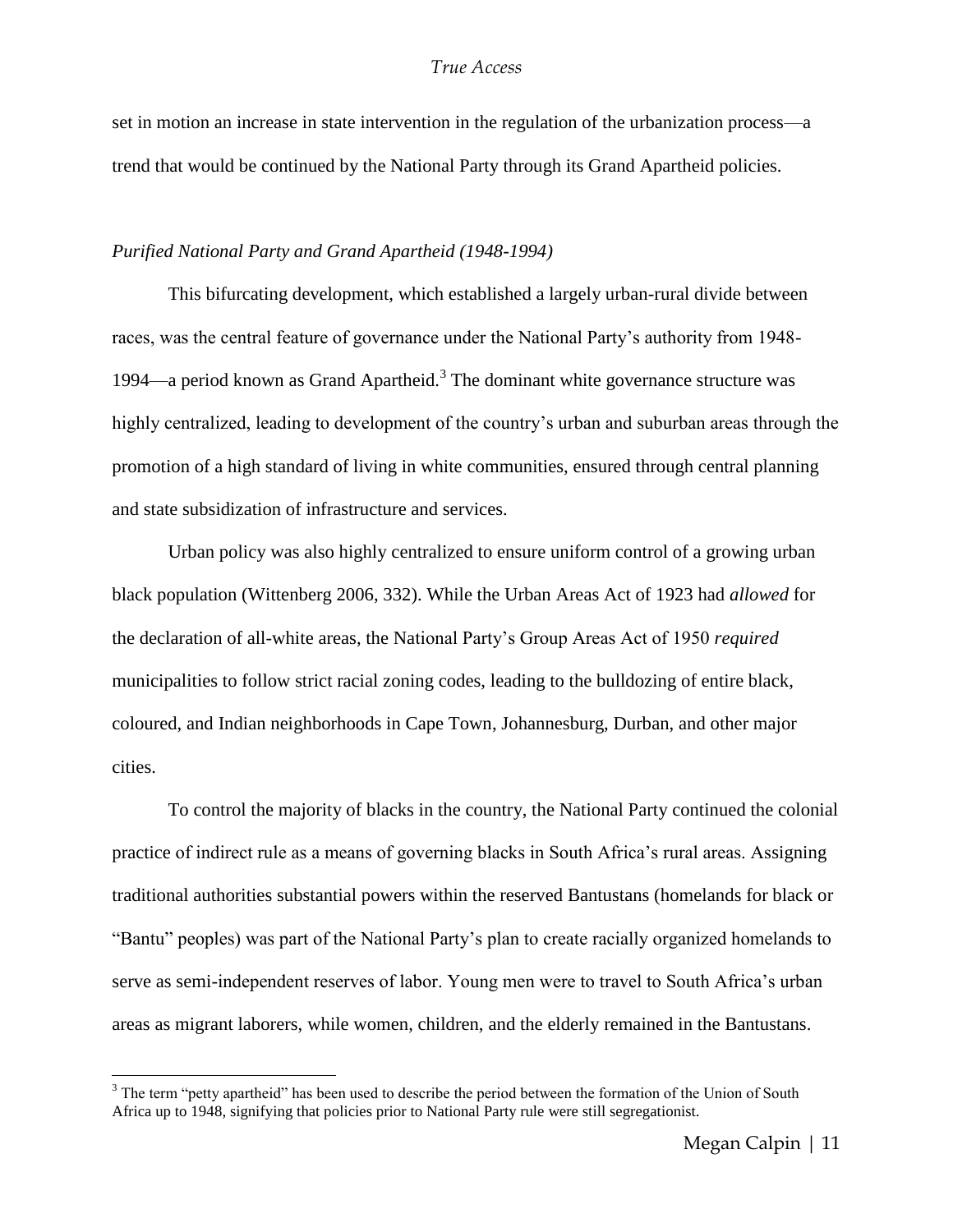The balkanization of these rural areas and the dense concentration of unemployment led to serious development problems and stagnation. In this sense, strategic decentralization of black political authority was a tool of control, employed in the hopes of eventually relinquishing political and economic control of the rural Bantustans (Wittenberg 2006, 332).

Despite strong movement controls and land ownership restrictions, unprecedented numbers of black South Africans migrated to the country's urban areas in the 40 years of Grand Apartheid. The increasing urbanization of blacks threatened white central planning, and raised considerable questions of how to physically and politically contain them within the urban landscape. Areas for urban black development were defined on the unincorporated perimeters of urban regions. Their control had always been informed by central National Party policy, but as apartheid progressed, the national government took increasing control over municipal planning in order to further control black urbanization. The Department of Planning was established in 1964, followed by the Physical Planning Act of 1978, adding new powers to the national government to dictate local planning (Harrison et al. 2008, 30). In 1972, the national government shifted control of black townships from municipalities to central government-controlled Administration Boards (Harrison et al. 2008,). The reasoning for this change in administrative control was to centralize and increase control of black areas (Cameron 1999, 79).

The stresses caused by urbanization and the unwillingness of the National Party to recognize black urban dwellers strained governance practices. In the late 1970s, the NP created black local authorities (BLAs) to accept the permanence of and secure tenure rights of the urban black middle class (Harrison et al. 2008, 43). As a strategy to provide a limited amount of selfgovernment, the BLAs failed largely due to the intense backlash from grassroots resistance and financial crisis.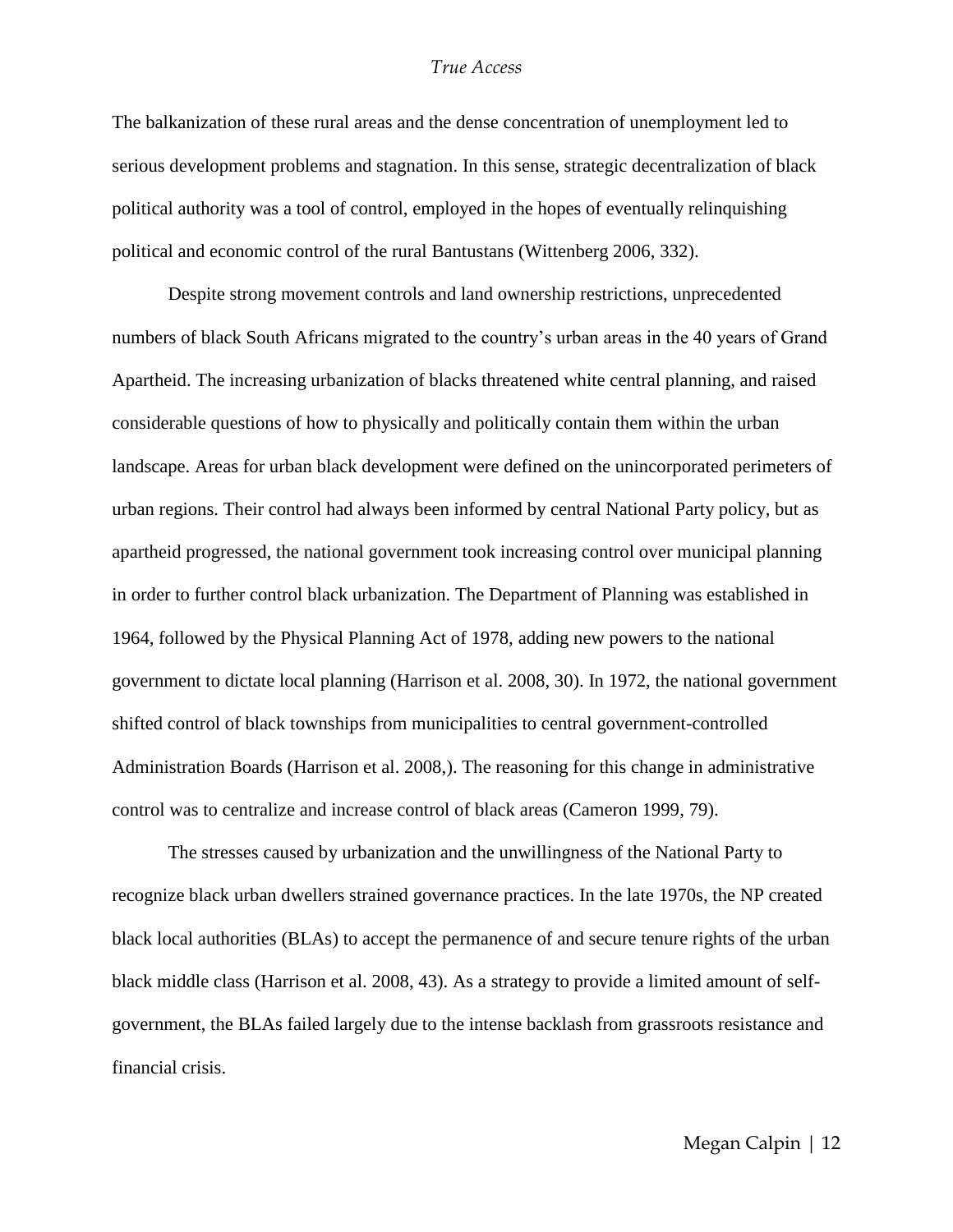Under the National Party, minor attempts of reform had begun in the 1980s. At the local level of governance, regional services councils were created to begin development in urban black townships, which were rapidly expanding during the last decade of apartheid (Wittenberg 2006, 334). While these institutions were largely ineffective due to continued geographic segregation, their creation laid the groundwork for the transitional government's blueprint for a unified, democratically decentralized state.

#### **III. Transition to Democracy and Devolution of Authority**

Apartheid's ending was through compromise and negotiation. Because the transition to democracy was a negotiated one, not a military conquest, transitional changes were less abrupt. In what Huntington calls 'transplacement,' the transition was the result of a mutually perceived stalemate prompting negotiations between reformers in the state and democratic elements of the opposition (1991, 160). This allowed "important elements of continuity between the old and new orders," to linger in the new regime, thus "policies often represent forms of consensus rather than radical departures" (Harrison 2008, 37). Thus the racial, geographic and developmental legacies of apartheid-era decentralization are present in the new South Africa and greatly affected the demarcation process of municipalities, as well as the creation of a national governance framework.

#### *Three Stages of Local Government Development*

During the local government negotiations, the ANC was forced to concede many of their more radical viewpoints in order to achieve some sort of consensus with the National Party and other minority party leaders. The ANC was initially committed to a highly centralist state. Its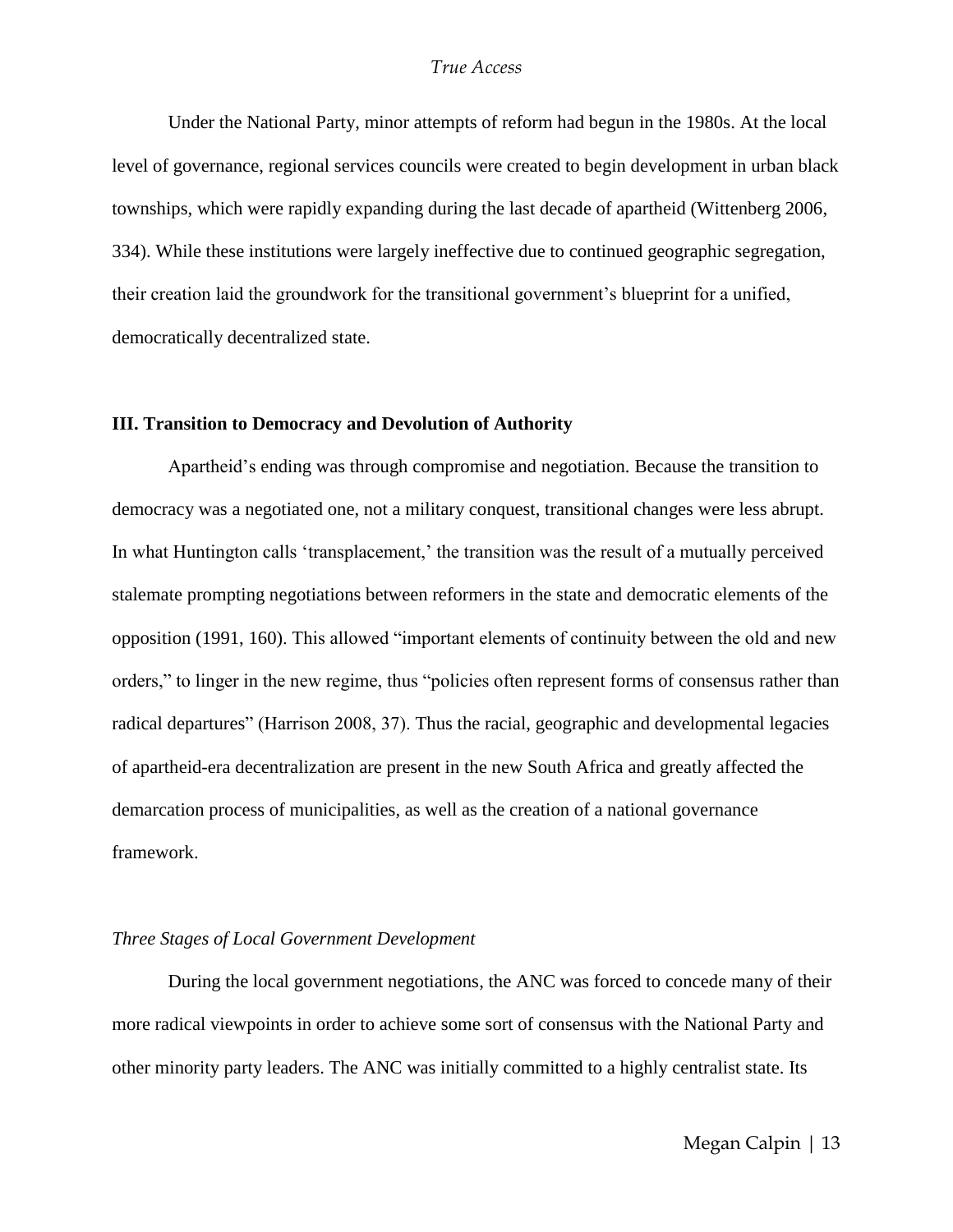leadership had envisaged the delegation of powers from central to local government only for the purposes of more effective administration and democratic participation. An extensive devolution of administrative powers to lower levels of governances was seen as a mechanism to protect white privilege, which could prevent the essential redistribution needed to ameliorate inequalities caused by apartheid (Cameron 1999, 83).

The transplacement process in South Africa, as in many states, was quite long. Negotiations were interrupted by one party or another periodically retreating or breaking off (Huntington 1991, 161). The risk of a stalemate from the opposition parties was compelling enough to negotiate a more decentralized structure of democratic governance. A common interest and sense of common fate emerged in the negotiations as oppositional party leaders attempted to reach a compromise (Huntington 1991, 161). The final outline was a compromise between two opposing views: the ANC conceded to a greater level of decentralization than its leaders had initially anticipated, providing for autonomous local government (Cameron 1999, 84).

The structures of decentralization were instituted in a three-stage process that began with the implementation of the Interim Constitution in 1993 and the Local Government Transition Act (LGTA) of 1993. The three phases were known as the pre-interim, interim, and final phases. Instead of a federalist structure based on hierarchical tiers, three 'spheres of co-operative government,' which are ‗distinctive, interdependent and interrelated‖ were to be put into effect throughout the 1990s (Atkinson 1998, 17).

*The Pre-interim Phase*: The LGTA would be operative until the first local government elections began in stages, seven provinces in 1995, and two in 1996. At this time, the LGTA did not apply to the independent regions (*homelands, Bantustans*) of the Transkei, Bophuthatswana,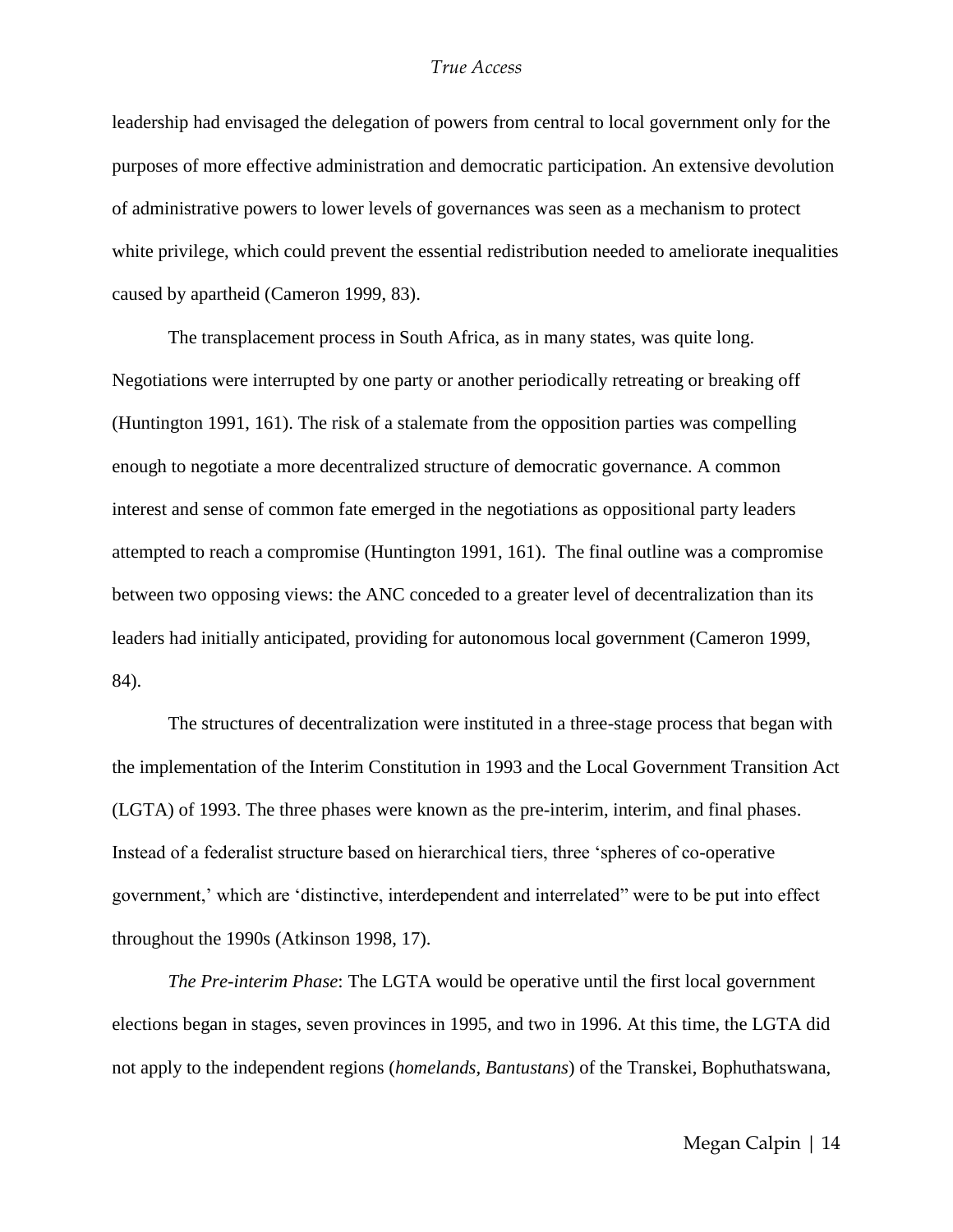Venda, and Ciskei, as they were not formally reincorporated and were under the leadership of traditional authorities. The Act provided for the creation of provincial demarcation boards, to be responsible for helping municipalities meet their constitutional obligations of service provision and to enhance local government financial viability (Cameron 1999, 91).

Important to the geography of new local governments was the Municipal Demarcation Board (MDB), which was established in 1994 and was charged with the task of creating a legalspatial design to incorporate all regions of the country within a municipal jurisdiction. The board established three categories of municipalities, Categories A, B, and C (elaborated on further below). The MDB was most concerned with the political unification of previously racially divided areas—thus in urban areas, a crosscutting of municipal lines would incorporate formal and informal settlements into the same tax base as previously white-only suburbs (Cameron 1999, 232).

Metropolitan government was a topic of much debate in the pre-interim phase. While NP negotiators wished for a decentralized form of democratic governance, they did not envision a strong metropolitan government structure. The party had proposed that municipal authorities themselves should regionally decide which functions ought to be carried out jointly by metropolitan councils (Cameron 1999, 92). A centralized municipal level of governance could lead, as the National Party believed, to ANC strongholds in the local sphere of governance; for them, this would defeat the point of decentralization. The ANC, on the other hand, looked at the metropolitan tier with promise: a strong metropolitan council could coordinate the provision of city-wide services and allow for greater control over development (Cameron 1999, 93).

The final decision led to a form of metropolitan government combining ‗top-down' and ‗bottom-up' approaches. While subject to national legislation and co-operative efforts with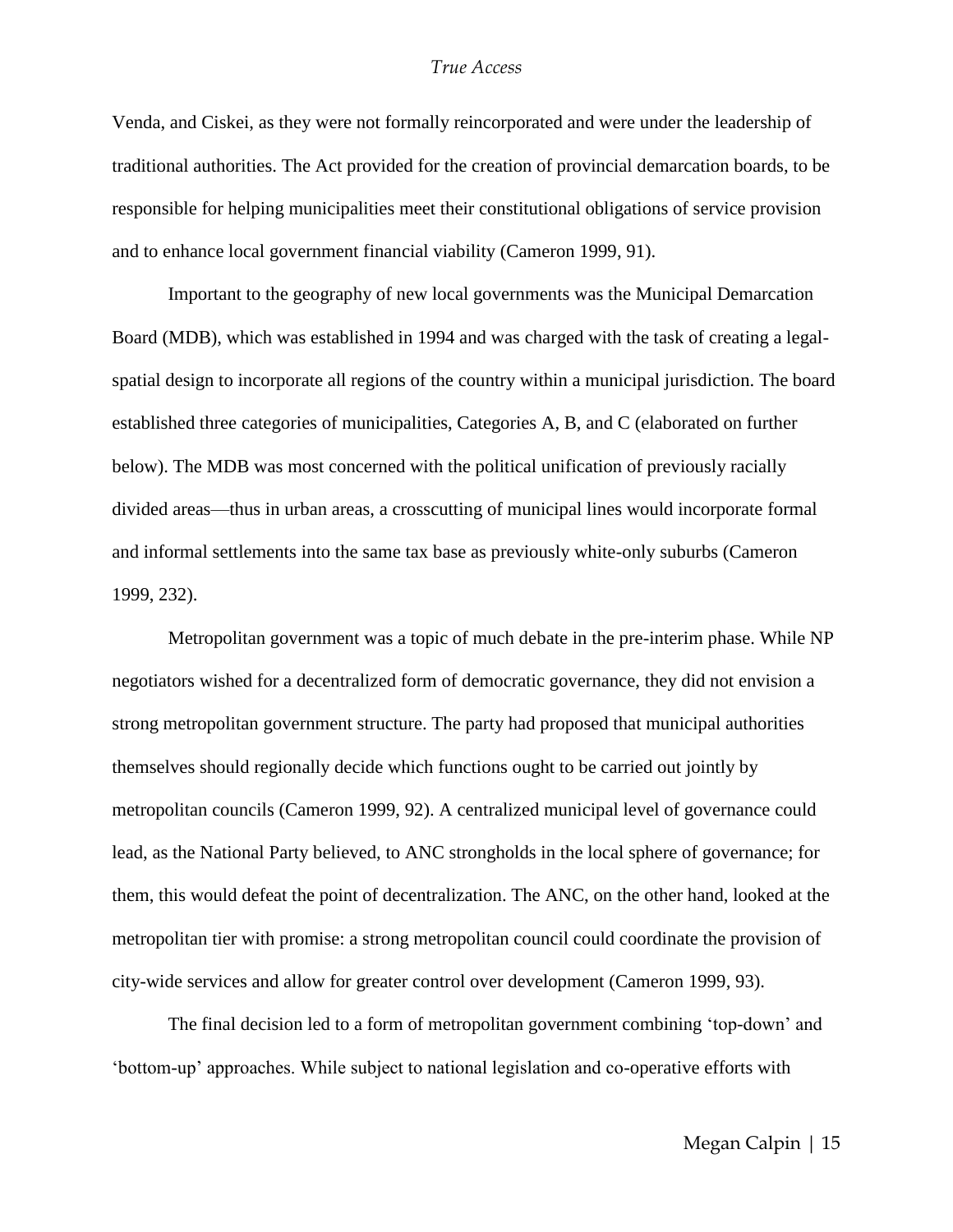provincial governments, metropolitan regions also retained a sizable amount of responsibility (Cameron 1999, 95). The LGTA defines a metropolitan area as a region which is "densely populated," "extensively developed or urbanized," and "which, economically, forms a functional unit comprising various smaller units that are interdependent economically and in respect to services" (RSA 1993).

*The Interim Phase:* Beginning at the start of the first local government elections in 1995, this phase ended with the ratification of the final local government constitutional model in 1996 (Cameron 1999, 85). From a service delivery standpoint, the interim phase was marked by the Agreement on Finances, Services and Service Rending, signed by leaders of the ANC and National Party. Although this document was a moral, non-binding one, it set into place the ideological hopes of achieving equity in service delivery within 15 years of its signing (Cameron 1999, 103). This document set forth the notion of municipal finance for services being based on the principle of "one municipality, one tax base" (Cameron 1999, 103). Attempts were made to deal with the high percent of service users in debt, but these efforts were not adequate as the debt accrued during the *apartheid* era continues to plague cities to this day.

*The Final Phase:* The final phase began with the application of the final constitutional model at the local level, as drawn up by the Constitutional Assembly. In 2000, municipal elections were held simultaneously across the country's nine provinces. The rationalization of over 800 "transitional councils" into 231 municipalities was meant to enhance the financial viability of municipalities through consolidation of their resources, demarcated geographically and cutting across previous racial lines (Wittenberg 2006, 336). Government pursuing deficit reduction has placed high importance on cost recovery for services (Friedman and Kihato 2004, 146).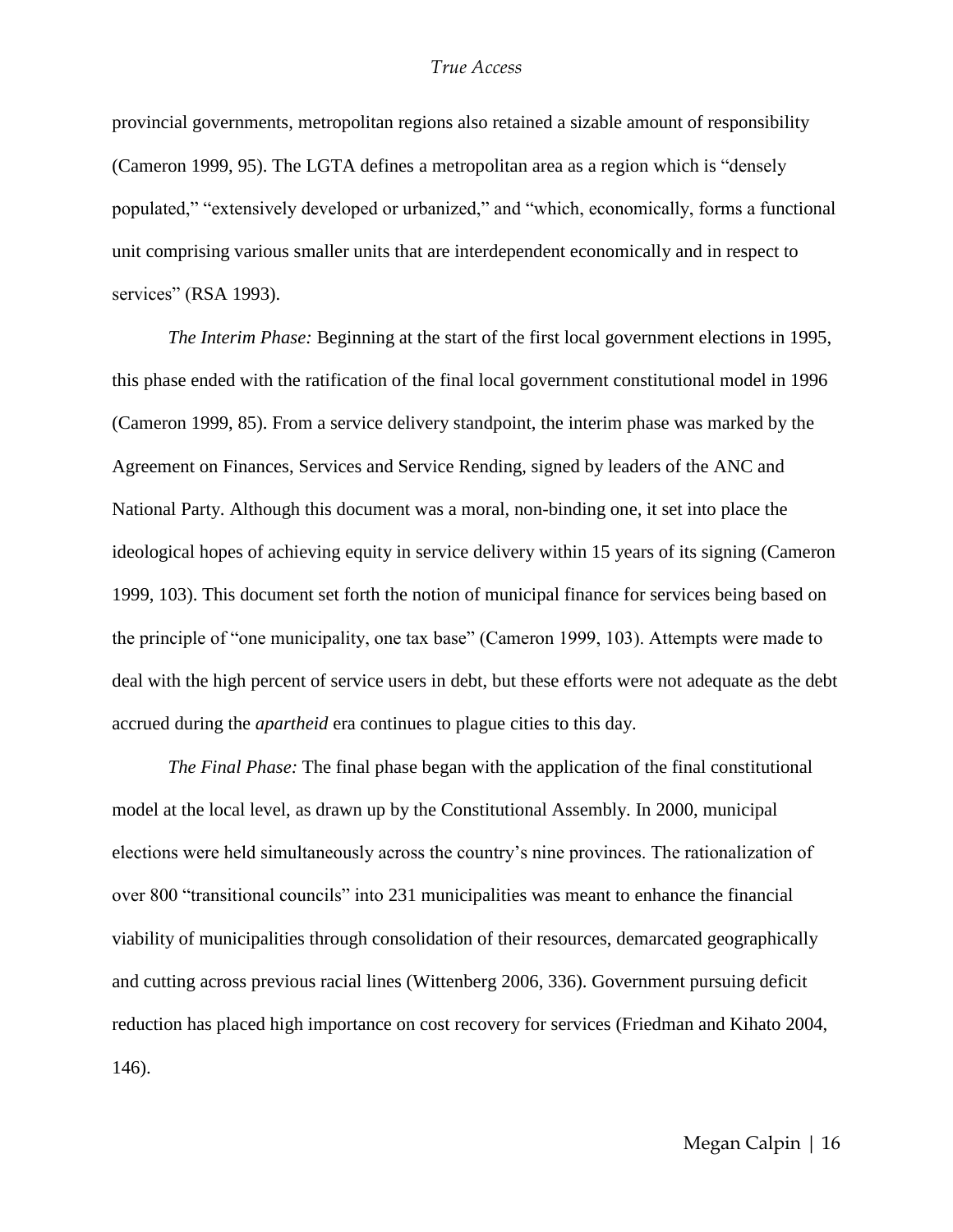#### *The New Constitutional Framework*

The African National Congress is a strong, centrally controlled party that enforces a strict top-down structure of accountability. The ANC had hoped for South Africa's transition to democracy to establish a unified state. Rather, the ruling party conceded to minority parties' interests during the transitional phases. Heller suggests that despite such concessions, decentralized governance structures have been strategically co-opted by the center. Provincial and municipal structures are largely controlled by the center (2001, 135). Provincial elected officials, who are elected from a party list, are subject to accountability from above, not below, and have been removed from office repeatedly for failing to tow the party-line (Wittenberg 2006, 346). National legislation steers the ideological focus of best management practices on the municipal scale.

Heller compares democratic decentralization structures in Potro Alegre (Brazil), Kerala (India), and South Africa, noting that the African National Congress has failed to "deepen" democracy in the past decade (2001, 140). Although South Africa met the preconditions for successful decentralization, the ANC has developed into an "insulationist and oligarchical party" that maintains a high level of power within the state. This is due in part to the highly bureaucratic and centralized governance of the National Party during apartheid. In taking the place of the National Party, it has been suggested, the ANC may have envisioned controlling the state to the same extent, but with a more equitable distribution of services and resources.

Three spheres of governance exist as defined by the 1996 Constitution: national, provincial, and municipal. Each sphere of government has its own areas of responsibility or ‗distinctiveness,' and also areas where it must cooperate with one or more other spheres based on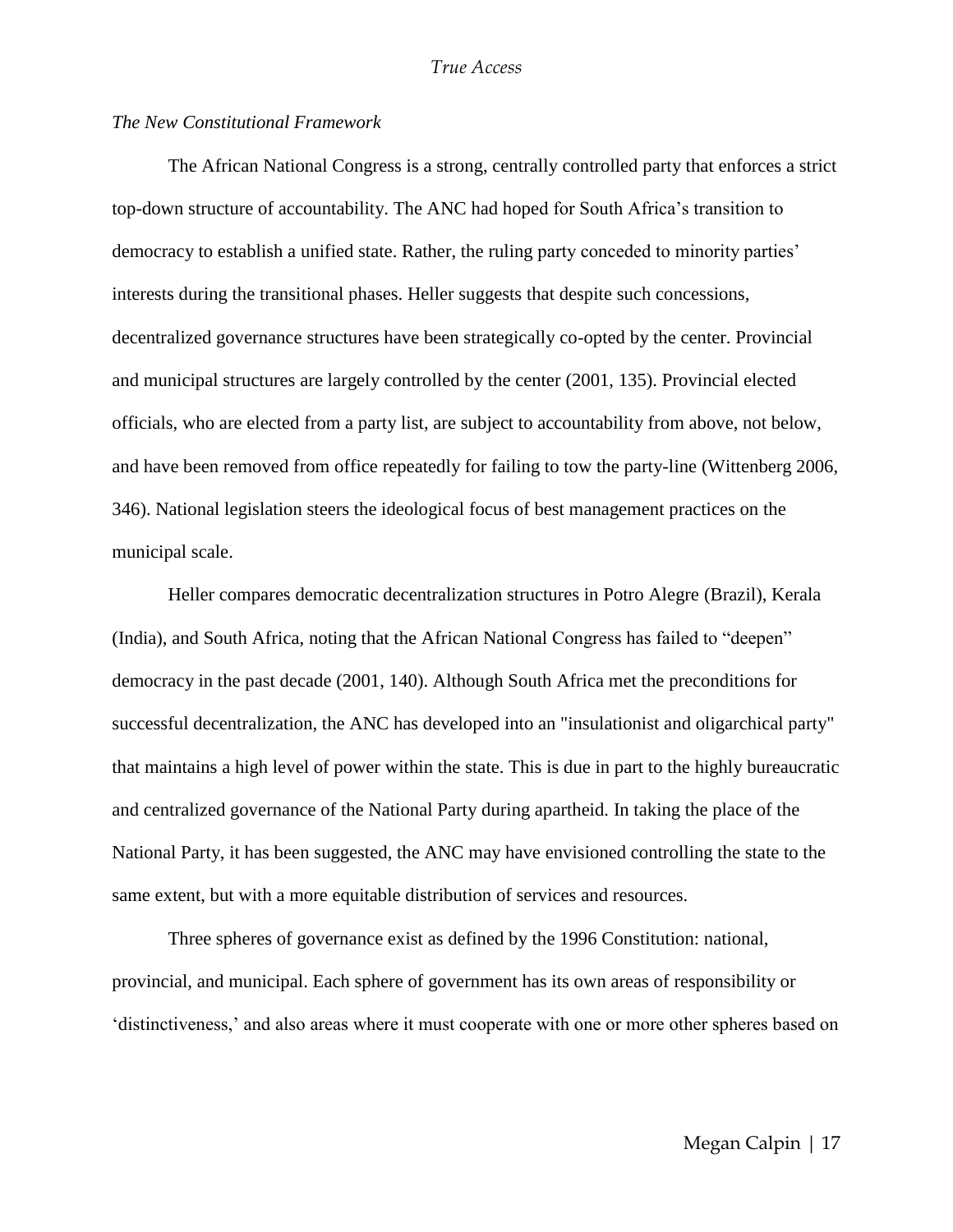

#### **Figure 1: South Africa's New Federalism**

*Source:* Wittenberg 2006, 336.

 $\overline{a}$ 

the German co-operative federalism model. The Municipal Structures Act of 1998 established different scales of municipalities, as identified by provincial demarcation boards. These three categories of municipalities are labeled as A, B, and C (see Figure 1).

Category A municipalities are those that have exclusive municipal executive and legislative authority within its boundaries; specifically, these are the six stand-alone metropolitan areas. These will be the focus of this thesis, as Johannesburg and Durban are both metropolitan municipalities. A total of 16 million people (just over one third of South Africa's population) live in Category A municipalities. <sup>4</sup> Metropolitan councils administer legislative and executive control in these urban areas, as is the case in Johannesburg and Durban.

Category B municipalities share municipal executive and legislative authority in its area with a Category C municipality within which area it falls. These Category B municipalities are comprised of 234 local municipalities and 25 District Management Areas (DMAs). Category C municipalities, then, have municipal executive and legislative authority in an area that includes

<sup>4</sup> Author's calculation's based on Statistics South Africa 2007 Community Survey data (StatsSA 2007a).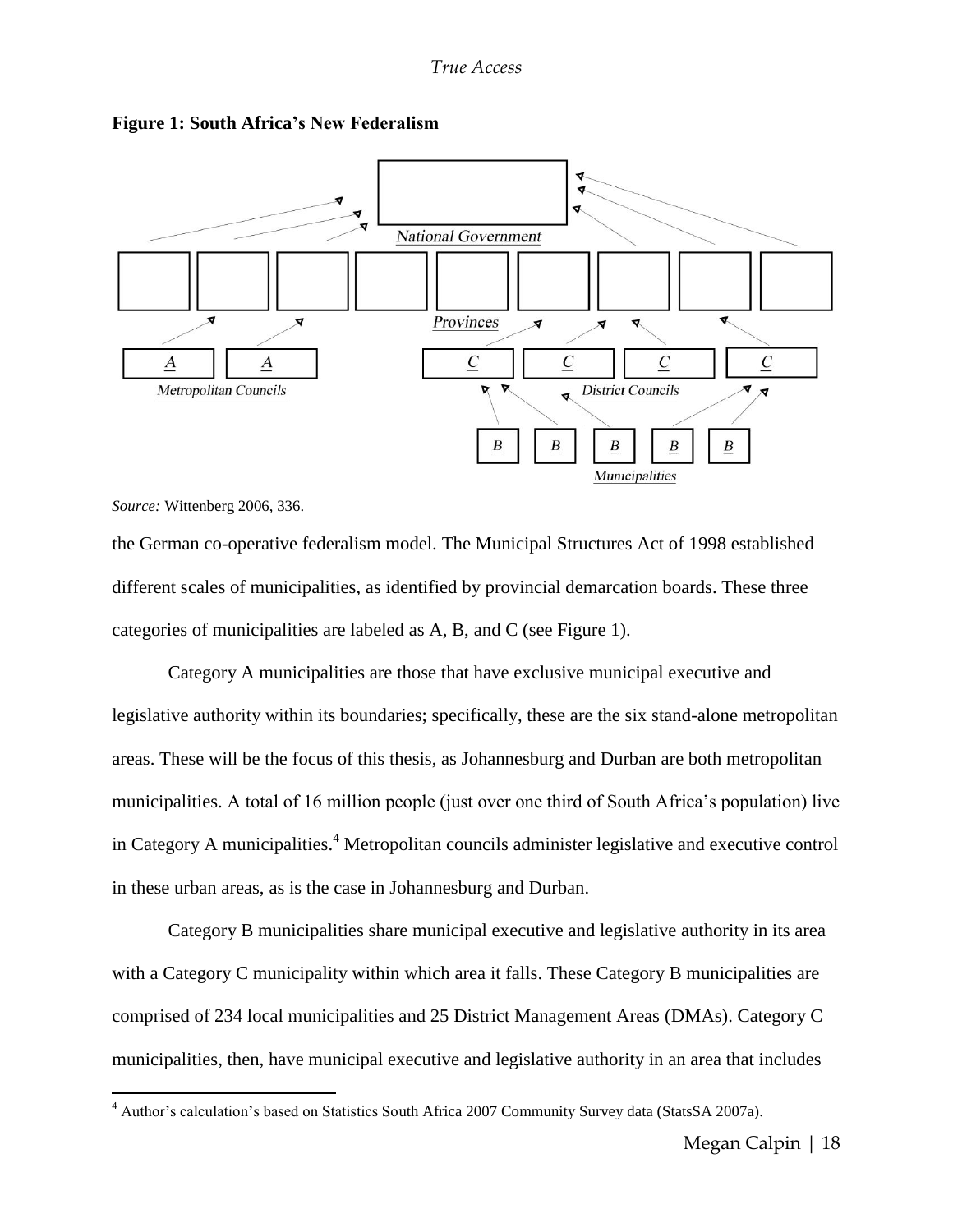one or more municipalities. These Category C areas comprised of 47 district municipalities. Each district municipality is made up of a group of local municipalities and DMAs (Cameron 1999, 231; StatsSA 2007a, ii.)

The constitution outlines the objectives of municipalities and their responsibilities as vaguely described in the final 1996 document. Ensuring the provision of services to communities in a sustainable manner is one of these responsibilities. Theoretically, local government is tasked with the greatest burdens based on direct contact with citizens. The White Paper on Local Government describes how integrated development plans (IDPs) should carry out and identify strategies to meet development mandates (Friedman and Kihato 2004, 150).

Not only is the local sphere responsible for the services and infrastructure essential to citizen well being, it is charged with the task of ensuring growth and development of communities "in a manner that enhances community participation and accountability" (RSA 1998, 6). Thus IDPs are at once meant to be developmental, participatory, and encouraging of a realistic plan for coordinated governance. The overall shift in state policy from a more radical, planning and interventionist position in the early 1990s to a neo-liberal and market-led one following the 1994 elections made the full incorporation and realization of IDPs extremely difficult (Watson 2002, 78).

#### *ANC Co-option of Municipal Government*

Additionally, a whole slew of national tier legislation dictating the specifics of development planning have seemingly constrained the ability of local governments to plan based on local needs. Kauneckis and Andersson explain that a local politician's incentive to respond to citizen demands in decentralized states is understood as conditioned by the institutional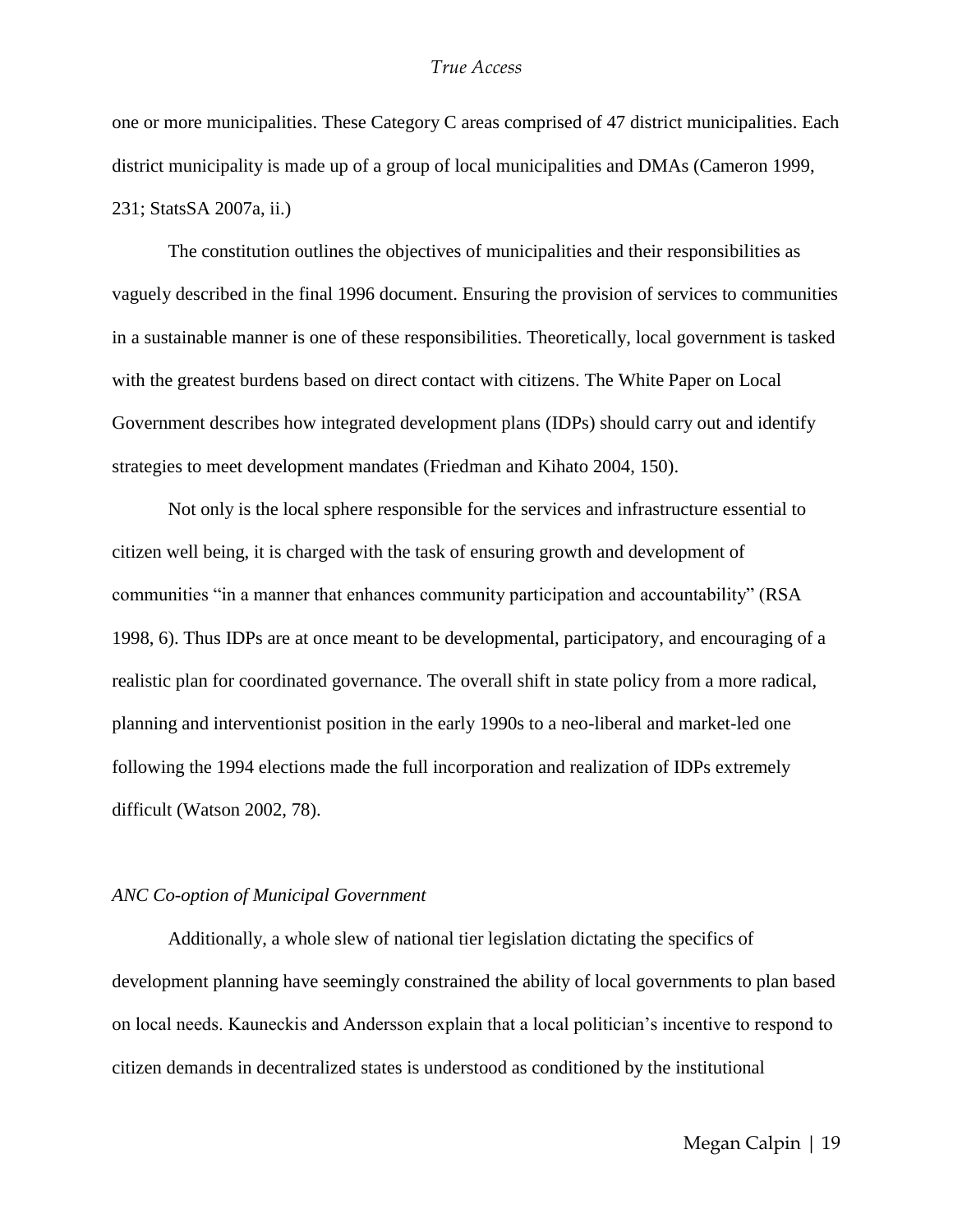incentives within the national political structure (2009, 26). In the South African context, the national political structure creates an emphasis on upward accountability, despite rhetoric suggesting a measure of citizen engagement and downward accountability in developmental local planning (Heller 2001, 157).

The ANC has pursued cost-recovery as the main policy of financing water infrastructure projects in all municipalities. Cost-recovery means charging consumers for full cost of a range of services, such as water and electricity (Smith and Hanson 2003, 1544). For publically owned services, a profit is sought above the cost of production for long-term operating costs; for private sector providers, the objective is to ensure a surplus profit. For the delivery of water, a service which can be measured volumetrically, cost recovery is accomplished by charging customers the full short-run marginal cost of production as well as a portion of long-term operating and maintenance costs (Smith 2005, 171).

Municipal governments receive very little in terms of central government financial transfers, and rely more on transfers from the provincial level of government—which receive a large percentage of transfer funds from the central government (Wittenberg 2006, 340). Autonomous sources of funding come from property taxes, regional service council levies, and user charges. The latter, user charges, are important because of the large amount of debt accumulated through unpaid consumer bills (some left over debts from apartheid era service boycotts), concentrated in poor areas (Smith and Hanson 2003, 1532). Seemingly, municipalities have no choice but to pursue cost-recovery as a means of financing infrastructure investments.

Further evidence serves to suggest that a grave disconnect exists between citizens' preferences and their understanding of billing and government policies. Smith and Hanson note that there are many reasons for non-payment of bills (for citizens who have taps in their homes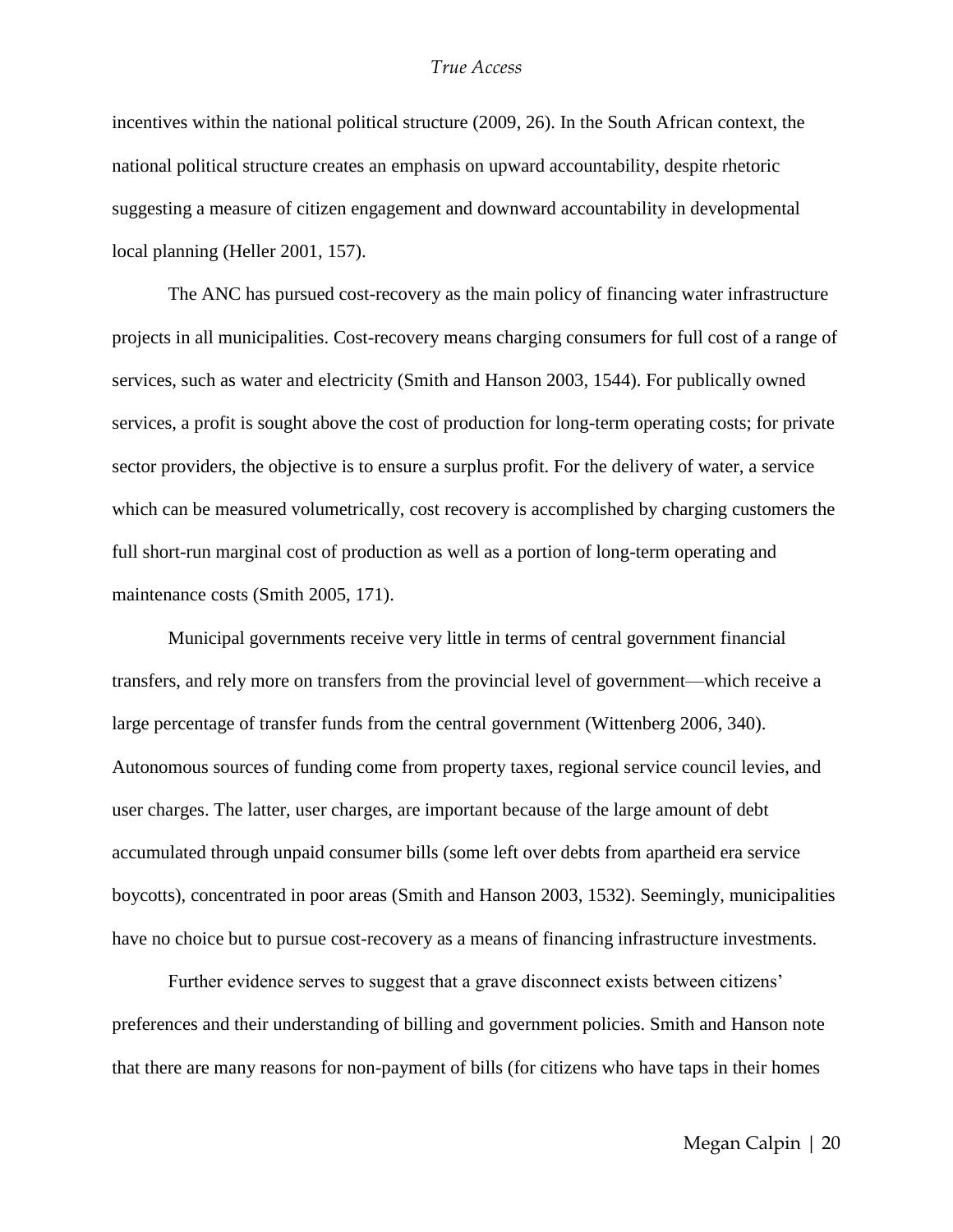or in their yards) (2003, 1533). Based on citizen surveys in Cape Town, the authors found that citizen justification for non-payment included confusion about billing procedures (frequency/amount charged), a desire to express dissatisfaction over unmet expectations, unwillingness to pay for water at all (the "culture of non-payment" argument), and, most commonly, insufficient income to pay bills. Inability to pay these bills leads to large-scale water cut-offs or even removal of infrastructure—a trend that has occurred nationally. It is estimated that since the end of apartheid, more than 10 million citizens have been cut off (at least temporarily) from water. This has been concentrated in poor, urban areas, where *apartheid* era service backlogs plague water departments.

In focusing so much on ensuring basic access to water, the ANC and its local branches have forgone deepening democratic processes in favor of technocratic solutions. Yet in so doing, access has been defined in a narrow view. Heller suggests that because of the ANC's tendencies to embrace neoliberal policies, the party's emphasis on end outcomes and the greater push to privatize or outsource led to a failure in deepening democracy (2001, 135). This study also shows that this set of priorities has led to a lack of *true access* to water for many of the nation's urban residents. The discontinuity between central government policy and citizen participation in accountability structures is a relationship that must be explored. It will be explored in this thesis through the evaluation of the mechanisms affecting *true access* to water.

#### **IV. New Models of Utility Management for Service Delivery**

In the abstract, the devolution of administrative authority to lower tiers of government is almost always seen as a move towards democratic decentralization. That is, the government closest to the people would provide services to a specific population, to which that government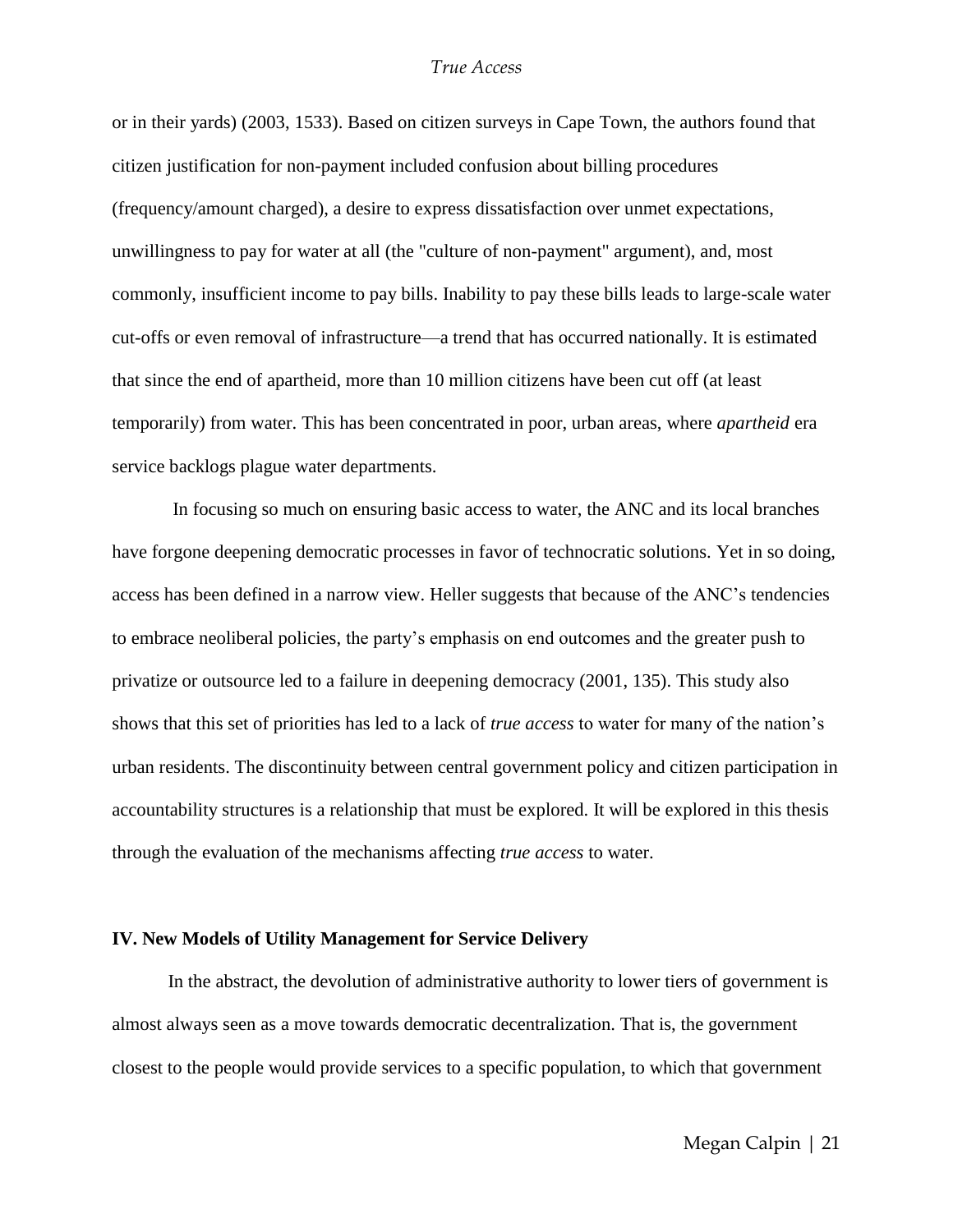would be accountable. In order to function properly, devolution requires not only administrative decentralization but fiscal and democratic decentralization as well (Manor 1999, 7). In the South African example, democratic decentralization of administrative responsibility occurred in many sectors, most notably that of service delivery. The simultaneous 'top-down' and 'bottom-up' governance of metropolitan councils allows for national oversight of democratically elected local officials.

Manor notes that democratic authorities at the lowest level of government will struggle to implement development projects if they "lack powers and resources—meaning both financial resources and the administrative resources" (1999, 7). The ANC's promotion of strong metropolitan councils, then, was essential to their realization of their redistributive goals. This section outlines the variation in decentralized governance of water service delivery in two metropolitan regions of South Africa as informed by top-down national policy and the financial restructuring. Devolution in service delivery has allowed for variation in water utility management across metropolitan regions.

#### *Co-operative Governance in Water Service Delivery*

Part of the new democratic model consisted of a major financial restructuring. The role of international actors such as the World Bank during the constitution writing period pointed ANC leadership toward neo-liberal concepts of development and governance. *"*The national government re-centralized financing mechanisms for service delivery, but decentralized the responsibilities, leaving local authorities in a situation where they had more to do but with fewer resources" (Smith 2006, 5). National government financing for essential services greatly decreased—by a full 85 percent between 1991 and 1997 (Smith 2006, 5).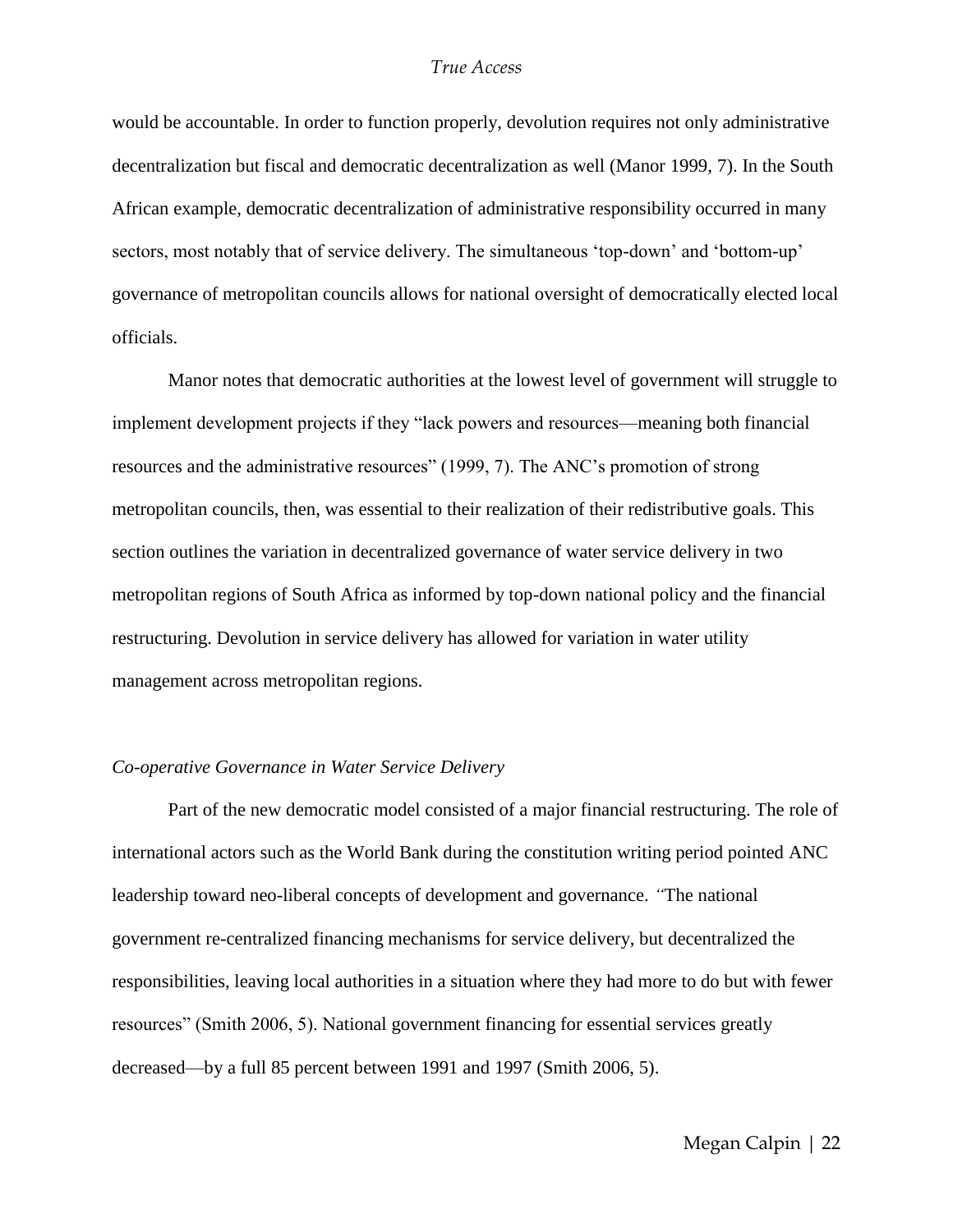The pressure of cost recovery in service delivery coupled with the fact that local governments are responsible for raising 90 percent of their budgets from their own sources makes local development challenging. Thus, despite being centers for trade and business, metropolitan municipalities such as Johannesburg and Durban have been forced to seek other ways of financing municipal projects. Whereas provinces are fiscally responsible for 10 percent or less of their own revenue, municipalities rely on the sale of ‗trading services'—the sale of electricity and water to businesses and households—in order to recover costs (Friedman and Kihato 2004, 146).

A disparity exists between local government capacity and what national law requires of municipal government actors. "Sustainable, efficient, and effective planning" is required to ensure that development is not only affordable to the municipal councils and communities, but is also responsive to citizens' wants and needs (Friedman and Kihato 2004, 149). Furthermore, restrictions found within the Development Facilitation Act (DFA) call into question how much autonomy municipalities are actually allowed in local planning of IDPs (Cameron 1999, 230). DFA principles stipulate the end product of a municipal development plan through the incorporation of planning ethics and guidelines (Cameron 1999, 230). This speaks to the larger issue that local government is, as vaguely outlined in the constitution, subject to national and provincial legislation. With the ANC in full control of national legislation (they have been in the majority since the first democratic elections), the centralizing tendencies of the party are hardly restrained by the constitutional framework. As early as 1999, Cameron notes, there were concerns that the DFA could erode the autonomy of municipalities (1999, 230).

While national legislation serves to constrain much municipal planning, overly technocratic national departments also act as vessels for the ANC's centralizing tendencies.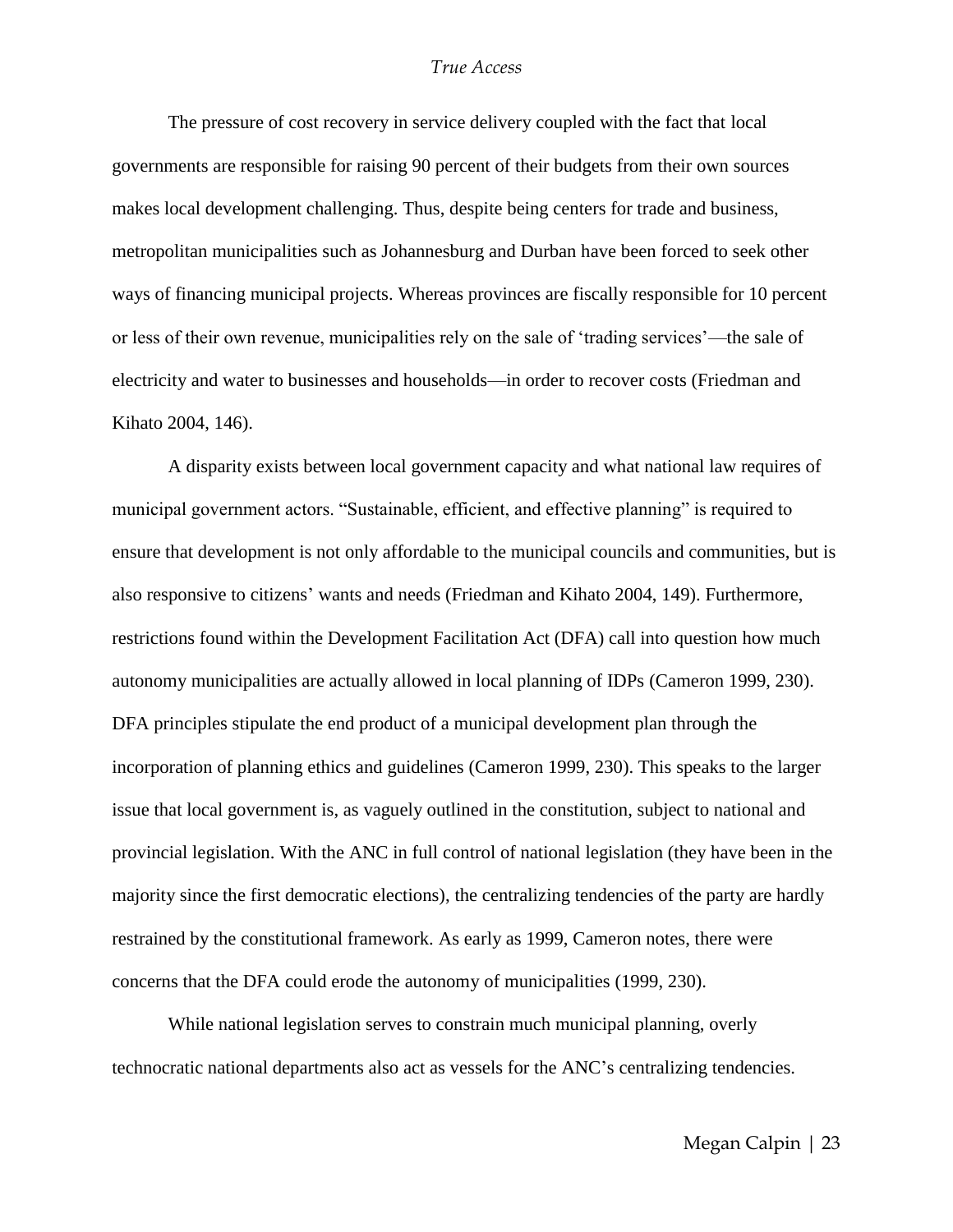While it is important to set national standards for service delivery, certain bureaucracies have established large degrees of discretion, enabling them to micromanage municipalities, if those departments so choose. The DWAF functions are to establish policy for the provision of water services; monitor and regulate service provision; promote the planning and implementation of programs to achieve basic norms and standards (Atkinson 1998, 21). In so doing, much of the municipal variation which might arise from citizen participation is squashed by national policy.

Despite noting that the DWAF is committed to the principle of demand-driven development, a seemingly bottom-up method of planning, the Water Services Act of 1997 severely circumscribed local government autonomy. The Minister of Water Affairs can, on appeal, review and subsequently accept or deny any decisions made by municipal water authorities (Atkinson 1998, 22). Recognizing that the setting of national standards is important to ensure national equity, not just equity within municipalities, these grandiose powers seem antithetical to the 'spheres' notion of governance—as opposed to tiers.

As part of the transition to a democratic state, the GNU drafted a constitution to ensure that basic rights were enumerated and extended to all citizens, regardless of "race, colour [*sic*], ethnic or social origin, sex, religion or language" (RSA 1996, s37(9)). The 1996 Constitution's Bill of Rights granted all South Africans "the right to have access to sufficient food and water"  $(RSA 1996, s27(1)b)$  and "to an environment that is not harmful to their health or well-being" (RSA 1996, s24). Increasing access to basic services has been a major focus of national, provincial, and municipal governments, particularly because of the lack of proper servicing associated with the apartheid-era.

In addition to the constitutionally mandated right to water, the ANC has legislated national standards for basic water services. The Water Services Act of 1997 ensures that all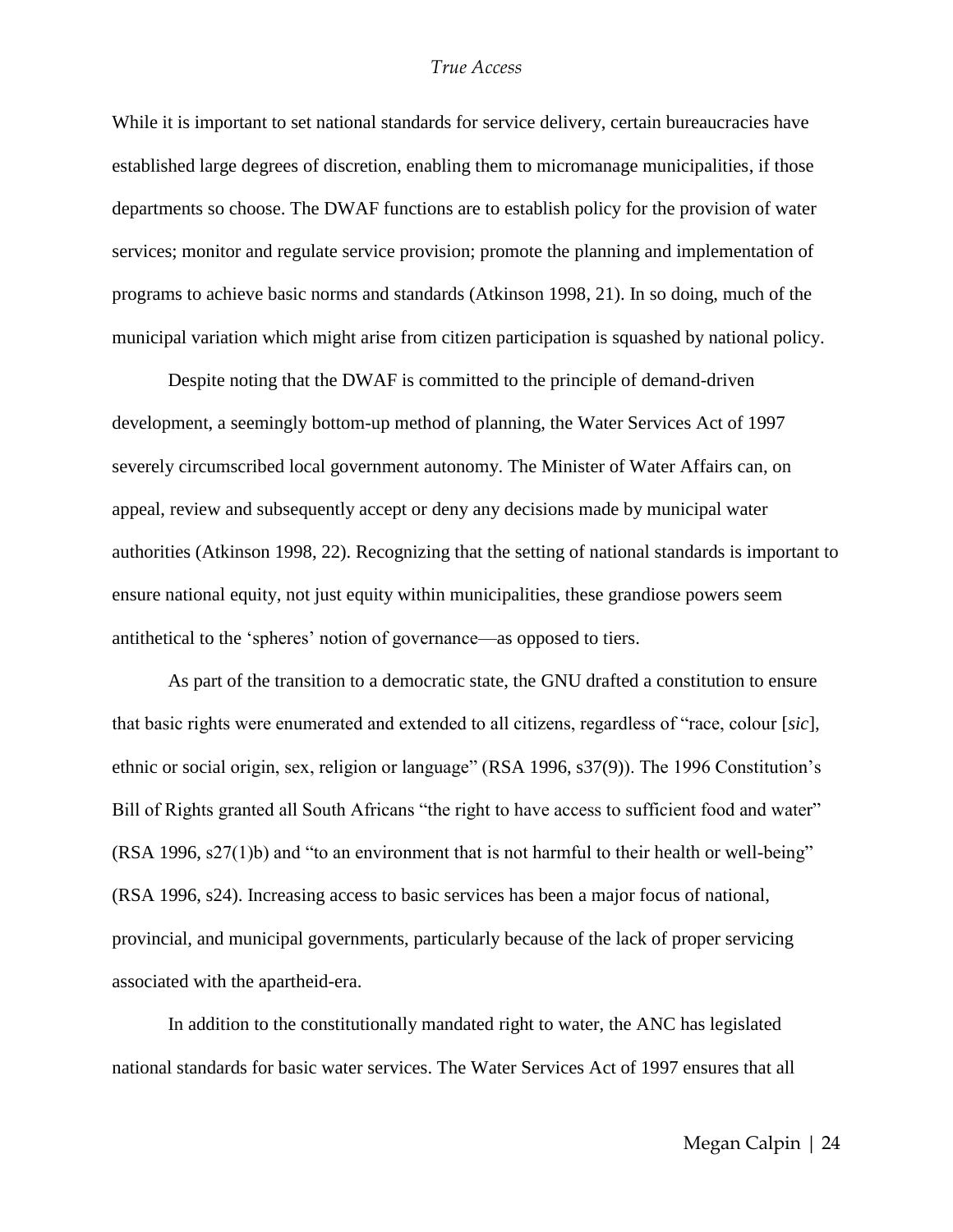South Africans should have access to a "basic water supply," based on national standard terms as set by the Minister of DWAF (RSA 1997). This national standard of basic access to piped water is defined as 25 liters per day per capita within 200 meters of the home (Smith and Hanson 2003, 1530). This amounts to 6 kiloliters per household monthly, based on a household of eight individuals. The World Health Organization has defined basic access at twice this amount—50 liters per day per capita (WHO 1993).

Furthermore, the South African government has chosen to provide free basic water, amounting to the defined minimum of access, for all households in South Africa. This provision was mandated by the DWAF's Free Basic Water Program (FBW) in July 2001, commanding all local authorities to provide the first 6 kiloliters of water free to all South African households on a monthly basis. Despite the fact that central government financial transfers highly favor provinces, the national government directs some funding towards municipal spending. Equitable share revenue is divided among municipalities based on the number of poor households and is the sum of unconditional transfers (Mosdell 2006, 286). Part of that grant is designated as a *free basic-services grant* (Wittenberg 2006, 341). While the ANC cannot force municipalities to spend this grant on supplying free basic services, DWAF legislation mandating the delivery of free basic water does so in a roundabout way (Wittenberg 2006, 341). Yet, due to the massive decrease in central government transfers to the local sphere of government, financing endeavors such as free basic water is still largely the responsibility of municipalities.

By their own estimates, the DWAF estimated that FBW benefitted 26 million people in its first year, roughly 66 percent of those with access to water infrastructure throughout the country (RSA DWAF 2002). McDonald notes that while the extension of free services is potentially progressive, the actual benefit of such services in practice would appear "to have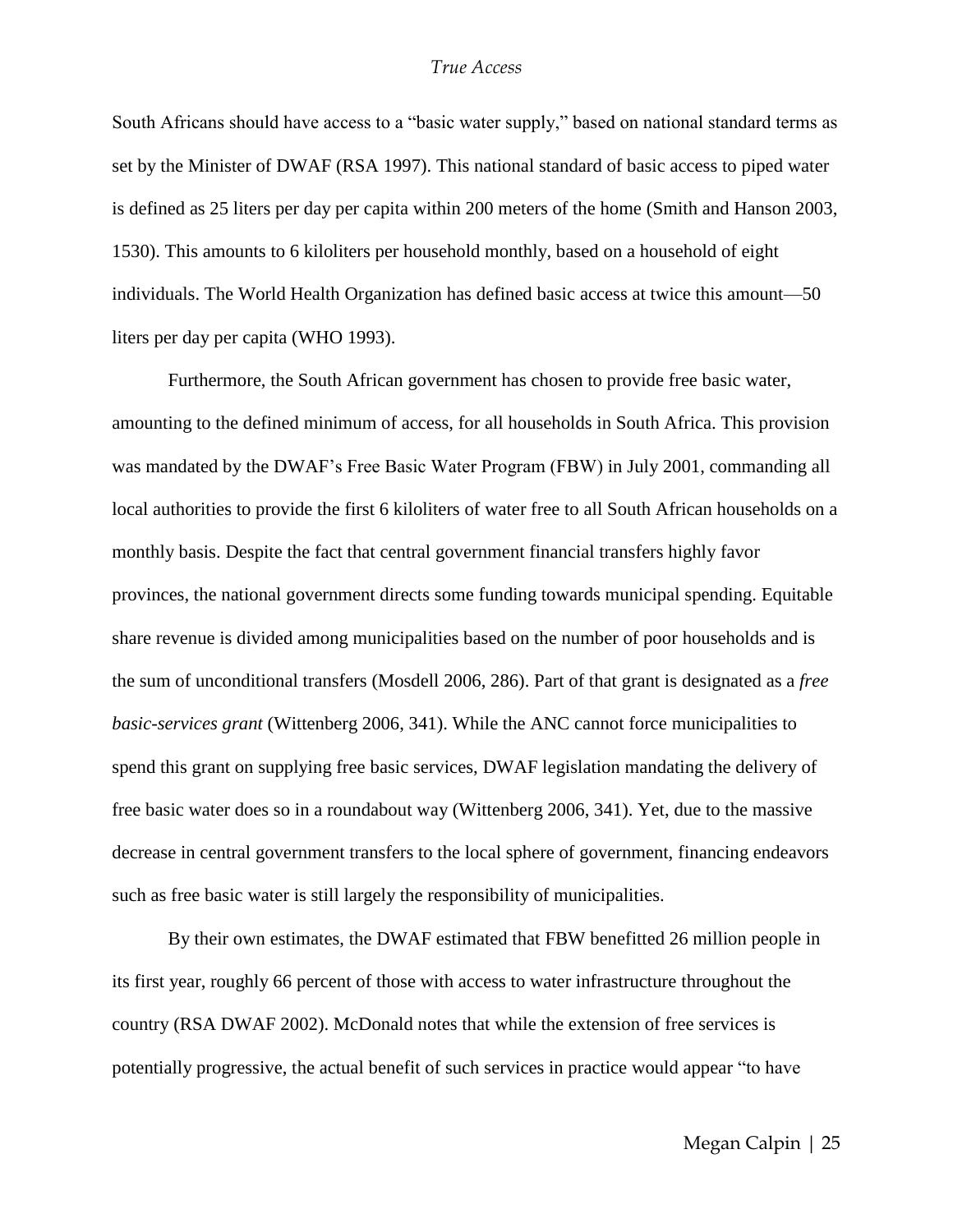made little difference to the lives of the urban and rural poor" (McDonald 2002, 29). For lowincome households with relatively high average number of occupants, the promise of 6kl of water per household per month promises little financial relief (McDonald 2002, 29).

Peters and Oldfield suggest that the DWAF's move to ensure FBW rights to all citizens has actually hindered the expansion of service delivery equity. They question whether or not FBW guarantees sustained and adequate access to water when implemented within a cost recovery mandate (Peters and Oldfield 2005, 314). Based on their findings in the Western Cape municipality of Theewaterskloof, FBW provides limited access to water, but it does not relieve households from the accumulating costs of municipal charges and past debts (Peters and Oldfield 2005, 331). Thus even structural mechanisms meant to act as an equalizing form of access have not led to levels of *true access*. This is seemingly true across municipalities due to the nature of the national legislation imposing FBW and cost-recovery ideology.

In pursuing poverty alleviating strategies, increased basic access to water infrastructure should not be the only goal of governance (Smith and Hanson 2003, 1518). Yet management of water service delivery has focused largely on expanding basic levels of infrastructure to all households, to suffice for a low standard of coverage. The South African government has defined access along these narrow lines of relative proximity and basic access. The rights- and propertybased standards of access to physical water infrastructure and the ability to collect a minimum amount of water are not enough to promote social equity or upward mobility. Furthermore, a user's proximity to physical water infrastructure does not ensure that users of water resources will be able to maintain access to these necessary resources, as will be discussed in section VI.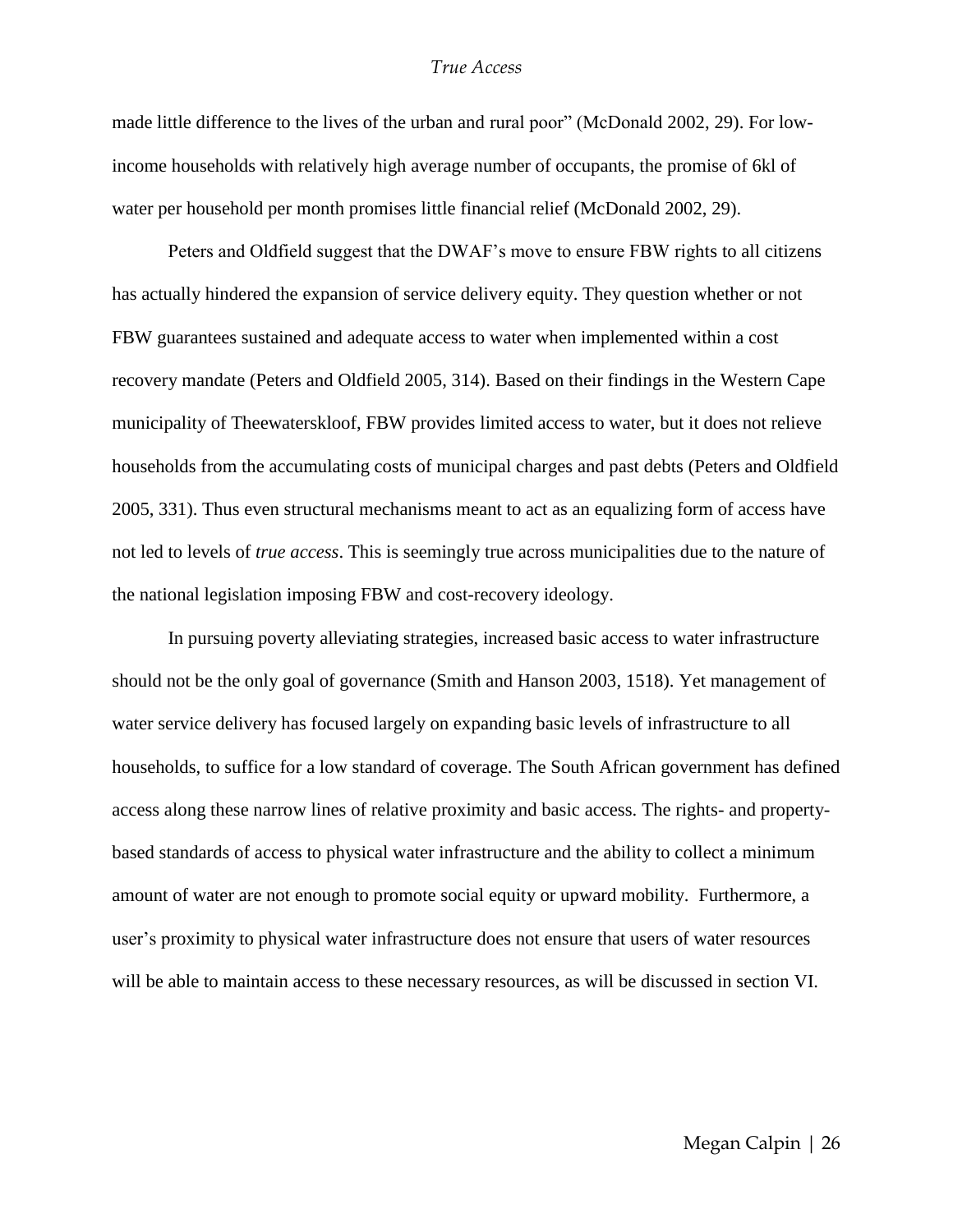#### *Cases Selection and Models of Corporatization*

Under national guidelines set by the DWAF, municipalities have restructured or created water utilities in order to address major service backlogs and promote efficient financing. Various municipalities have restructured their water utilities to incorporate business-like models while others have incorporated private-sector partnerships (PSP). In measuring the effect of different management models on users' *true access* to water, this thesis constructs a most-similar case comparison of two municipalities in South Africa.

The two municipalities to be examined are the Johannesburg Metropolitan Municipality and the eThekwini Metropolitan Municipality (referred to as Durban in this study). These cases have been chosen based on their similarity in variables of interest to *true access*, with the one major measure of variation being that of water utility management systems (full corporatization versus ring-fencing of a public utility). In observing two different management models of water service delivery, this thesis will examine the abilities of two metropolitan municipalities in providing their citizens' with *true access* to water. Johannesburg and Durban were selected based on their similar characteristics and because of their deviation in the variable of interest: water utility management. This study will undertake the comparison of these two municipalities based on variables pertinent to the measure of true access to water.

Johannesburg is the largest metropolitan municipality in South Africa, with a population of 3,888,180 as of 2007 (StatsSA 2007a). The Durban metropolitan municipality is the second largest with a population of 3,468,086 (StatsSA 2007a).<sup>5</sup> Rapid urbanization has been a key feature in the post-apartheid period following the elimination of movement restrictions at the end of the National Party rule. Therefore migration rates to both municipalities are estimated to be extremely high, though the exact rates of migration (internal and international) are difficult to

 $\overline{a}$ 

 $<sup>5</sup>$  See Table 3 in the Appendix for population data.</sup>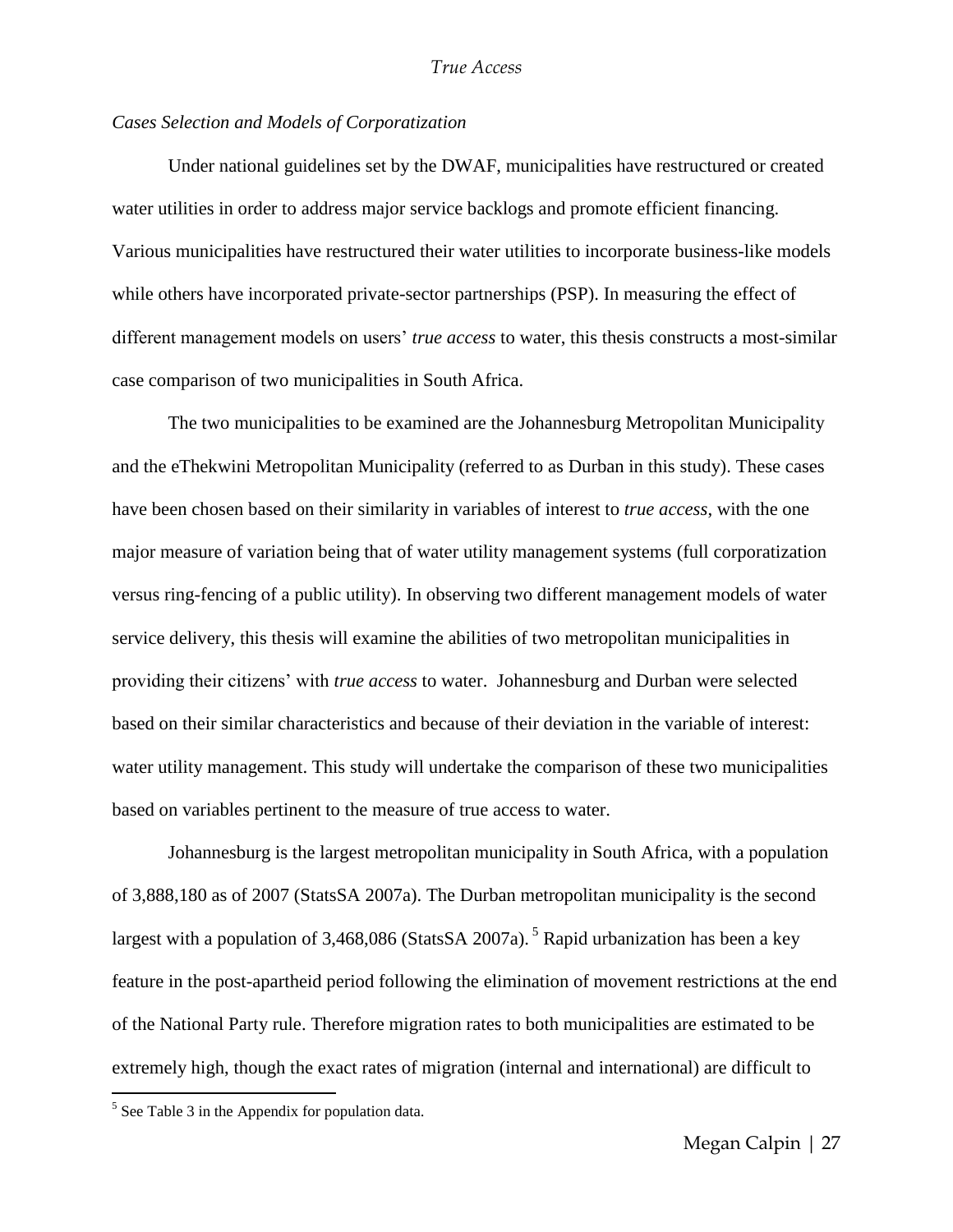calculate accurately and are not included here. However, an important measure that is accurate is the annual population growth rate in each municipality. In Johannesburg, the annual growth rate between 2001 and 2007 was 3.4 percent; over the six year period population grew by 20.6 percent overall.<sup>6</sup> Similarly, in Durban the annual population rate of growth in this time period was 2 percent, a 12.2 percent growth rate overall between 2001 and 2007.<sup>6</sup>

More specific to this study are variables involving the overall governance structure of each municipality and the existing levels of basic access to piped water as of 2001. In both of these variables, again, Johannesburg and Durban are nearly identical. Both municipalities are what are known as metropolitan municipalities (as described in section III; see Figure 1). I have chosen to compare two metropolitan municipalities because of the spatial and developmental scars that apartheid-era policies left on the landscape. Also, as a strong local sphere of government, metropolitan municipalities are large centers for population and finance, and therefore power. Because both municipalities are institutionally similar in relation to other levels of governance in the South African co-operative federalist structure, both are equally subject to DWAF standards and other national legislation guiding water access and development. These regulations include the 2001 mandate to provide FBW to all households regardless of income and the 1996 Constitution's establishment of water as a basic right.

In relation to the existing levels of basic access in both localities, by 2001, Johannesburg had enough existing piped water infrastructure to service 97 percent of the total households within its jurisdiction, with 49.6 percent having piped water inside their individual dwelling (StatsSA 2007a). In 2001 Durban showed a similar, though slightly less developed, level of infrastructure. Whereas only 94.8 percent of households had access to some form of piped water,

 $\overline{a}$ 

<sup>6</sup> Author's calculations of annual municipal population growth rate based on Statistics South Africa Community Survey 2007 information (StatsSA 2007).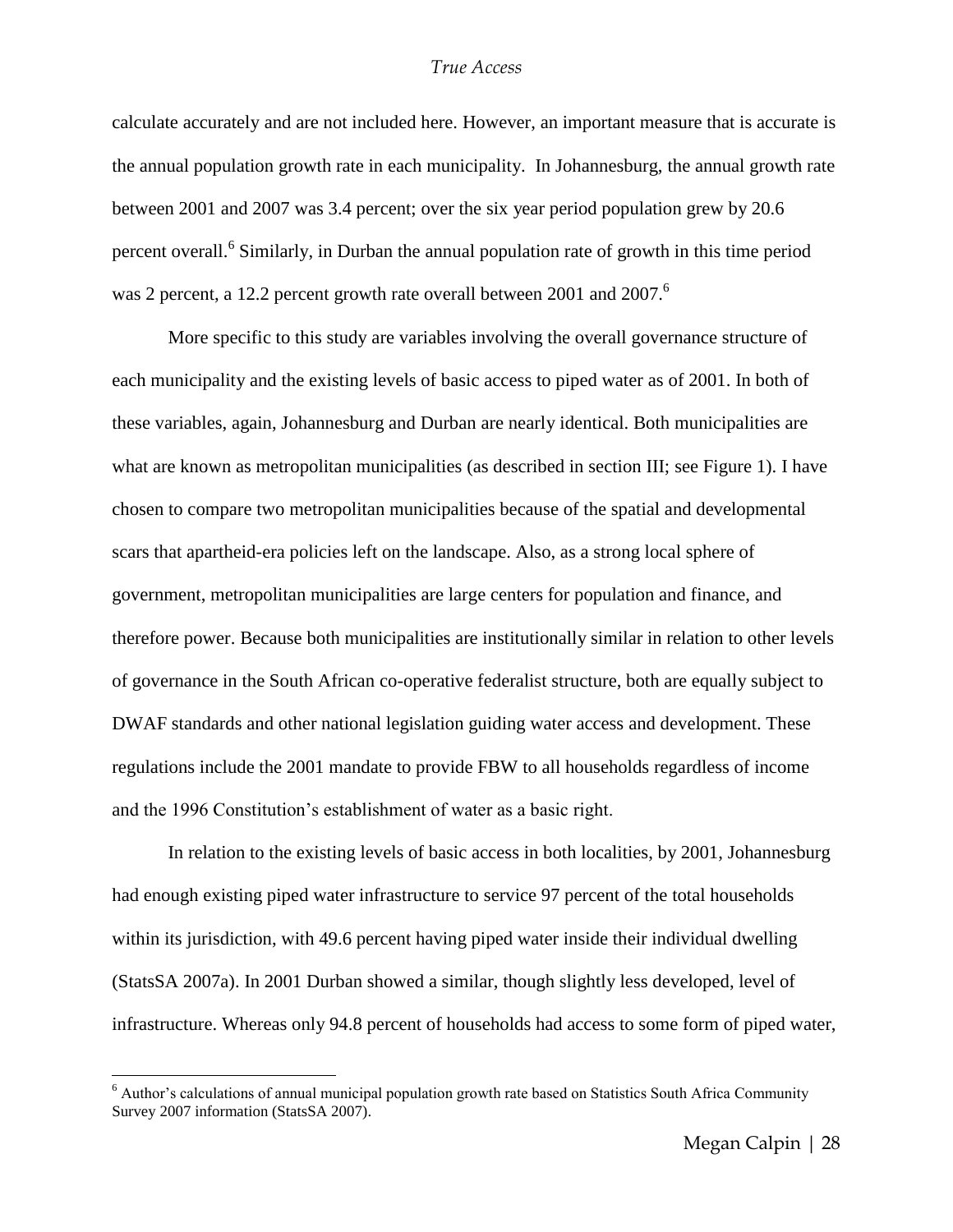just over 50 percent of households had access to piped water from an access point within their home (StatsSA 2007a).

The main variable of difference, and of interest within the context of this study, is that of the water utility management model employed by each municipality. While both municipalities shifted towards more business-like models of management in the 1990s due to the neo-liberal push of international agencies such as the World Bank and the ANC's own Growth Employment and Redevelopment campaign, the turn of the century marked a divergence of policy for the two cities. Johannesburg undertook a model of full-corporatization through the signing of a five-year private management contract. The management and administration of Durban's water department remains fundamentally public, though the operation of the utility is driven by costrecovery mechanisms and the finances of that utility are ring-fenced from other municipal funds.

The literature describes levels of corporatization along a spectrum of utility management models, ranging from fully public to fully private. Privatization, or private sector privatization, was internationally promoted in the 1990s under the assumption that cooperation with non-state management bodies would promote greater efficiency and expansion in the water and sanitation sectors of developing nations (Budds and McGranahan 2003, 87; Smith 2006). Privatization is the most extreme form of institutional separation, removing service delivery from the processes of policy making and regulation (Krause 2009, 59). Divestiture, which describes the complete transfer of ownership to private actors, leads to the complete removal of the service provider's resources from the sphere of political governance (i.e., from public officials and bureaucrats). These resources are shifted to the sphere of private governance, subject to the incentives of profit-driven private investors (Krause 2009, 59).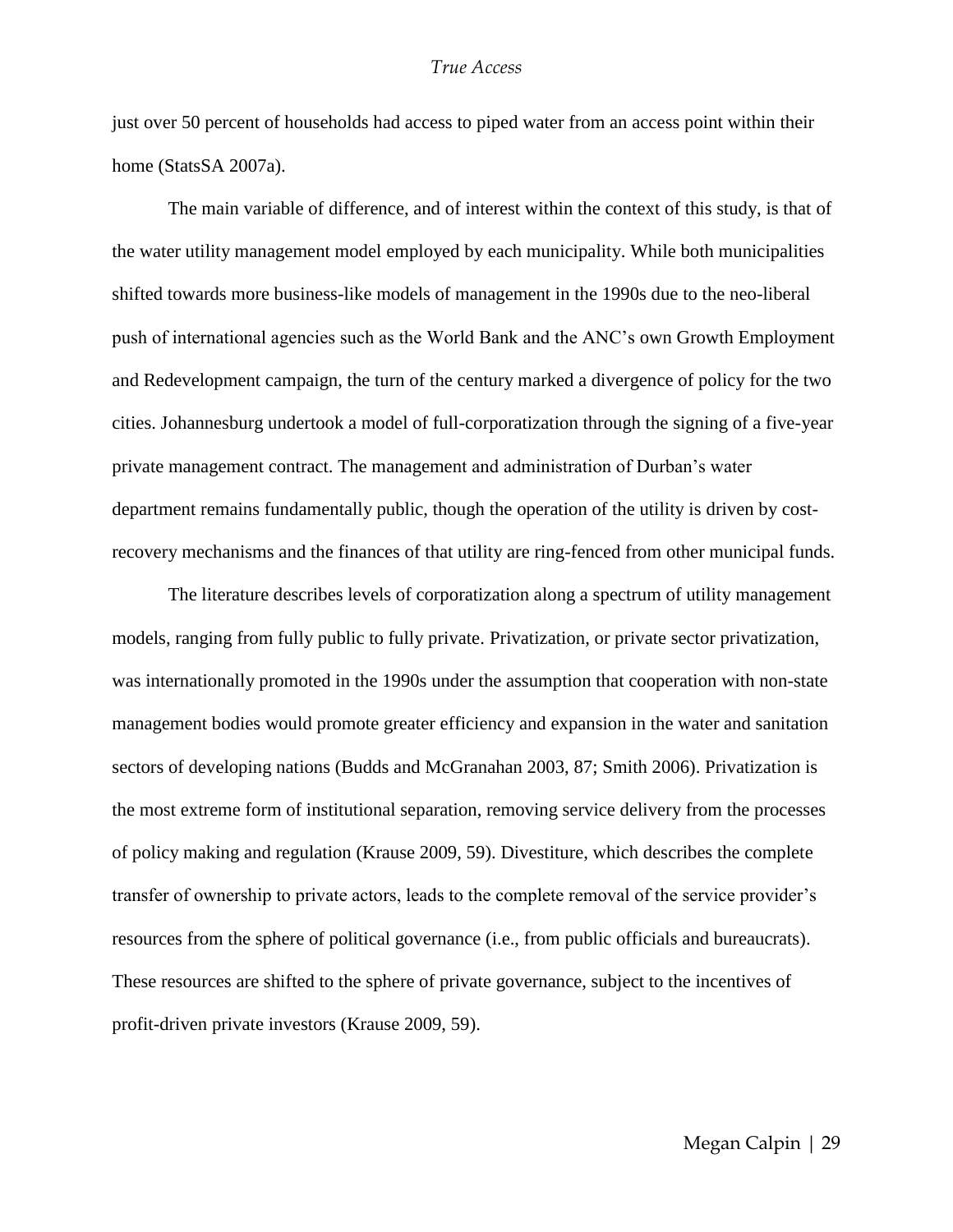The economic ideology underlying privatization of public services suggests that operational efficiency can be increased through the minimization of state influence or interference (Smith 2006, 1). Such separation from the government brings with it questions of regulation and accountability of private utility. Corporatization has been viewed as a step in the process to privatization but also as a viable management model in itself. That is, corporatization can encourage many of the same efficiency gains claimed from privatization while avoiding the political complications that inevitably ensue from full privatization (Smith 2006, 2).

Thus, in the midrange of the spectrum between fully private (divested) and fully government run (public) are the various forms of corporatization. Unlike privatization, corporatization implies a business-like management structure in which the infrastructure is still publicly owned. A corporatized utility is a corporation that operates under a board of management like a private business, but for which the government is the main shareholder (Bakker 2003, 12). Fully privatized utilities are those in which a private company has been contracted to *own* and operate the water supply infrastructure (Bakker 2003, 15). For corporatized public utilities, the municipal government still owns the infrastructure and becomes the sole client for a publicly owned, though institutionally separate, service provider (Smith 2006, 2).

Within models of corporatization, various levels of private sector involvement can occur (see Table 3 in Appendix). Corporatized models are often referred to as PSPs because the private involvement is limited in comparison to a direct private utility. Service contracts and management contracts involve the lowest amount of concessions to private companies—these contracts typically last no more than five years and only allow for the operation and maintenance of public services to be operated by the contracted company (Budds and McGranahan 2003, 89).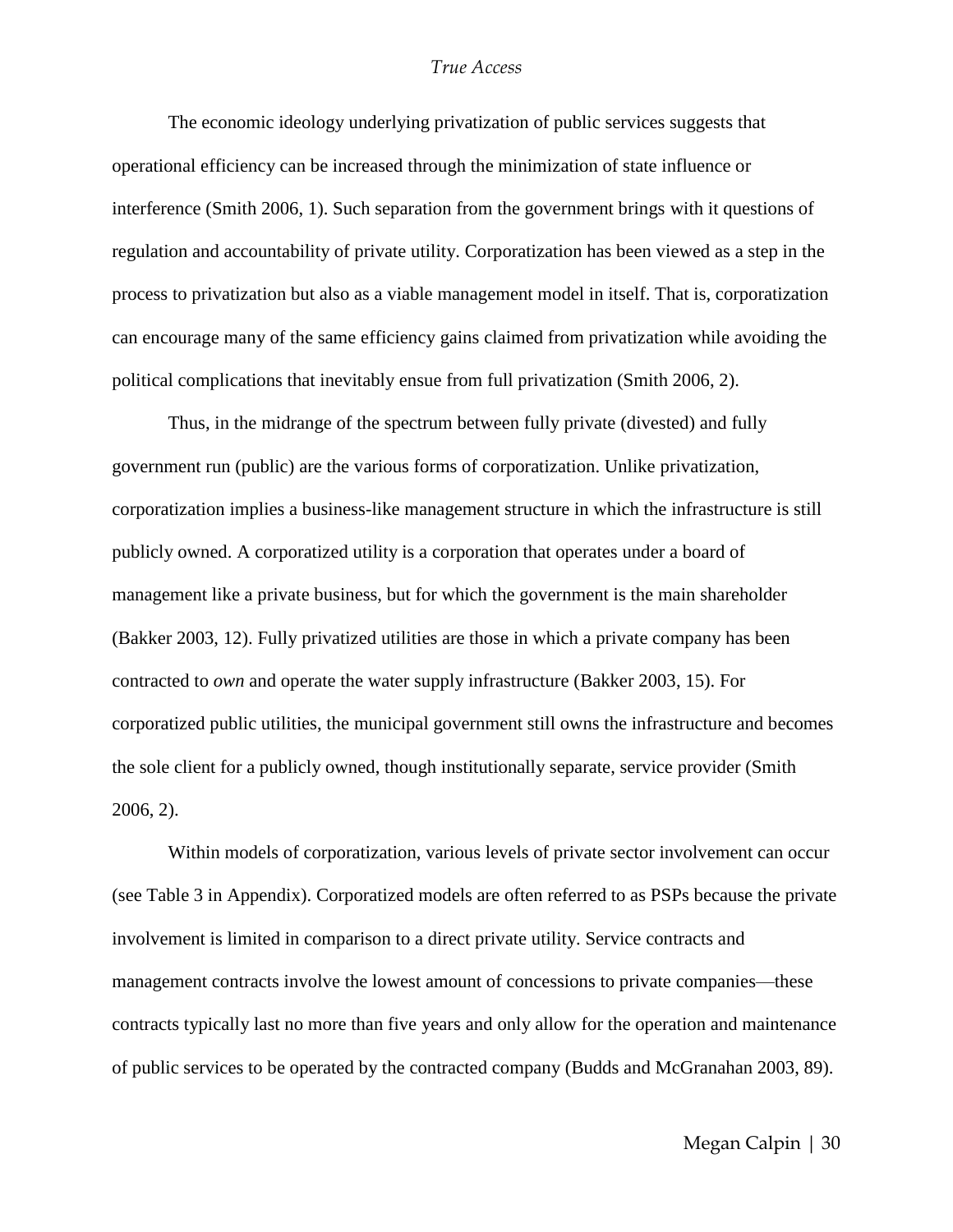Corporatization is growing in prominence because it promises gains in efficiency comparable to fully privatized models while assuring a greater level of regulation by the state (Smith 2006, 1). In their own attempts to address issues of access to basic water infrastructure, Johannesburg and Durban have both chosen versions of corporatization. Johannesburg is the first and only local municipal government that has corporatized a water and sanitation utility through the legal system, and by way of a five year private-management contract led by the French-based Suez Group (Smith 2006, 1). This contract was signed in 2001 with the intention of not only making large strides in the availability of water to Johannesburg's more than 3 million residents, but also in hopes of reigning in the financial crisis underway at the city's water department.

Durban chose a different route of cost-recovery, through ring-fencing the city's water utility assets. The management and administration of Durban's water department remains fundamentally public. Johannesburg, in signing a 5 year management contract with an external company, chose the highest level of corporatization, incorporating a public-private partnership, developed a utility that remained municipally owned, but was completely operationally separated from the democratically elected members of the city council (Smith 2006, 5).

Corporatization occurs through three organizational steps. The first step is financial ringfencing of the delivery of a given service sector. This involves separating all resources directly involved in the delivery of that service from all other service functions (McDonald and Ruiters 2005, 18; Smith 2006, 2). This creates greater financial transparency and reveals the 'real costs' and losses through exclusive accounting practices (McDonald and Ruiters 2005, 18). The next step involves insulating the management of the service provider from political interference. This involves transforming the provider into a business unit which can operate autonomously from the elected officials in that jurisdiction (Smith 2006, 2). The utility is then run by appointed officials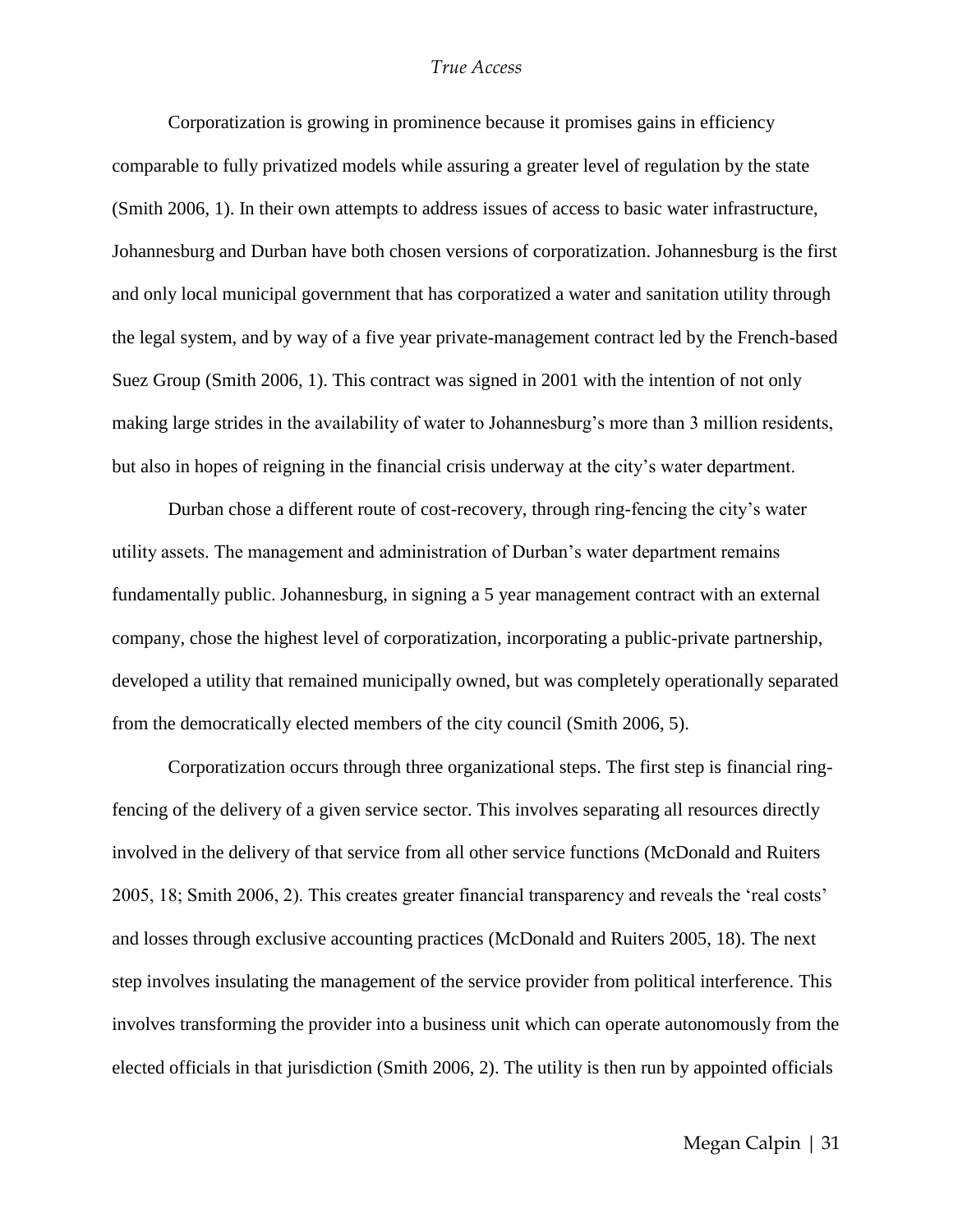who operate at arm's-length from the elected officials setting standards for service (McDonald and Ruiters 2005, 18).

The third phase is the institutional removal from the state to clearly separate the politics of policy development from the operation of that utility (Smith 2006, 2). This is what is known as full corporatization. Full corporatization can be an end in itself (in the case of Johannesburg) and does not necessarily imply full privatization (Bakker and Cameron 2002, 23). Corporatization has been described in the literature as favorable to privatization in that the government remains a shareholder and a regulator while still experiencing efficiency gains of a private partnership. Corporatization was chosen to enable the city of Johannesburg to retain control as the sole shareholder of the utility, but would also serve to devolve all operational issues to private management to allow them to operate as a business—outside of the administrative constraints of city council procedures (Smith 2006, 8).

In keeping with the ANC's technocratic trends described by Heller, corporatization in metropolitan municipalities has been undertaken to depoliticize major administrative responsibilities—though the public backlash has proved otherwise (2001, 133). Smith describes corporatization as a "seductive management model...precisely because it promises rigid credit control mechanisms *without political interference*‖ (2005, 172; italics mine). Corporatized management structures in essence create a service entity that is at arm's-length from the elected administrators of a given municipality (Smith 2005, 171). When ring-fenced financially and managerially, the service provider, in theory, becomes insulated from local politics.

As South Africa's second largest metropolitan municipality, Durban did not go as far as Johannesburg in corporatizing, remaining at the second step of managerial ring-fencing. Johannesburg, in signing a management contract with an external company, chose the highest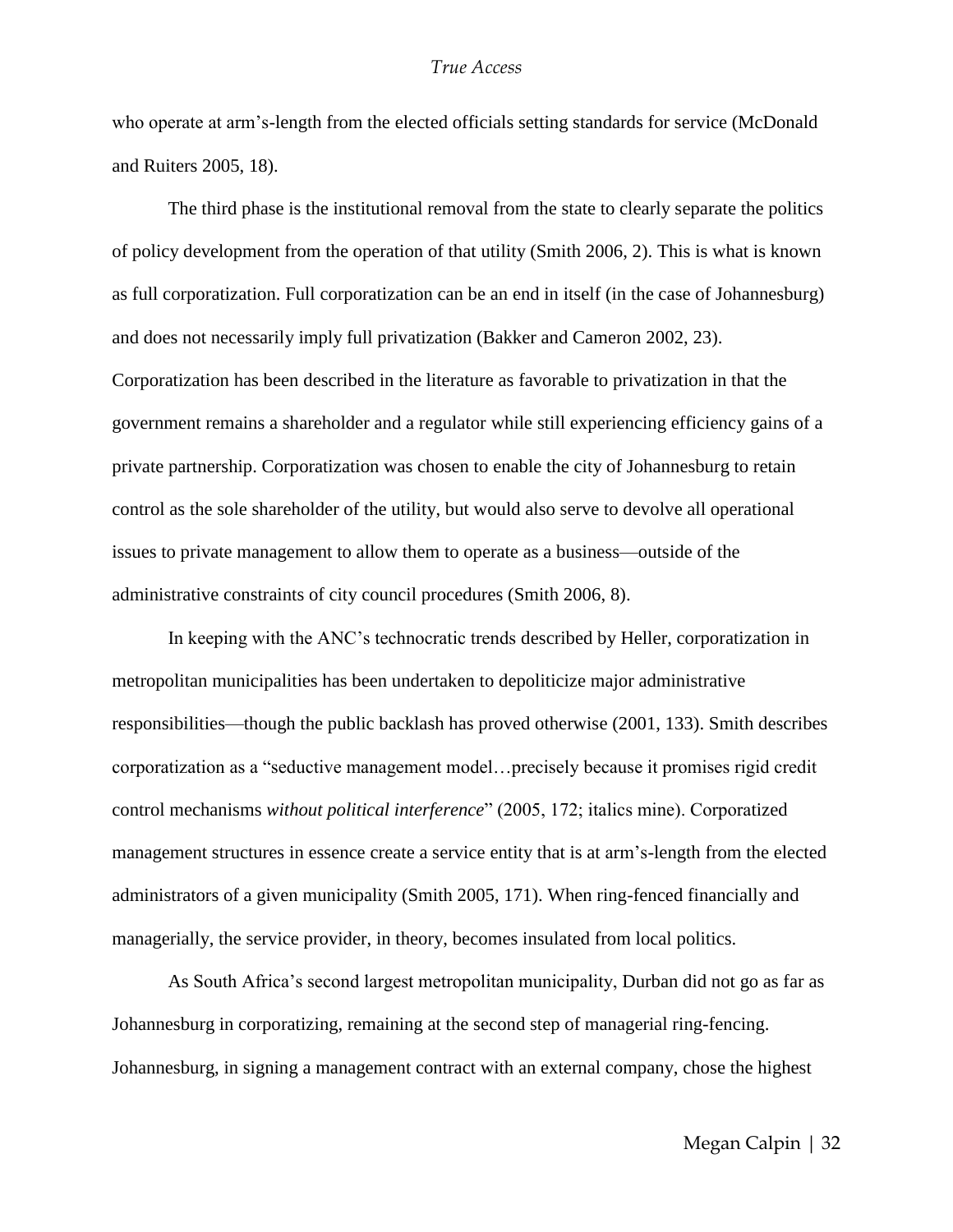level of corporatization, incorporating a private-sector partnership. This form of corporatization involved the development of a utility that remained municipally owned, but was completely operationally separated from the elected members of the city council (Smith 2006, 5). In Johannesburg, the private management contract was undertaken to address apartheid era inequalities while building capacity within the utility.

The management and administration of Durban's water department remains fundamentally public, despite its removal from the political realm. eThekwini Water Services (eTWS) came into being following the final local government transition in 2000; the service provider for the area was previously Durban Metro Water Services (Loftus 2005, 201). Durban's water and sanitation activities had been ring-fenced since 1992, when they were bundled into a business unit within the municipality (Smith 2006, 1). Since this time, Durban has not made any moves to corporatize further, remaining at the second step of corporatization through managerial ring-fencing.

The comparison of these two structures is restricted to the years 2001 and 2007. Municipalities began to implement the DWAF FBW Program in early 2001. Furthermore, Johannesburg undertook its five-year private management contract in 2001. The Census data, as published in 2001, concerning basic access to piped water infrastructure was measured prior to the implementation of these two important factors. Thus, taking 2001 as the start date and utilizing Statistics South Africa's 2007 Community Survey data provides a measurable time frame in which access to water may or may not have increased. This window of six years allows for the observation of the effectiveness of the two municipalities in providing citizens with access to water services.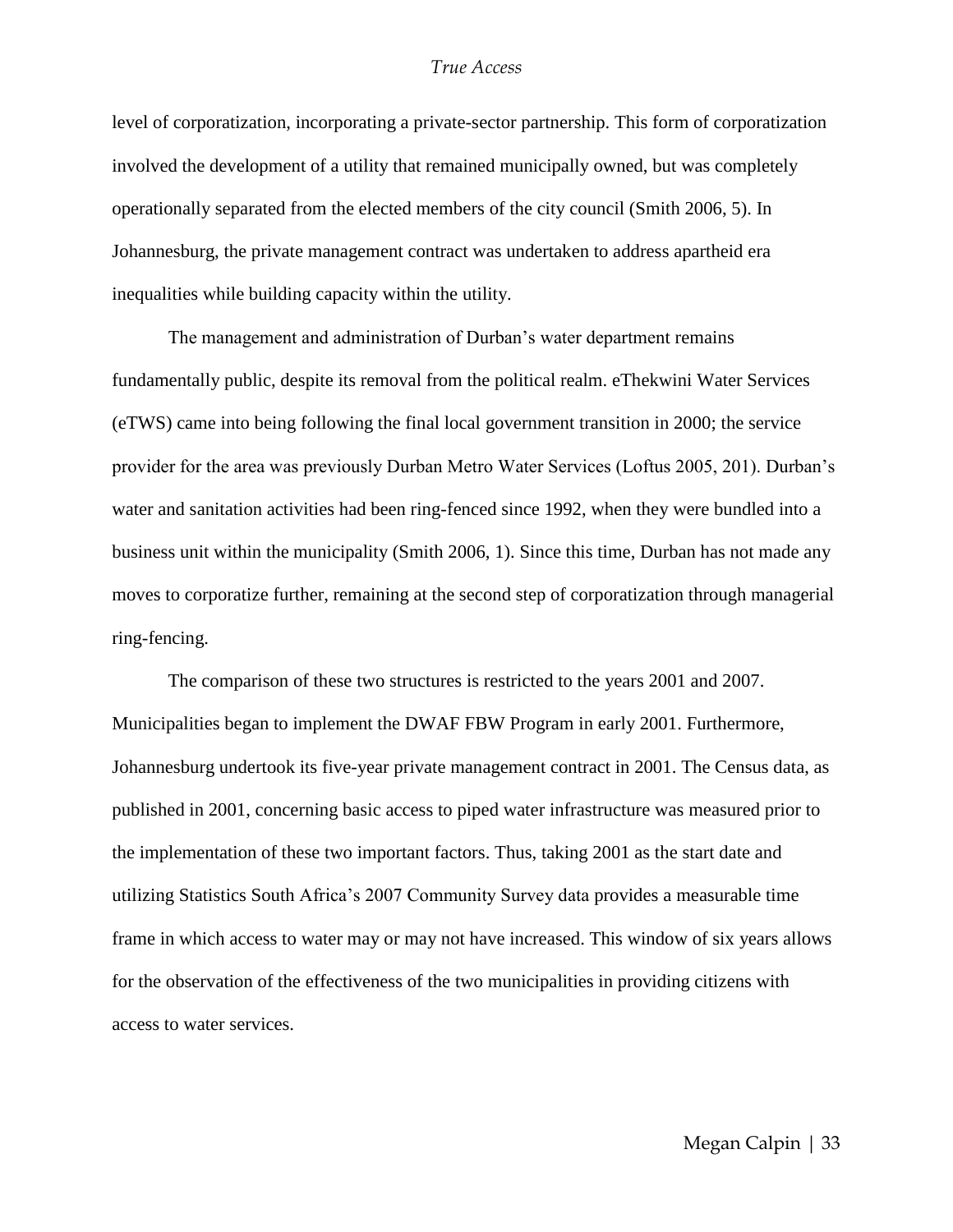#### **V. Theory of True Access**

This thesis operates on the assumption that the South African government's narrow definition of basic access is not sufficient for understanding the complex web of interests and powers influencing a user's actual ability to continually benefit from water resources. In recognizing this, I seek to define a new measure of access known as *true access.* This new measure will incorporate the notion that access is more complex than the legal right to a service or the physical property from which to benefit. Ribot and Peluso (2003) have laid much of the theoretical framework for access analysis upon which I shall build my theory. The conceptualization of *true access*, as laid out below, is theoretical and should be seen as a mechanism for analyzing user access to any number of public services. I shall then apply my theory to the selected cases in order to analyze the variation between municipalities in terms of users' *true access* to water services and the effect that utility management models have on users' *true access*.

#### *Review of Access Analysis Literature*

The idea of gaining and maintaining access to a resource has been statically tied to the notion of property in most of the literature. In recognizing the limitations of property theorists' definitions of access, Ribot and Peluso seek to expand thinking about access beyond the traditional notion of rights (2003). Rather, the authors place emphasis on the actual *ability* of users to gain, maintain, and control access to services. Their intent is to draw attention to the wider range of social, political, and economic relations that effect an individual user's or group's ability to benefit from a given resource (Ribot and Peluso 2003, 154). This ability changes over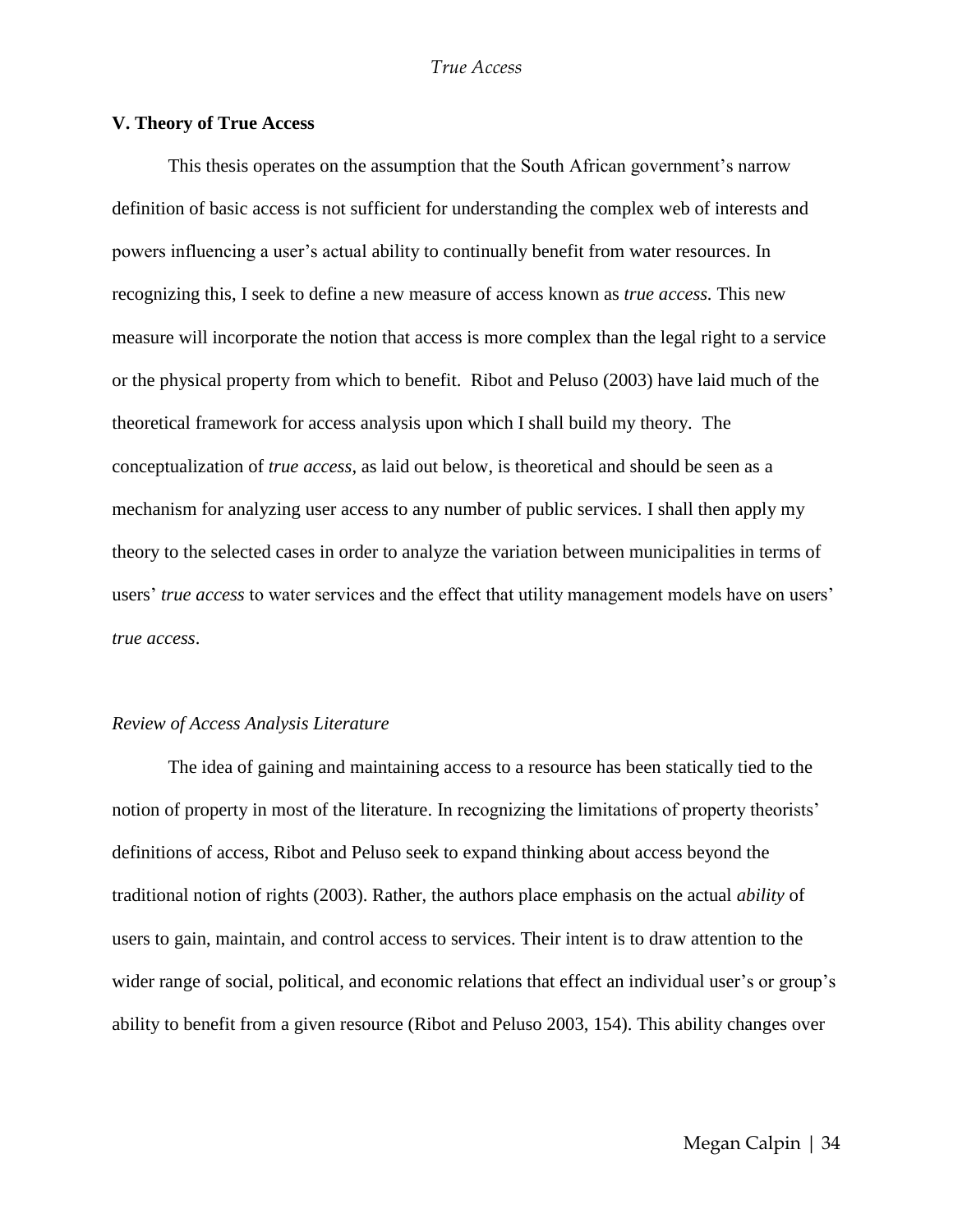time in relation to the complex and dynamic webs of powers within which individuals and groups operate.

Ribot and Peluso define access as "the *ability* to derive benefits from things," expanding property theorists' classical definition beyond "the *right* to benefit from things" (2003, 153). In defining access as the ability benefit, one must view access as a far more fluid concept. Laws and customs establish user rights in a static notion, concerned only with the legal *right* to property or a resource. More broadly, a user's *ability* to benefit can change continuously "depending on an individual's or group's position within various social relationships" (Ribot and Peluso 2003, 158). As the authors describe, property is just one of many factors in a large array of social and political-economic relations affecting the dynamics of access for individual users or groups (Ribot and Peluso 2003, 158). Thus, various political or economic circumstances can change the terms of access for a user at any given time.

To view access more broadly is to take into account the variety of means, processes and relations that can influence the ability of one user or a group of users to benefit from a given resource. Ribot and Peluso label these means, processes, and relations as mechanisms (2003, 160). Given a specific set of selected case studies and the resources to be studied, observable indicators of such mechanisms can vary greatly. In my own conceptualization of *true access*, however, three mechanisms will be introduced to guide those who employ the theory.

#### *Conceptualizing* True Access

In utilizing Ribot and Peluso's inclusive view of access, which includes the important notion of a user's ‗ability to benefit', I seek to establish a theoretical measure of *true access*. Similar to the ideas put forth by Ribot and Peluso, *true access* analysis focuses on establishing a theory of access that moves beyond the rights-based notion of property or the physical notions of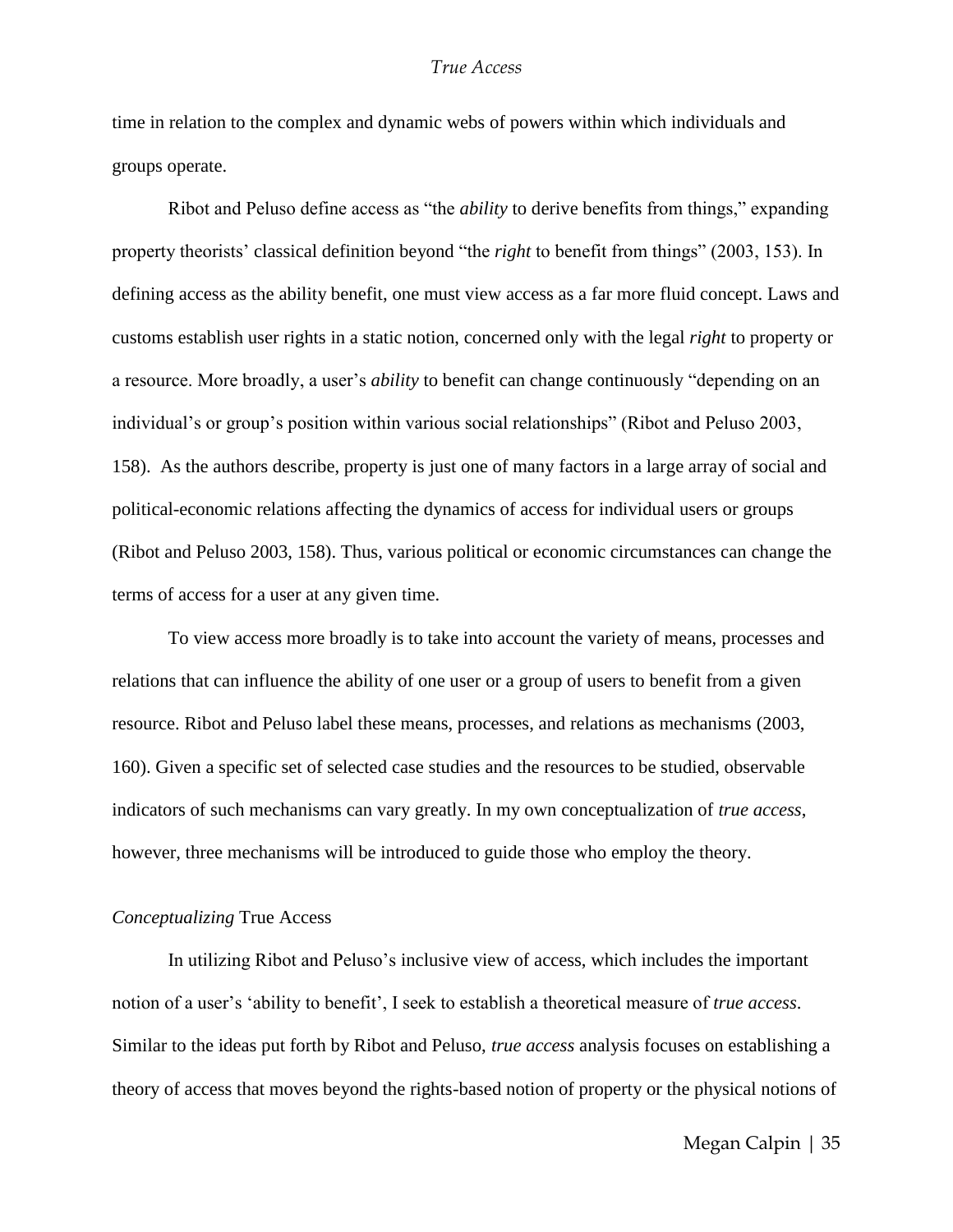property itself. That is, *true access* recognizes that the actual physical ability of a user to benefit from access to a resource is highly constrained by factors outside of their legal right to do so. *True access* analysis seeks to identify and utilize three mechanisms of interest to guide the theory's application to specific cases. The definition of *true access*, provided below, is broadly defined to allow for its abstraction and application to a variety of public service cases:

*True access to a public service is the ability of service users to continually benefit from a basic level of use of that service.*

Ability denotes a sufficient level of power or resources to accomplish a task or act. Service users are any group of individuals within a defined jurisdiction that can legally claim the *right* to access a given service. The notion of 'continuous benefit' describes the ability of a service user to weather the influences of various social, political, or economic changes while maintaining an average flow of and benefit from the service of interest. The defined "basic level" of use" is extremely contextual. In some instances, governing bodies may have defined a legal right to a certain resource or a legal right to a certain amount of a given resource. In other cases, the basic level of use is more culturally or customarily defined. Ribot and Peluso note that property "generally evokes some kind of *socially acknowledged and supported* claims or rights" (2003, 156). This acknowledgement could be through law, custom or convention and is subject to change vis-à-vis other mechanisms.

*True access* analysis, then, can be used to evaluate governments' successes and failures in providing public services for users. Conversely, employing *true access* analysis could inform bureaucrats and politicians of the complex web of powers and relations outside the control of public policy that may influence one citizen's ability to benefit from a legally defined basic level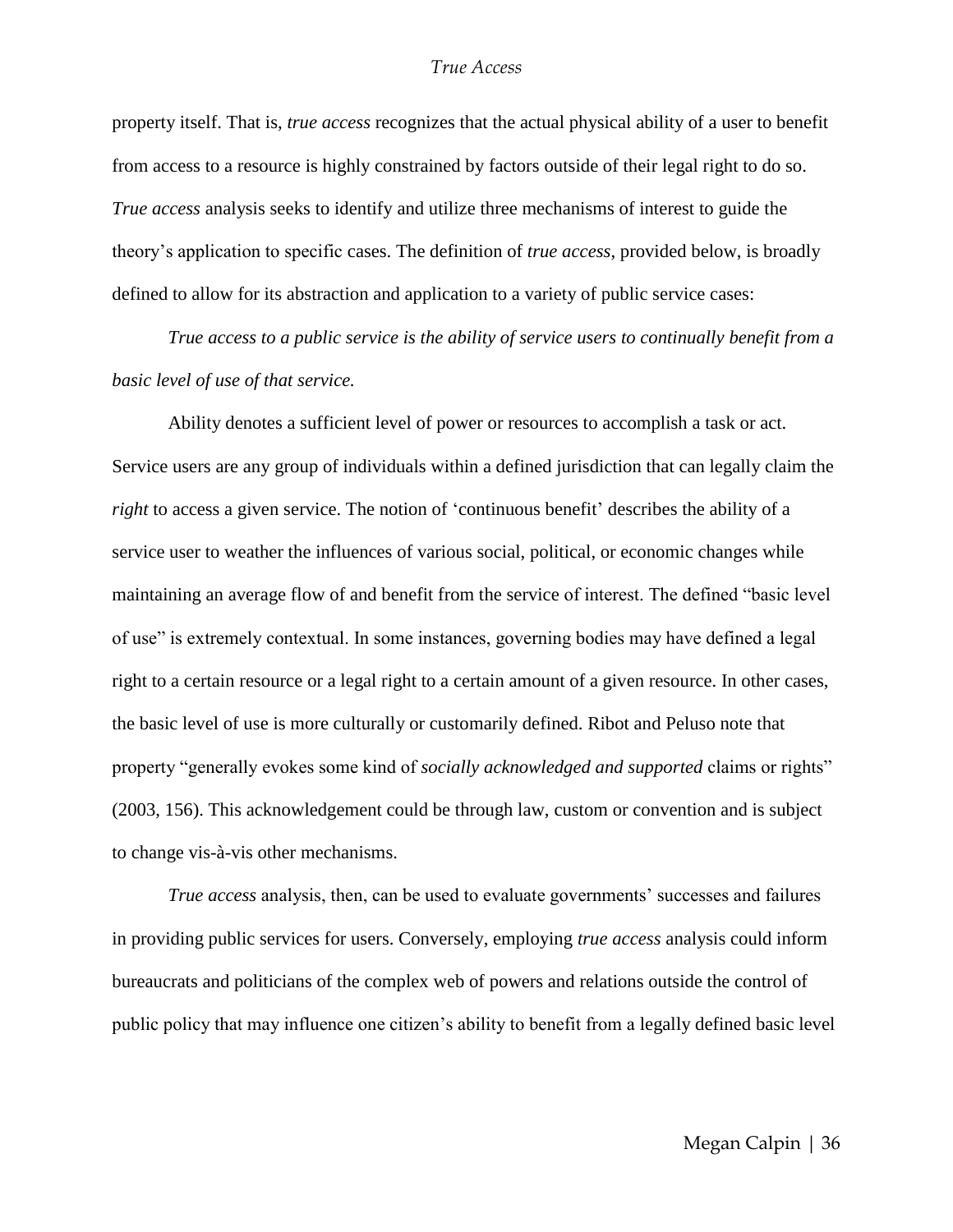of a given resource or service. Any such analysis should be utilized to gain a clearer picture of how citizens gain, control, and maintain continuous benefits from public services.

*True access* analysis entails three mechanisms of interest which help divide the study into component parts based on groupings of observable indicators. These mechanisms are structural, relational, and ideological. Structural mechanisms are the most static of the identified mechanisms. This category incorporates the rights-based property notion of basic access by observing any and all legal or customary assurances of basic levels of a service. As the ability to benefit from a public service derives from rights attributed by law, custom or convention, the involvement of the studied level of government to enforce a claim to rights is implied (Ribot and Peluso 2003, 162). In *true access* analysis, structural mechanisms can also include the physical property connected to governmental or administrative definitions of basic access. For instance, if a government is legally obligated to provide free public education services to students aged five through fifteen, the physical existence of a school building within a reachable distance would serve as an observable structural mechanism for a child's *true access* to education.

In addition to structural mechanisms, *true access* is informed by relational mechanisms, which in most empirical studies will be the broadest category to be observed. Whether between two individuals, two groups, a service user (citizen) and service provider (government), or any similar combination of roles, relations are complex and require much disaggregation to observe meaningful indicators of interest. Relational mechanisms are greatly affected by individuals' social, political, and economic capital as well as their standing in relation to the power of governing bodies. One user's ability to maintain a constant flow of benefits can be relationally affected depending on a variety of dynamic factors, including the nature of the user-provider relationship based on the legal and political context of that access. The makeup of political and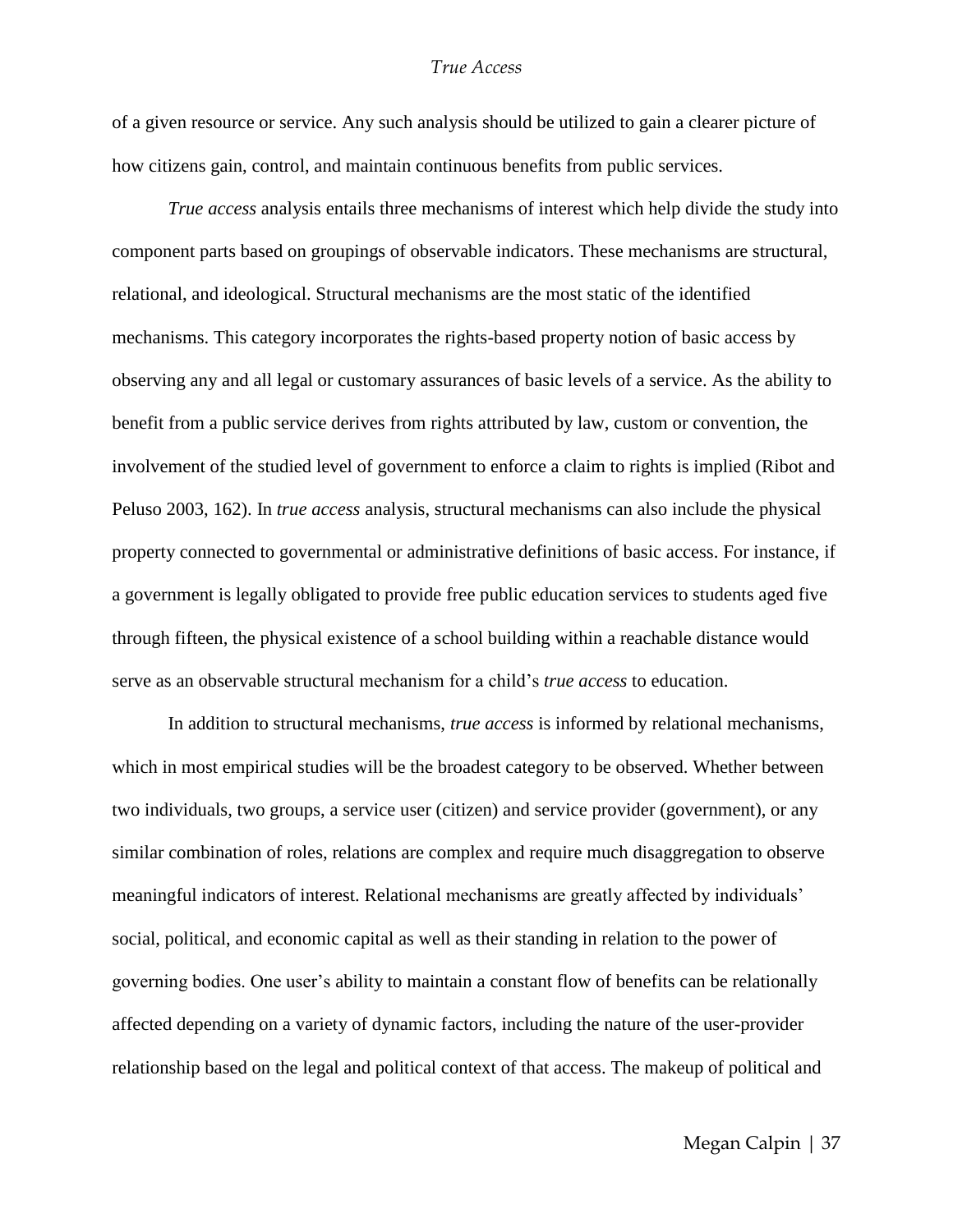governmental institutions and how this informs a users' relation with the service provider is also an important relation to be observed and studied.

Lastly, ideological mechanisms define processes and relations which underlie all levels of relational and structural interactions. Ideological mechanisms can vary drastically for each group involved in the study or can be seen as more of a control variable. Religious, political and cultural norms factor into ideological mechanisms affecting *true access*. It may be instructive to view ideological mechanisms in the broadest terms as a worldview: a way of understanding and evaluating events and actions. Ideological mechanisms are defined in an attempt to understand the motivation of user or bureaucrat actions in relation to the structural and relational mechanisms defined above. This is certainly the most difficult to pinpoint of the three mechanisms, but is informative in understanding the motivations behind relations of actors.

#### *Operationalizing* True Access

In order to reach any conclusions about the *true access* to water in the selected cases, the *true access* definition is narrowed to fit the specific service and context studied. Thus:

*True access is the ability of water service users to continually benefit from a basic level of water through municipally-owned infrastructure.* 

‗Ability' is defined in the same theoretical terms in this conceptual definition as it was above. ‗Water service users' are defined as households in this study because the household serves as the standard unit for measurement. That is, billing occurs for metered households, not individuals. Statistics South Africa also utilizes households as the unit of measurement in the Census (2001) and Community Survey (2007) to measure household access to services. The notion of a user's ability to 'continually benefit' describes a household's ability to access water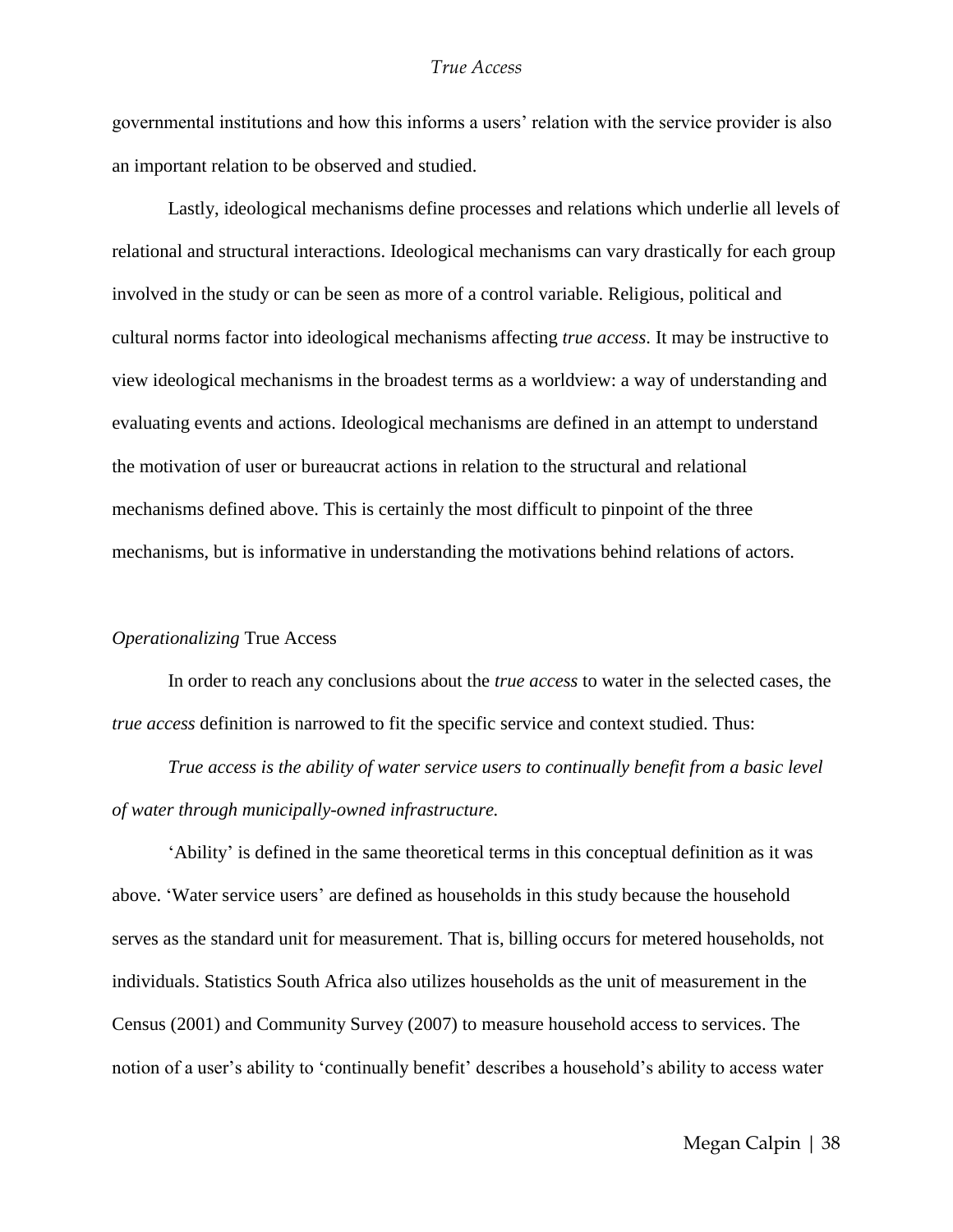at any time without interruption due to missing a payment or inability to pay for water services, including the removal of water infrastructure due to lack of payment. Other complicating factors involved with continuous benefit could be the type of piped water access available to each household.

In the applied theory of *true access* to water, a basic level of water is defined by the South African standards set forth by the DWAF as well as national legislation. DWAF's Free Basic Water campaign undertaken in 2001 designated that municipal authorities were to provide each household, regardless of income, with 6kl per household per month (Smith and Hanson 2003, 1530). For a household of eight individuals, this divides down to roughly 25L per day per person.<sup>7</sup> The Water Services Act of 1997 allows the Minister of the DWAF to set national standards for basic levels of service (RSA 1997). These standards have been set to define basic access as meaning piped water within 200 meters of one's dwelling.

Lastly, 'municipally-owned infrastructure' refers to water that is piped to an access point. As the national department in charge of enforcing national water standards and procedures, the DWAF identifies three types of piped access: (1) piped water inside the dwelling; (2) piped inside the yard; (3) piped water from access point outside the yard (StatsSA 2007b). The South African standard of basic access is constrained to one of these three connection types.

Now that a more applicable definition of *true access* has been enumerated for the purposes of this specific case study, it is important to clearly define the observable indicators of each mechanism (structural, relational, and ideological) that will be utilized in the final analysis:

*Structural* mechanisms incorporate the rights-based property approach of basic access as well as the infrastructural, or physical, property-based notion of access. In this study, observable

 $\overline{a}$ 

 $<sup>7</sup>$  For discussion of the limitations this places on quality of life, see the end of Section IV: New Models of Utility</sup> Management for Service Delivery in this paper.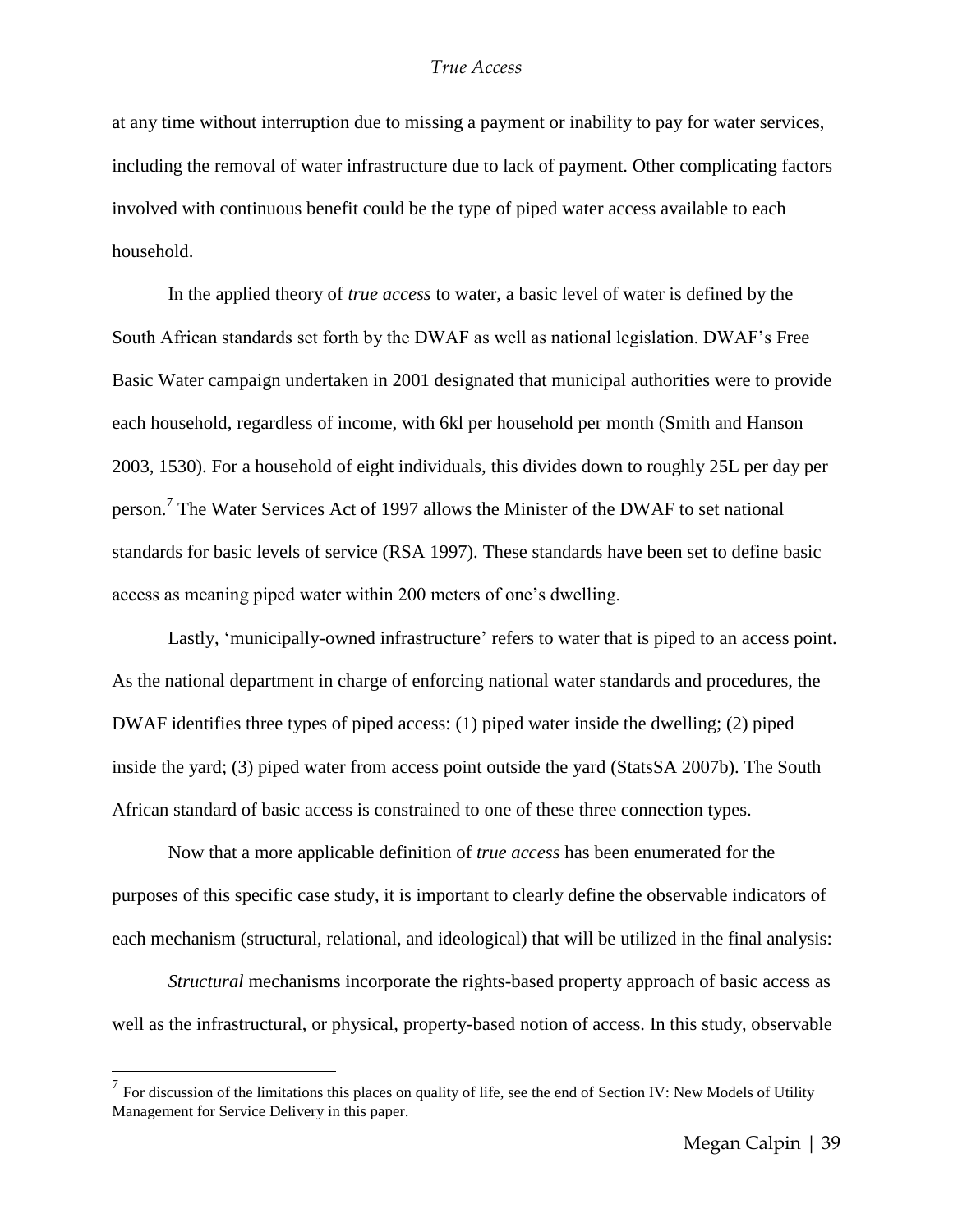indicators of structural mechanisms will therefore include national water standards as defined by the Water Services Act of 1997 and DWAF's FBW Program. Also measured will be the availability of piped water for households within a municipality. The measurement of piped water will not be disaggregated into the three levels of piped water, but rather taken as a base level of access. Infrastructural variation (i.e. piped within the home, yard, or outside the yard) will be taken into account in the indicators for relational mechanisms.

*Relational* mechanisms will measure the complex and dynamic relationships between users (households) and the service provider. The main relation of interest in this study is between water users in low-income communities historically underserved during apartheid and the utilities that provide them water services in Johannesburg and Durban, respectively. Moving from the static notion of rights-based access, physical property itself can also shape the relations among people with respect to their benefit flow. Within the analysis of relational mechanisms will be included the types of piped water connections available to Johannesburg and Durban residents, respectively. The ability to maintain a constant flow of benefits can be relationally affected depending on the type of connection a household relies on for water. That is, meeting the standard requirement of piped water within 200 meters of one's home provides quite a different level of access than a kitchen sink.

Municipalities have largely adopted the basic needs approaches to service delivery in the extension of physical infrastructure to areas previously underserviced or not serviced at all. The Municipal Infrastructure Investment Framework (MIIF) of 1997 prescribed urban policies that differentiated the levels of service delivery required according to household (Smith and Hanson 2003, 1531). The varying level of access was determined by household income, thus leaving the poor with lesser infrastructure as a starting standard. Richer neighborhoods and households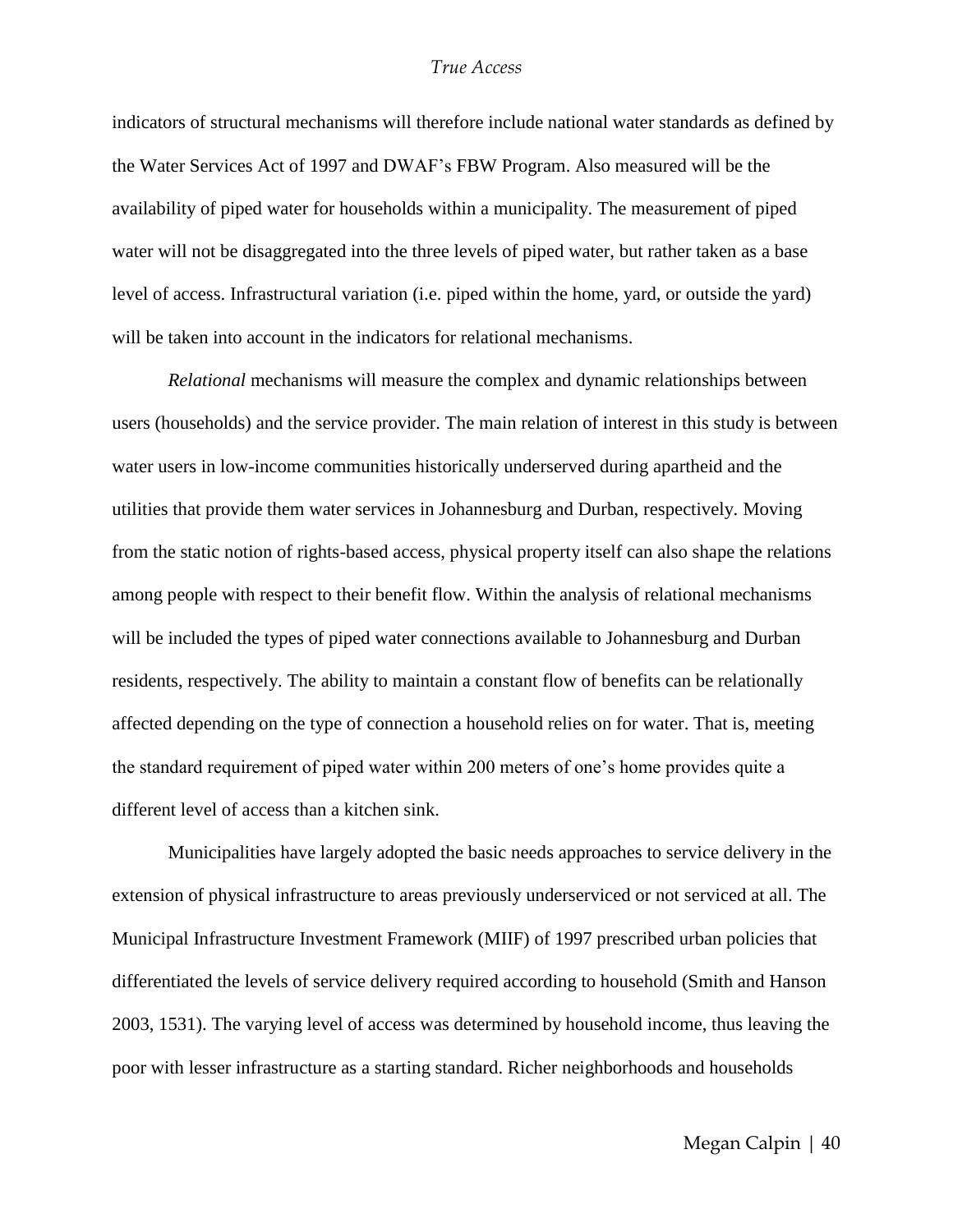already had access to mostly in-home tapped water prior to the end of apartheid. The MIIF effectively required residents to finance the incremental upgrading and maintenance of their piped infrastructure (Smith and Hanson 2003, 1531).

Other relational mechanisms include the nature of the user-provider relationship based on the legal context of each municipality's management model. I will also discuss the effects of costs, the ability to pay, and a municipality's willingness to cut off service in response to nonpayment in order to analyze the *true access* to water in the cases of Johannesburg and Durban.

*Ideological* mechanisms are the least concrete of the three types. In large part, it is beyond the scope of this thesis to fully address the ideological influences that inevitably affect a user's ability to gain, control, and maintain potable water resources. A brief discussion of the contested ideological arguments, however, will serve as a starting point for further research and analysis. One major ideological debate around water service delivery and cost-recovery has two very distinct sides. There are those who believe that poor users' actions are informed by a historical "culture of non-payment," which predetermines a household's willingness to pay any and all tariffs involved with water delivery. On the opposite side of the argument are those who believe that service providers operate within the "culture of non-servicing." The latter cultural argument is one which hinges on the notion that municipal water utilities practicing full costrecovery only have their financial interests in mind, and are uninterested in creating equity in access. These arguments will be discussed in greater detail below.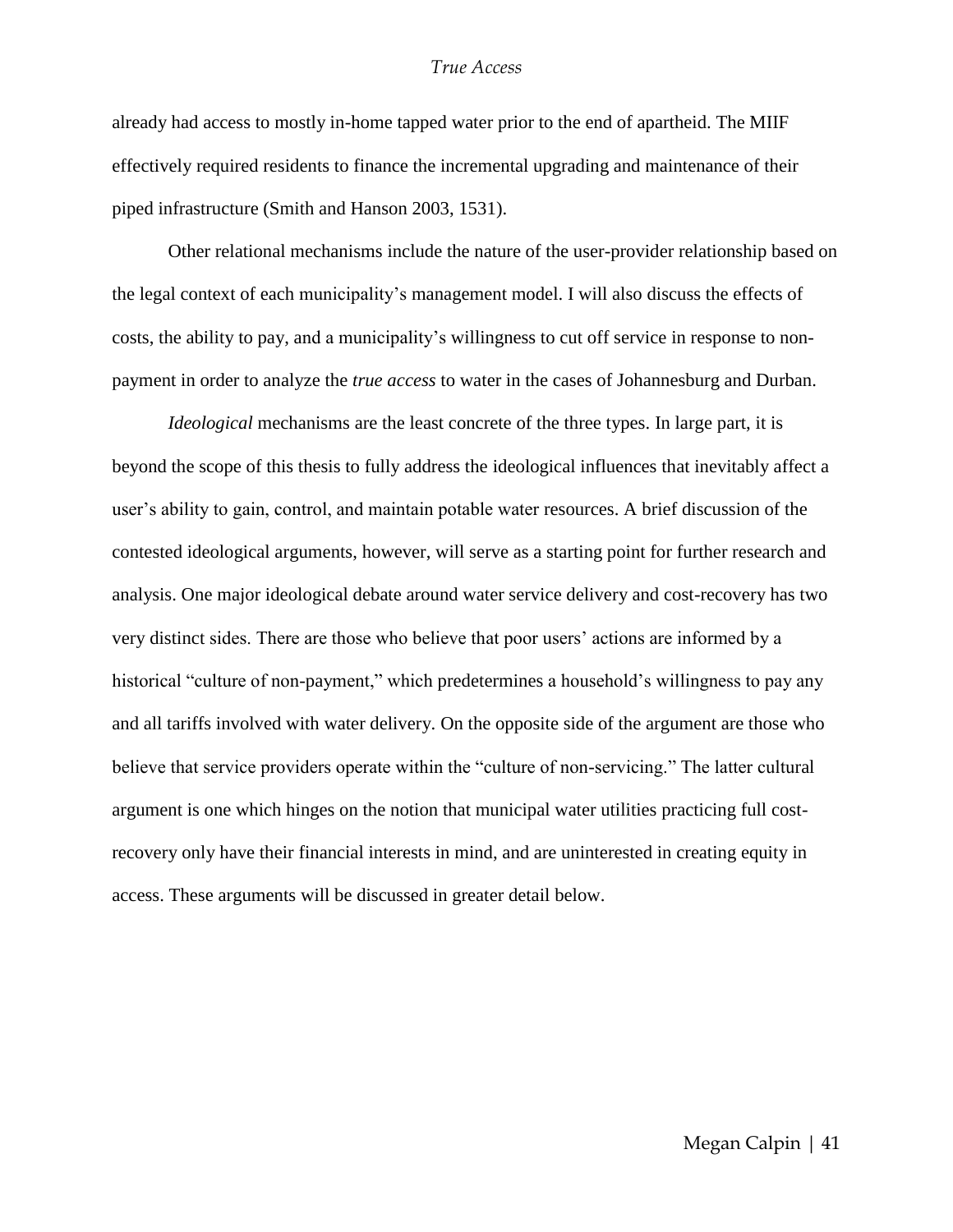#### **VI.** *True Access* **Analysis**

This thesis operates on the assumption that the South African government's narrow definition of access is not sufficient for understanding the complex web of interests and powers influencing a user's actual ability to continually benefit from water services. Therefore, a new measure of access is established to promote thinking beyond the traditional ideas of access linked purely to *rights*. Given the historical and theoretical background laid out in the previous sections, an analysis of *true access* in South Africa, and specifically Johannesburg and Durban, is undertaken in this section. Three mechanisms have been identified to understand how different actors gain, control, and maintain their *true access* to public services. The following section is an analysis of the web of powers underlying these three mechanisms of access (structural, relational, and ideological) in the South African context.

#### *Structural Mechanisms Affecting* True Access

Utilizing the rights-based notion of property, this section measures the structural mechanisms that affect *true access* to water in Johannesburg and Durban. The observable indicators are similar in both cases, showing that the ANC's top-down management of water service delivery through the DWAF has served to equalize distribution on a structural, rightsbased level. Both Johannesburg and Durban were subject to DWAF legislation in the period from 2001-2007. This is due to the governmental structures of co-operative governance discussed in section III and as shown in Figure 1. Under the structural mechanisms indentified in this section, all citizens in South Africa seemingly have the same rights to basic levels of access to a bare minimum of water and infrastructure.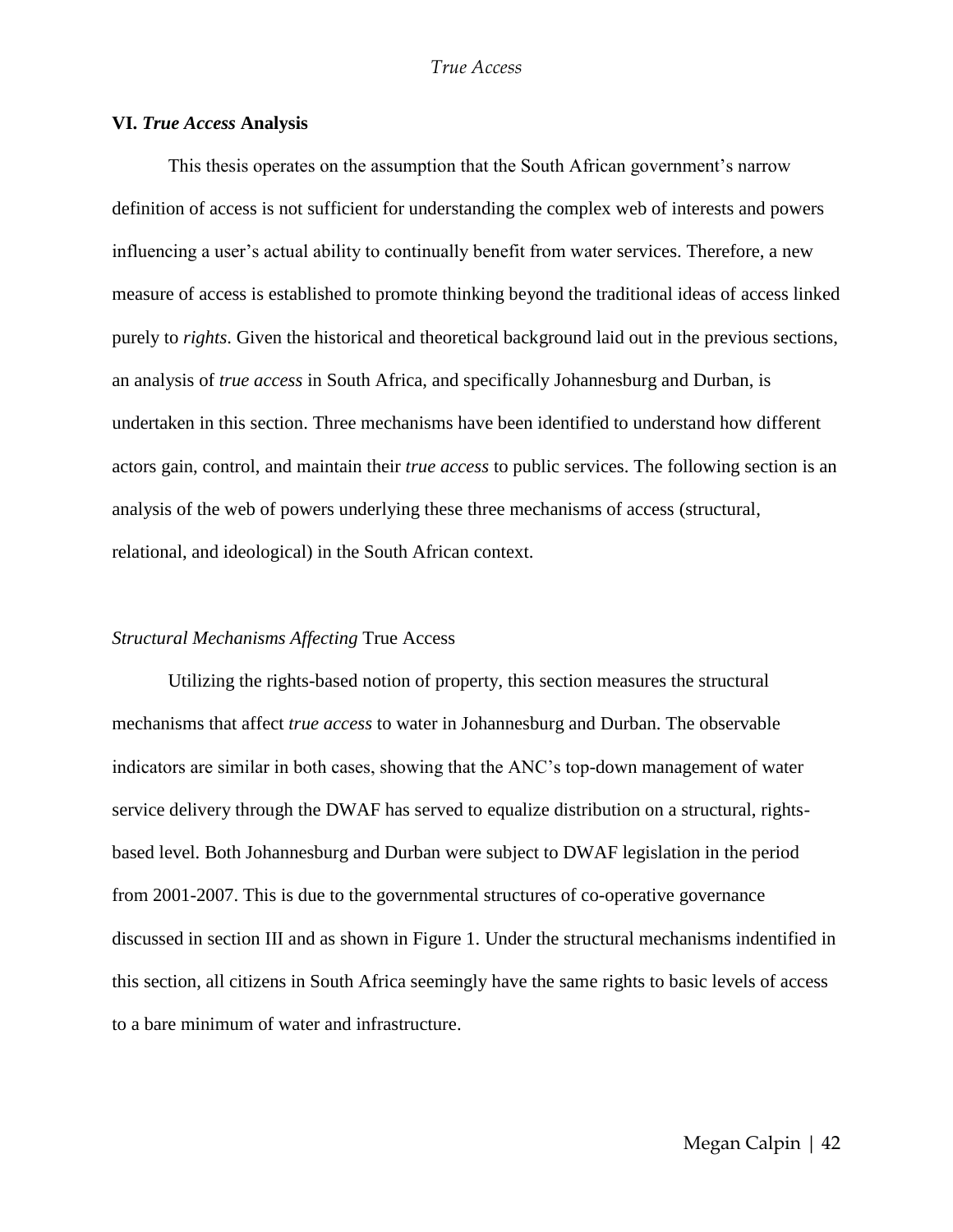*True Access*

| <b>Table 1: Structural Mechanisms</b>           |                                           |      |                                                        |      |  |
|-------------------------------------------------|-------------------------------------------|------|--------------------------------------------------------|------|--|
|                                                 | Johannesburg Metropolitan<br>Municipality |      | eThekwini (Durban)<br><b>Metropolitan Municipality</b> |      |  |
| Year                                            | 2001                                      | 2007 | 2001                                                   | 2007 |  |
| Delivery of piped water ( $%$ of<br>households) |                                           | 98.3 | 94.8                                                   | 97.6 |  |

*Source:* StatsSA 2007a.

Across South Africa, users are guaranteed access to water as a basic right outlined in the Constitution (RSA 1996). This right has been elaborated on in national legislation and DWAF policies (RSA 1997; 2002). As of 2001, both Johannesburg and Durban have been subject to the DWAF FBW Program as well as pre-existing national standards. FBW expanded basic access to be defined as 6 kiloliters of piped water within 200 meters of a user's dwelling allocated without charge per month. In Table 1, delivery denotes piped water to an access point of this minimum standard of 200 meters.

Using the data presented in Table 1, one can roughly measure the gains made by each municipality is regarding the levels of piped water in 2001 as compared to 2007. Johannesburg began the measured period by providing water through piped infrastructure to 97 percent of its service users (StatsSA 2007a). Durban began the period with a slightly lower level of piped water service—94.8 percent of the service users in Durban had a defined basic level of access to piped water infrastructure of some sort. Durban then increased basic access to piped water infrastructure to 97.6 percent of all users by 2007 (StatsSA 2007a).

The gains made by each municipality in the six year period studied are notable, though Durban clearly surpassed Johannesburg in terms of the relative extension of service, whereas Johannesburg still led in terms of the overall number of consumers reached. Taking into account the rate of population growth in and migration rates to the two cities, the gains made in terms of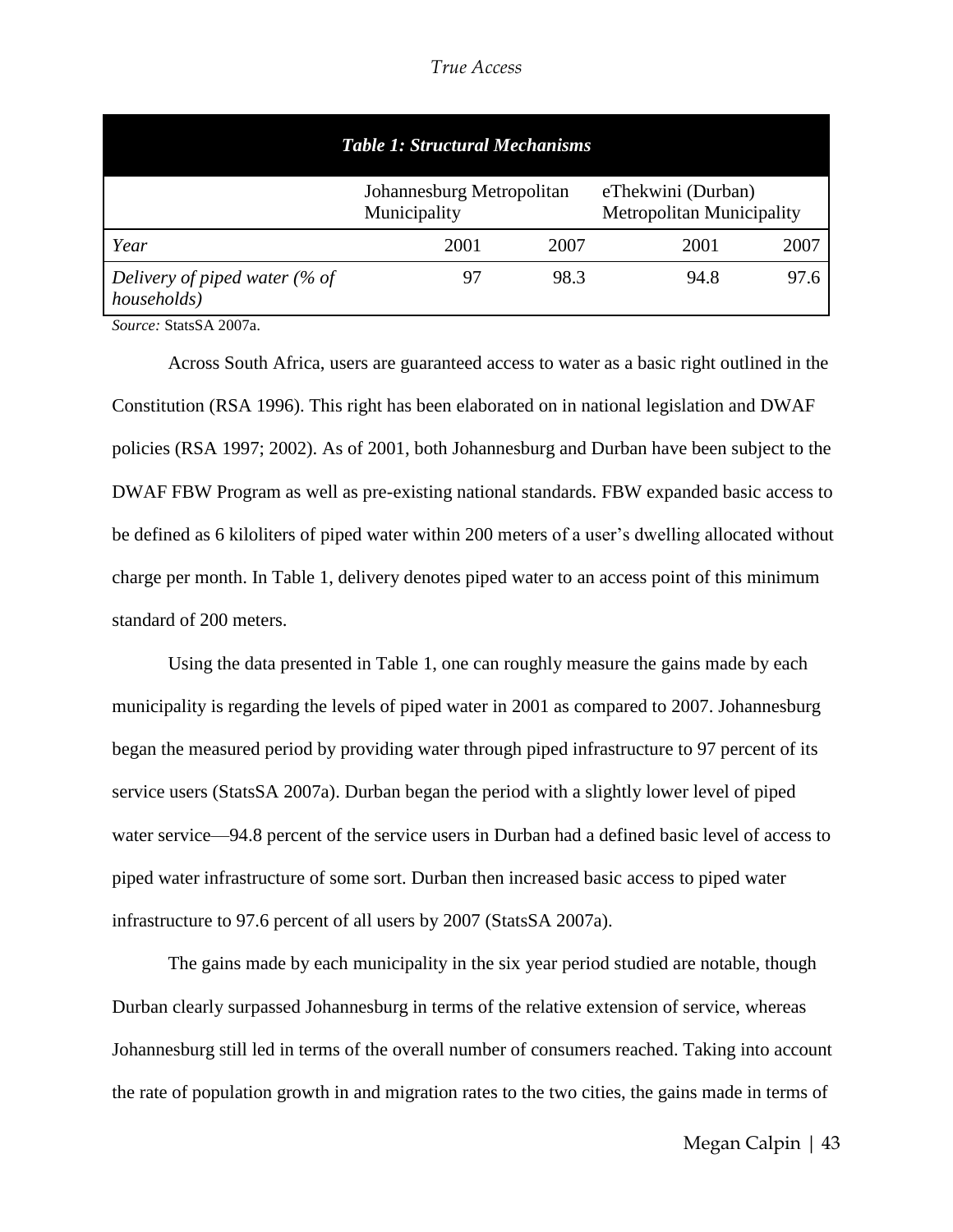basic access are quite impressive in both cases. <sup>8</sup> The continuous and rapid urbanization of South Africa's population has led to an increase in the number of families living in shacks in formal and informal settlements—areas which have historically been the most difficult to serve (Smith 2006, 6). It is necessary to note, then, that not only has the absolute number of those with *structural* access to water services increased but the percentage of citizens with a very basic level of access has also increased as population continues to grow in the country's two largest regions.

With the mandated free allocation of water and the extension of infrastructure, both municipalities have expanded basic access based on the South African standard. Because the study of *true access* incorporates these rights- and property-based notions of access, both municipalities have succeeded in ensuring some level of *true access*. The next set of mechanisms will be used to analyze the socio-economic factors that influence the continuous flow of benefits from a service provider to the users of that service. While basic access has been shown to exist for a high percentage of users in both Johannesburg and Durban, the *true access* definition sets a higher standard of access that largely hinges on the following relational mechanisms.

#### *Relational Mechanisms Affecting* True Access

*Relational* mechanisms are the most complex and thus crucial to fully understanding the *true access* experienced by service users in a given municipality and the variation that occurs given a user's socio-economic status. Historical levels of development affect the level of service (LOS) that can be expected from service providers. Additionally, the variation of LOS in terms of piped water access directly affects a user's ability to continually benefit from that water source. Despite the FBW Program, ongoing issues of payment in low-income communities only serve to exacerbate the high levels of debt and users' inability to adequately pay water bills.

 $\overline{a}$ 

<sup>&</sup>lt;sup>8</sup> See Table 3 in Appendix for population data.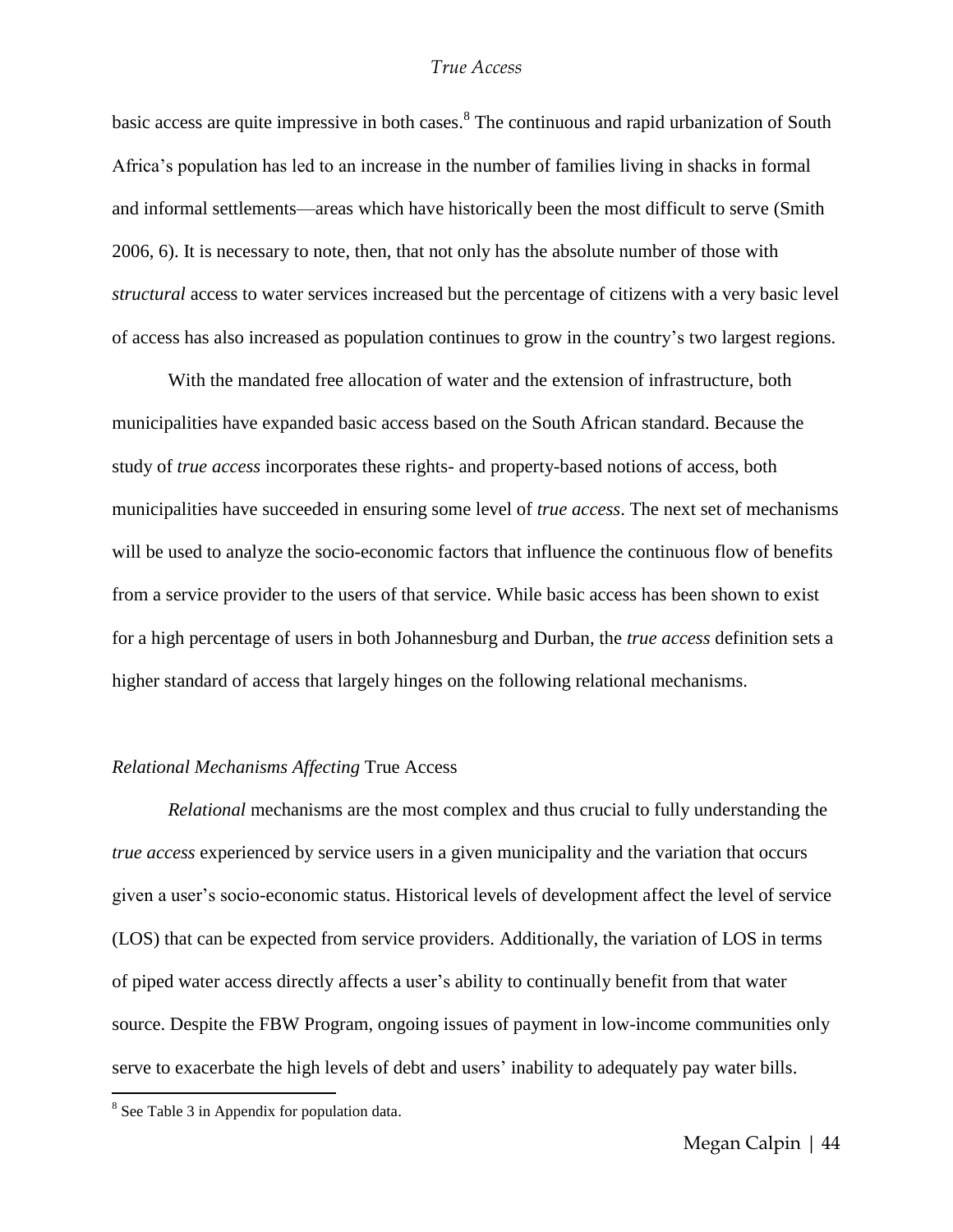| <b>Table 2: Relational Mechanisms</b>         |                                                                |                                                  |      |                                                        |      |
|-----------------------------------------------|----------------------------------------------------------------|--------------------------------------------------|------|--------------------------------------------------------|------|
|                                               |                                                                | Johannesburg<br><b>Metropolitan Municipality</b> |      | eThekwini (Durban)<br><b>Metropolitan Municipality</b> |      |
| Year                                          |                                                                | 2001                                             | 2007 | 2001                                                   | 2007 |
|                                               | 21.1<br>Residents living in informal<br>housing (% households) |                                                  | 18.8 | 19.1                                                   | 17.1 |
| Delivery of piped water (%<br>households)     |                                                                | 97                                               | 98.3 | 94.8                                                   | 97.6 |
| Water access point<br>$LOS$ (%<br>households) | Piped, inside<br>dwelling                                      | 49.6                                             | 70.8 | 50.5                                                   | 62   |
|                                               | Piped, inside<br>yard                                          | 34.9                                             | 20.8 | 19.1                                                   | 16.5 |
|                                               | Piped, from<br>access point<br>outside yard                    | 12.5                                             | 6.7  | 25.2                                                   | 19.1 |
|                                               | Other, non-<br>piped access                                    | 3                                                | 1.7  | 5.2                                                    | 2.4  |

*Source:* StatsSA 2007a.

Restrictions on a user's continual access can occur through municipal installation of prepaid meters or flow restrictors, which restricts water consumption for users who often fall into debt. This relation of surveillance of the consumer by the provider creates tension.

As has been described in section II of this thesis, uneven urban development has been a lasting legacy of apartheid policies. The transition to democracy, while ideologically focused on redistribution, caused the ANC to face the realities of the segregated infrastructural development they inherited. Part of this realization was the acknowledgement that municipal service providers would have different levels of responsibility for service provision given a neighborhood's base level of infrastructure and household income. The 1997 MIIF denotes that while municipal governments are responsible for providing all users with a basic level of access, any desired LOS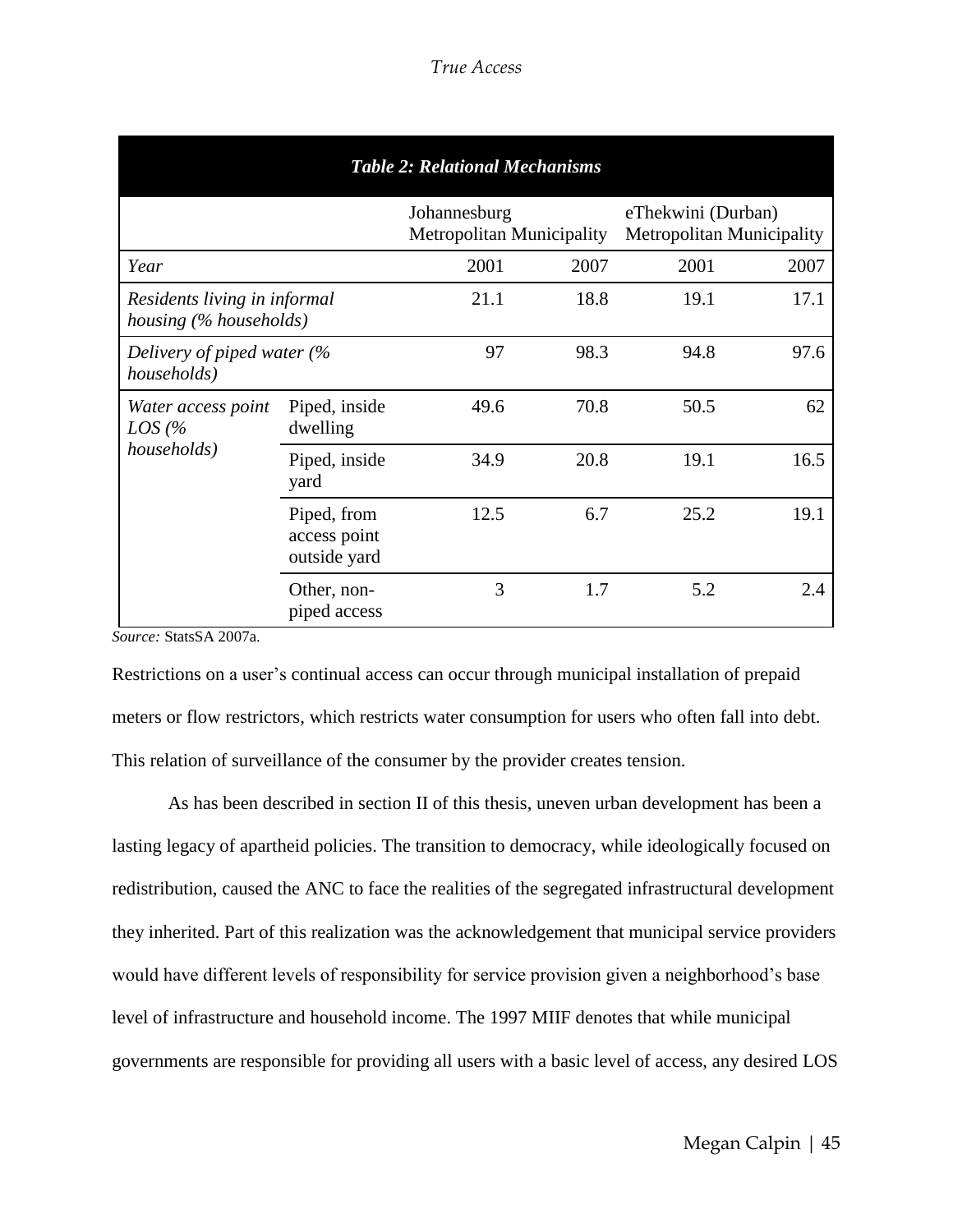beyond the basic level of access is essentially the residents' responsibility to upgrade and maintain infrastructure (Smith and Hanson 2003, 1531). $9$ 

The 2001 FBW provision established the right of individuals to have access to a bare minimum amount of water, sourced within 200 meters of their home. Yet communal standpipes are both inconvenient and dangerous to access after dark, especially in low-income townships notorious for high rates of violence and rape. Two hundred meters is a far distance to travel for individuals, regardless of their access to transportation. Loftus points out that "free water standpipes limit consumption because of the limited capacity of the human body to carry loads of water" (Loftus 2005, 196). Taking into account the time and physical stress of traveling to and from an access point, 200 meters is a far distance to travel for such a necessary resource and cannot amount to *true access*.

Through the prescription of differentiated service delivery based on household income, patterns of inequality established under apartheid are seemingly preserved. Yet municipalities have not been wholly complacent in their expansion of services and delivery to users. In fact, the changes in LOS provided in both municipalities have been positive in terms of promoting greater levels of *true access*. Recall that *true access* to a public service is the ability of service users to continually benefit from a basic level of use of that service. One important measure of the ability to continually access water is the type of connection available to citizens.

Disaggregating the data for piped water delivery presented for structural mechanisms provides for a better view of the *true access* experienced by consumers based on the type of piped access point they utilize to obtain potable water. Table 2 shows that by 2001 in Johannesburg, only 46.6 percent of users had access to water from a piped access point within their dwelling (StatsSA 2007a). Durban had achieved slightly higher coverage, with 50.5 percent

 $\overline{a}$ 

<sup>&</sup>lt;sup>9</sup> For JW Business Plan's Level of Service for Water and Sanitation, see Table 4 in the Appendix.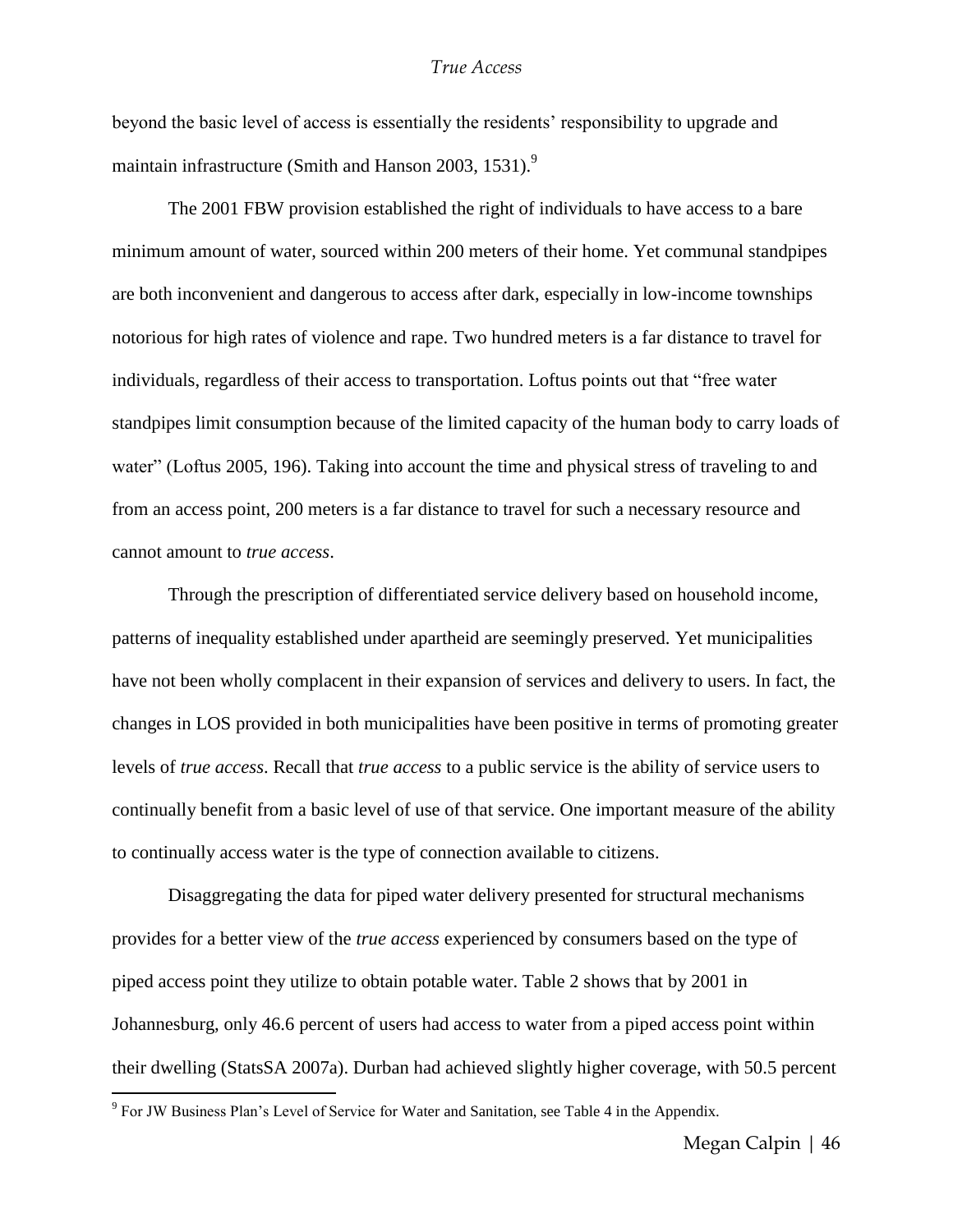of households receiving piped water inside their dwellings (StatsSA 2007a). Assuming that these consumers were able to pay for the volume of water necessary to sustain a healthy life (an issue discussed below), roughly 50 percent of each consumer base had *true access* to water in 2001.

By 2007, both municipalities had accomplished much in terms of extending *true access* to users, even if utilities were operating according to minimum standards set forth by a rightsbased measure of basic access. Johannesburg decreased the number of users accessing water from a point outside the yard from 12.5 in 2001 to 6.7 in 2007 (StatsSA 2007a). Similarly, Durban made strides in decreasing the reliance on piped water outside the yard from 25.2 to 19.1 (StatsSA 2007a). The decrease in this LOS and the decreased use of a piped access point inside the yard was matched by each municipality's ability to greatly increase the percent of households with at least one access point inside their dwelling. Johannesburg remarkably increased the 2001 covering of 49.6 percent to 70.8, whereas Durban expanded this level of service to 62 percent of its users from the 2001 levels (StatsSA 2007a). In the measure of *true access* based on LOS, Based on the concept that piped water inside a dwelling allows for a more maintainable benefit flow than the other two forms of piped water infrastructure, Johannesburg was seemingly more successful in expanding the highest quality of access point to users in the period between 2001 and 2007.

In measuring the *true access* of South Africa's poorest populations, it is important to narrow in on the issues they face in regards to water delivery. Low-income users in informal areas collect their water almost exclusively from a free water standpipe, ground tank, or semipressure tank (i.e. from a piped water access point outside the yard of a user's dwelling) (Loftus 2005, 196). "Although not explicitly developed to provide a more limited quantity of water to poorer households, the semi-pressure tank has this effect by reducing the water to [the access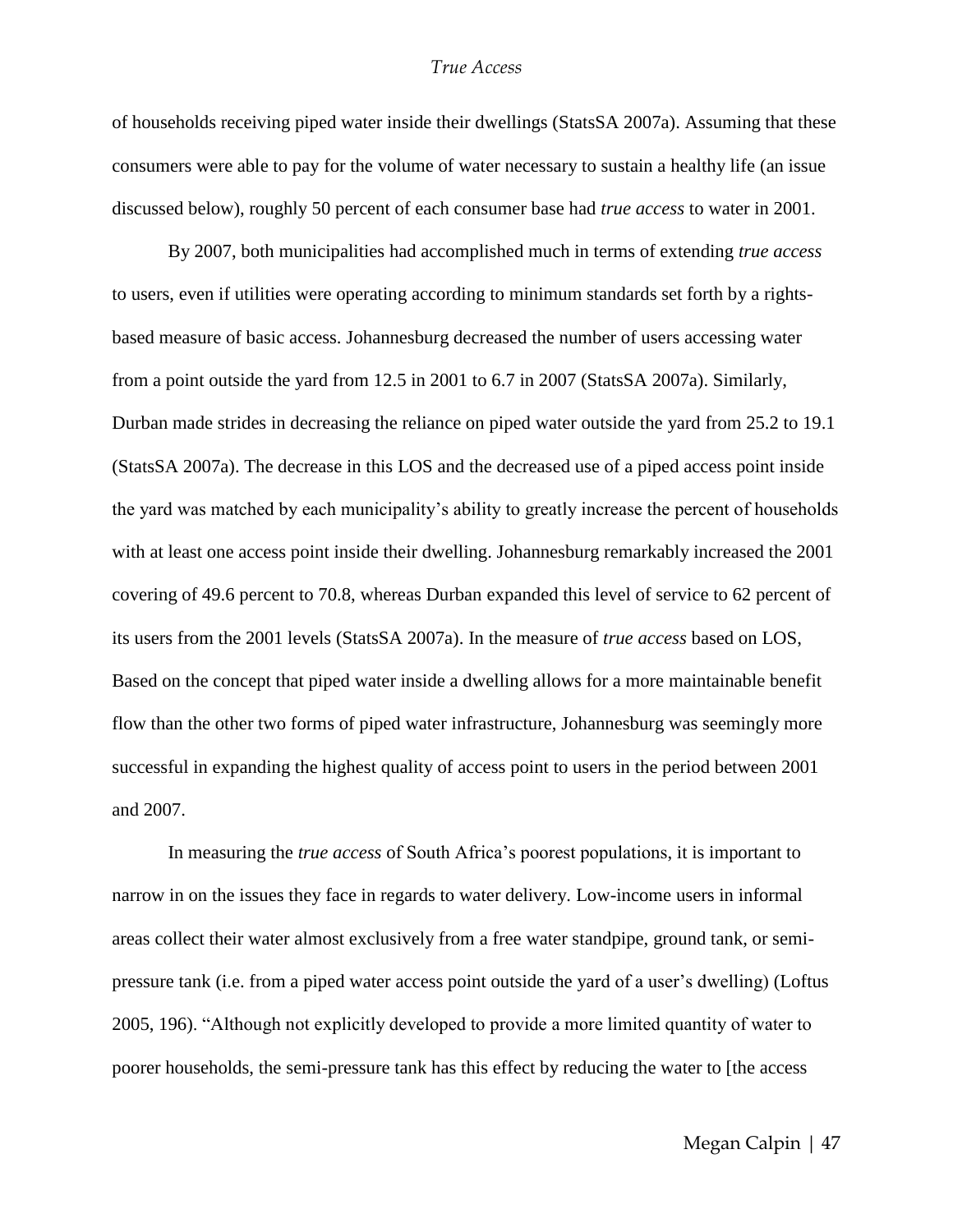point] and restricting the volume that can be obtained over a certain period" (Loftus 2005, 196). *True access* is clearly not achieved in these instances. Often, users cannot even collect the amount allotted to them by FBW because the flow at the access point is so low.

Statistics South Africa reported that in 2001, just over 21.1 percent of residents of Johannesburg lived in some type of informal dwelling (2007a). Similarly, 19.1 percent of Durban's residents in 2001 lived in informal structures (StatsSA 2007a). The minor reduction in these numbers by 2007—18.8 and 17.1, respectively—serves to illustrate that for low-income users in informal dwellings, changes in *true access* to water may not have changed so dramatically (StatsSA 2007a). It should be noted that the small reduction in these numbers is partly because of the urbanization and migration patterns at work in South Africa. Many migrants to Johannesburg and Durban settle in the peri-urban formal and informal townships, maintaining a high percentage of residents who dwell in informal housing.

The next relational mechanism of interest is that of a user's ability to pay. A major focus of *true access* is the concept of the continuous ability to maintain and control access to a public service. For South Africans of middle- to high-income, who reside in previously developed communities with a high LOS, bill payment or adequate LOS are rarely a concern. The problems of affordability and cutoffs are relational mechanisms directly affecting the quality of life of the lowest income groups and those individuals residing in formal and informal settlements.

A few factors influence a household's lack of bill payment. Insufficient access to capital or employment explains the large number of unpaid accounts, especially in townships plagued by unemployment. Certain areas of the city are subject to higher rates of unemployment or underemployment. Seasonal or informal work is highly common for citizens living in African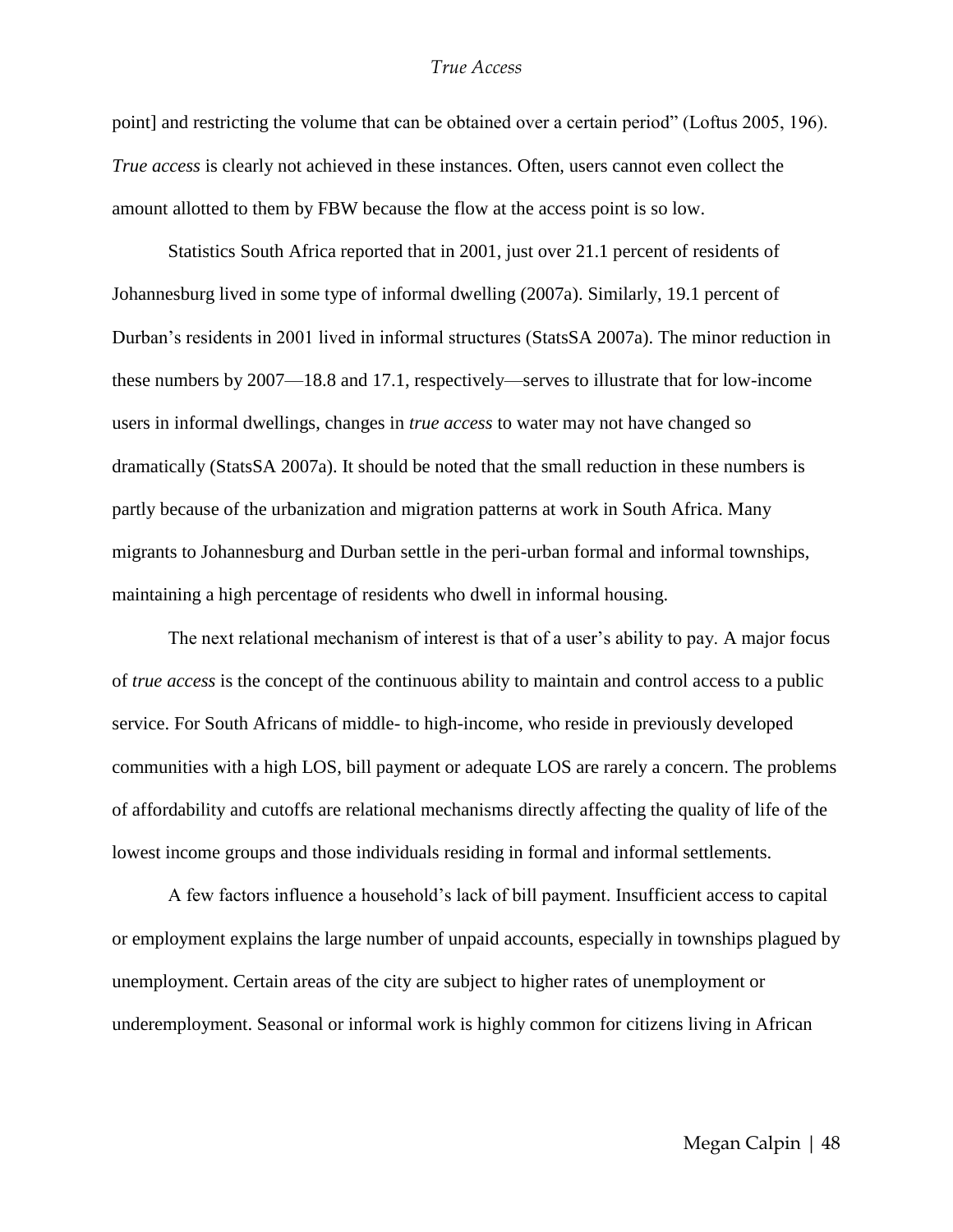townships that are still geographically disconnected from the formal economy, quality education systems, and other opportunities to gain capital.

Additionally, the severe backlog of debts carried over from the 1980s and 1990s has added to the bills, causing interest to accrue at a rate faster than most low-income users can pay. In Johannesburg, "many households were billed during the boycott period in the 1980s contributing to debts that have allegedly never been written off" (Smith 2006, 36). Given the larger percentage of low-income households that are in debt, the billing mechanisms of a municipality are extremely pertinent to *true access*. A lack of communication between local authorities and users in relation to the level of debt a user has accrued leads to high levels of nonpayment. Monthly service bills are notoriously unclear and do not distinguish debt charges from regular water billing (Peters and Oldfield 2005, 327). Reasons for non-payment differ from township to township. Smith and Hanson found that many residents of townships in the Cape Town Metropolitan municipality had difficulty understanding their bills, which made them difficult to pay but also created resentment towards the service provider (2003, 1541). Because debts are often included in monthly service bills without explanation, many residents simply do not pay.

In the Johannesburg's largest township Soweto, home to roughly 1 million residents, the payment rate of water bills is a mere 13 percent (Smith 2006, 27). Despite attempts made to subsidize billing for water users and the installation of a progressive block charges, many users simply cannot pay the required amount. Soweto's unemployment rate hovers around 53 percent, with more than 80 percent of the population subsisting on an income below that of the national poverty line (Smith 2006, 35). For these individuals, payment for services is simply too costly.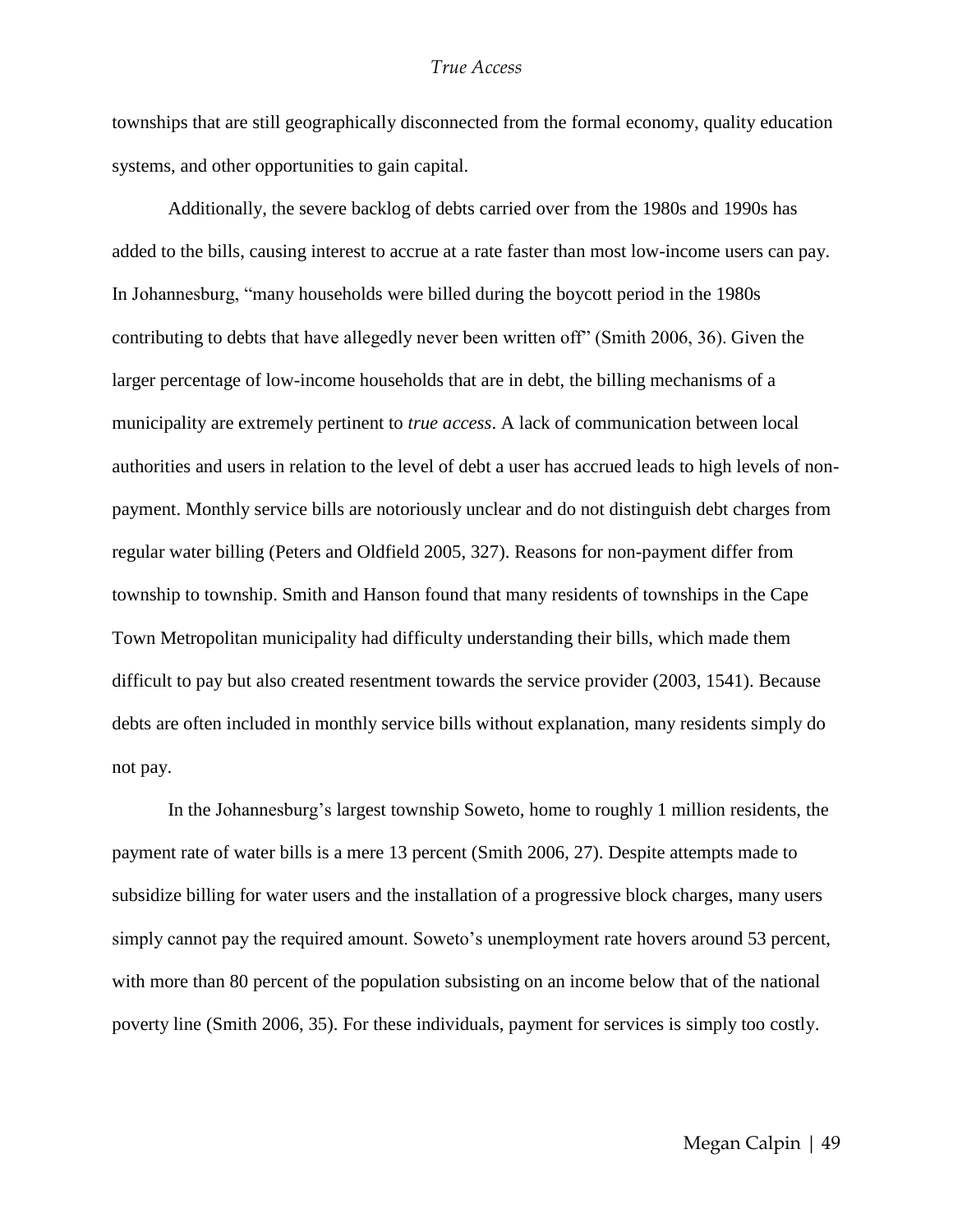Inability to pay creates a hostile relationship between the service provider and the user and has, in many cases, led to more punitive cost-recovery mechanisms, as will be described below.

Smith explains that Johannesburg's attempts to cross-subsidize the mandated FBW program have actually led to higher costs of water for most users, including low-income users (2006, 23). The first consumption block of water, less than or equal to 6 kiloliters, is provided free of charge to all citizens, as guaranteed by the DWAF's 2001 FBW Program. Yet, in targeting the second block of domestic consumers—those consuming 10 kl per month—JW raised the cost of water by 32.5 percent (Smith 2006, 21). Many low-income households consume at this level because of the high number of users relying on a given access point. Ironically, "poor high-density households have been hit hard by a policy that was designed to assist them" (Smith 2006, 21). Because the South African standard for basic access allows for only 6 kl of FBW per household per month, most high-density households consume beyond the first block and cannot pay the high fees associated with this level of consumption despite a subsistence lifestyle.

An example of a low-income community in Durban would be KwaMashu C, a formal township similar to Soweto's level of development. In this area, 54 percent of households are living with an income of less than R18,000 per year<sup>10</sup>, while a full 12 percent lack any source of income whatsoever (Loftus 2005, 195). Billing records in KwaMashu C indicate that most households are consuming above the metropolitan average of water. Loftus notes that consumption patterns in formal and informal townships can be attributed to large household sizes (2005, 195). Whereas consumption of water in Durban's high-income, previously developed areas is due more to water use for lawns, swimming pools, or cars, Durban's poor households have more individuals to support at a basic level of health and sanitation (Loftus 2005, 195).

 $\overline{a}$ 

 $10$  R denotes Rand, the South African currency.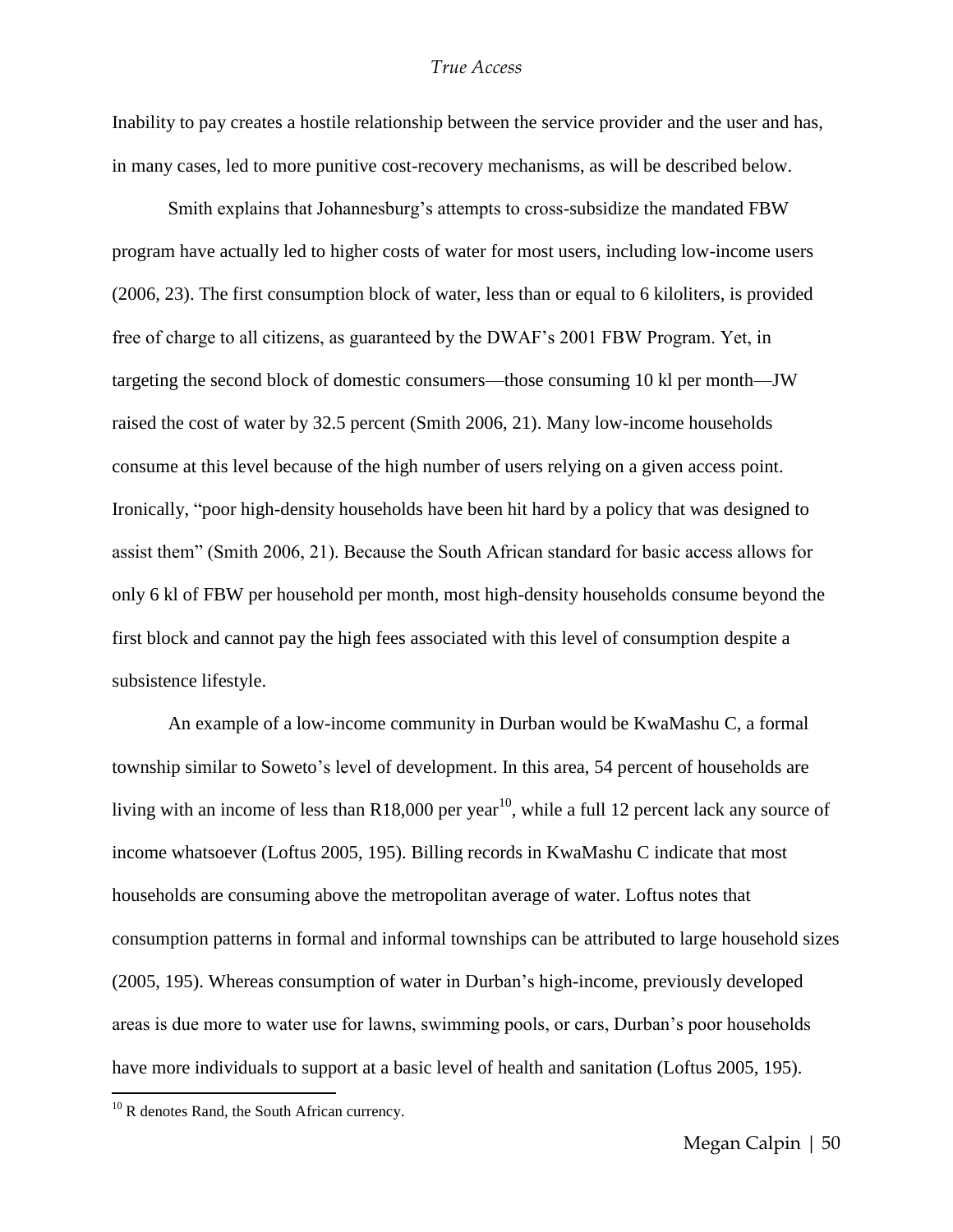*True access* to water in Johannesburg has decreased in terms of the relational mechanism of affordability. Attempts to cross-subsidize FBW have in turn made it more difficult for poor high-density households to maintain a constant flow of benefits because of their inability to pay. In Durban, similar issues have persisted throughout the period. Unemployment rates in KwaMashu C were particularly high and average income inadequate for the payment of services. This community also suffered from high-density household consumption that went beyond the 6 kl provided as FBW. Thus, FBW policy may have actually reduced *true access* for many households in that 6 kl of water is not sufficient for most low-income households and has incentivized other finance structures that hinder *true access* through the inability to pay and the increasing debt experienced by users in township areas.

Basic access is legally ensured for users even if they are unable to pay. The Water Services Act of 1997 prohibits denying any person "access to basic water services for nonpayment, where that person proves, to the satisfaction of the relevant water services authority, that he or she is unable to pay for basic services" (RSA 1997, s4(3)). Yet the inability of poor households to pay has led to more punitive cost-recovery mechanisms undertaken in both municipalities. Water cutoffs and disconnections as well as the installment of trickle-valves and other service limiting devises have become a way to manage households that have defaulted on their bills.

The service cutoff creates a punitive relation between the service provider and lowincome users. As has been discussed, inability to pay for services is a very real problem in lowincome townships in both municipalities. When a household's water supply is cutoff due to nonpayment of bills or debts, reconnection only occurs when the affected household is able to pay a reconnection fee in addition to paying the bill initially owed. Smith and Hanson note: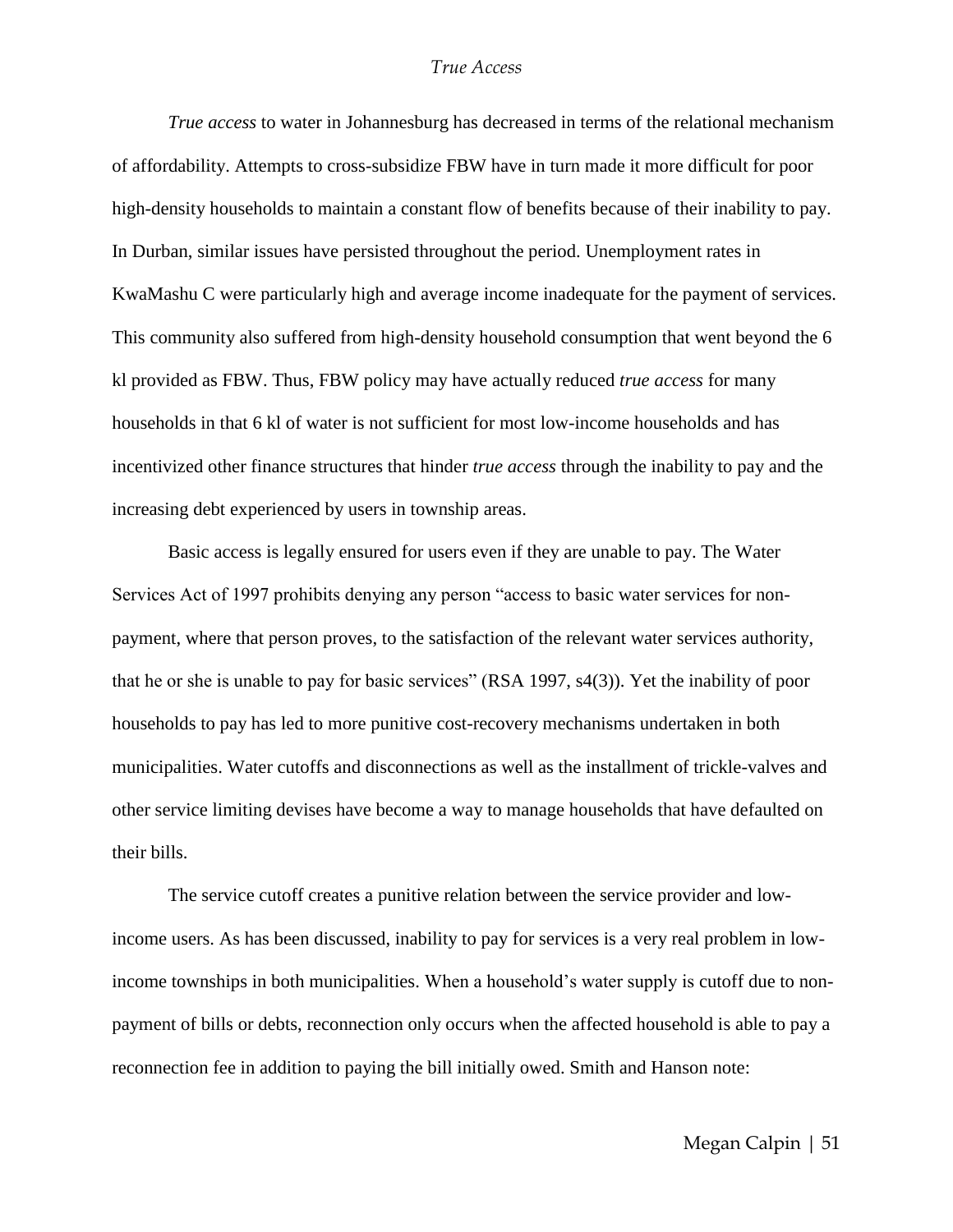As a debt management strategy, water cutoffs have proved to be ineffective in motivating service users to pay the backlogs in their accounts. Furthermore, cutoffs are an unsustainable strategy from an administrative perspective; it costs the city too much in both billing and staff time to carry out the cutoffs and reconnections (Smith and Hanson 2003, 1542).

Given the inability of many households to pay their water bills upfront, which in many cases leads to cutoffs, it is not feasible for users to pay for reconnections requiring large amounts of capital. In the case when users are simply unable to pay, the extent of the disconnection could last for several weeks or even months. The use of cutoffs seems to have eclipsed the rights enshrined in the Water Services Act of 1997. Thus relational mechanisms of *true access* negatively interact with structural, rights-based notions of access to ensure an unfavorable outcome for South Africa's poorest individuals.

Durban's water utility, eTWS, has also experimented with prepayment mechanisms in the city's poor neighborhoods, though cutoffs and evictions for lack of payment have been the most politically contentious. Unofficial numbers suggest that in early 2003, 800 to 1000 ‗disconnections' were taking place across the municipality *daily*, amounting to roughly 4000- 5000 per week, affecting as many as 25,000 people overall (Loftus 2005, 194). Another punitive recourse is the installation of trickle valves, in which some households are not cut-off entirely from the supply of water. These homes have their flow restricted, creating a problem of underconsumption of even the FBW allotment. Loftus notes that many KwaMashu C residents could stand at the access point for many hours before filling a tank of 10-15 liters (Loftus 2005, 194).

In Johannesburg, because of Soweto's low payment rate (13 percent) and the high existing levels of debt, the city's water utility decided to move towards a more controlled mechanism of access in the metropolitan townships: prepaid meters at the taps. JW hoped to accomplish two major reforms by introducing prepaid water meters. First, the utility promised to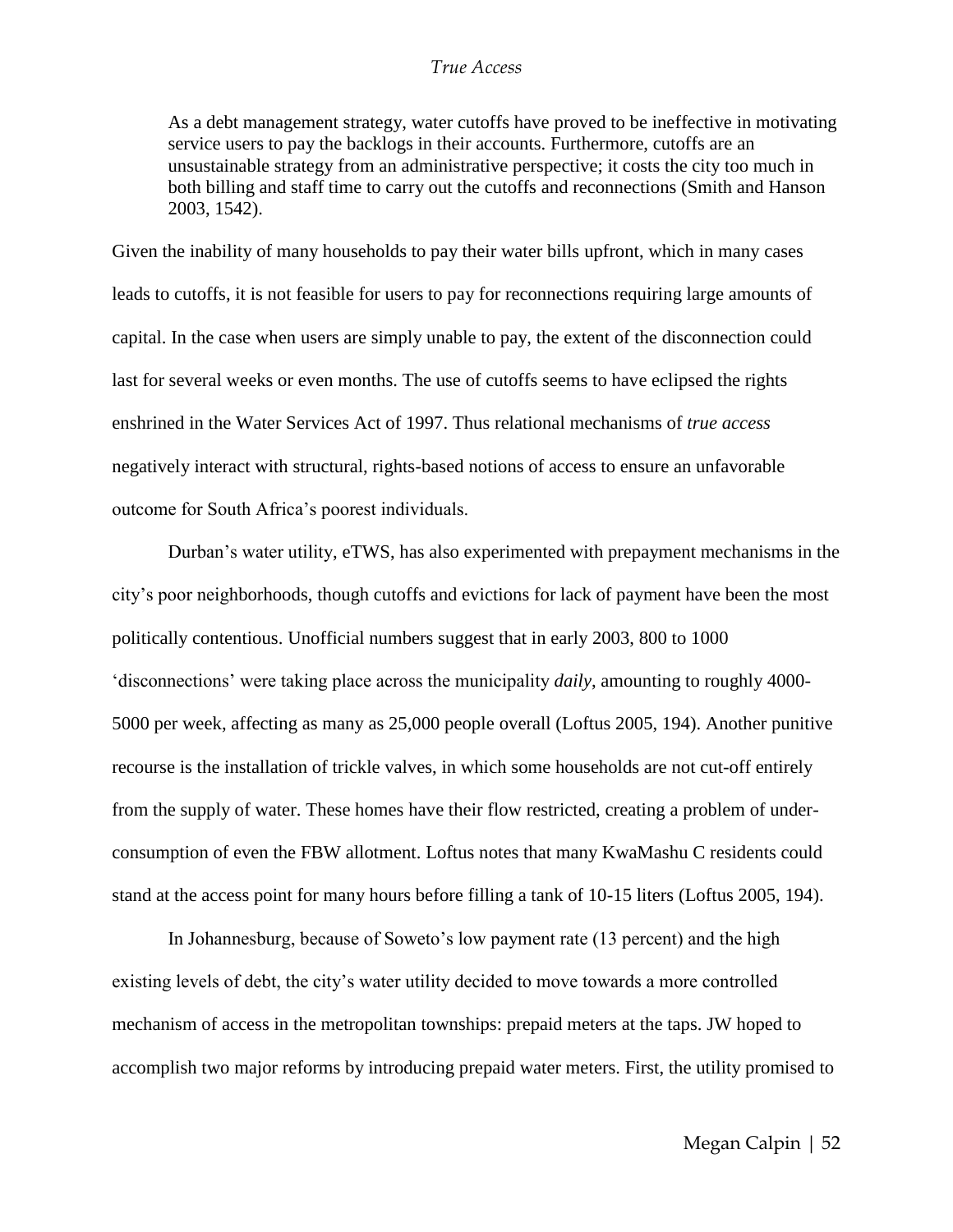write off \$1.5 million in debt owed by residents of Soweto in order to streamline billing (Smith 2006, 27). Second, JW protected itself from dealing with issues of debt in these townships again by ensuring that users would only have access to water beyond the free allotted amount if they had prepaid for this access. Thus prepayment has been used as a corrective and financially protective measure to ensure payment from all service users (Smith 2006, 26).

Consequences for the nonpayment of bills have been punitive against users who often cannot afford water services beyond the free 6 kl allotted to them monthly. The cutoff of service, disconnection of infrastructure, installation of pre-paid water meters, and even evictions allow for the service provider to establish a relationship of control and dominance over the country's urban poor. In Durban, cutoffs have been widespread as well as the installation of trickle valves to ensure users will not consume more than the free allotted amount if they cannot afford to do so. In Johannesburg, JW has struck deals with certain residents to install prepaid meters and write off debt in the hopes of turning over a new leaf for the city's financial control of water development. In both cases, the restriction of the continuous flow of benefits is greatly influenced by the ability of a user to pay for water services and the restrictions placed on their level of development.

*True access* will not be achieved for low income users in Johannesburg and Durban until the South African level of FBW is increased to more closely match the 50 liters per capita per diem suggested by the World Health Organization and the financing of this delivery does not penalize densely populated low-income households (1993). By increasing the amount of free water available for all citizens, especially low-income users, municipalities would be increasing *true access* to water for the most vulnerable citizens as well as promoting a better standard of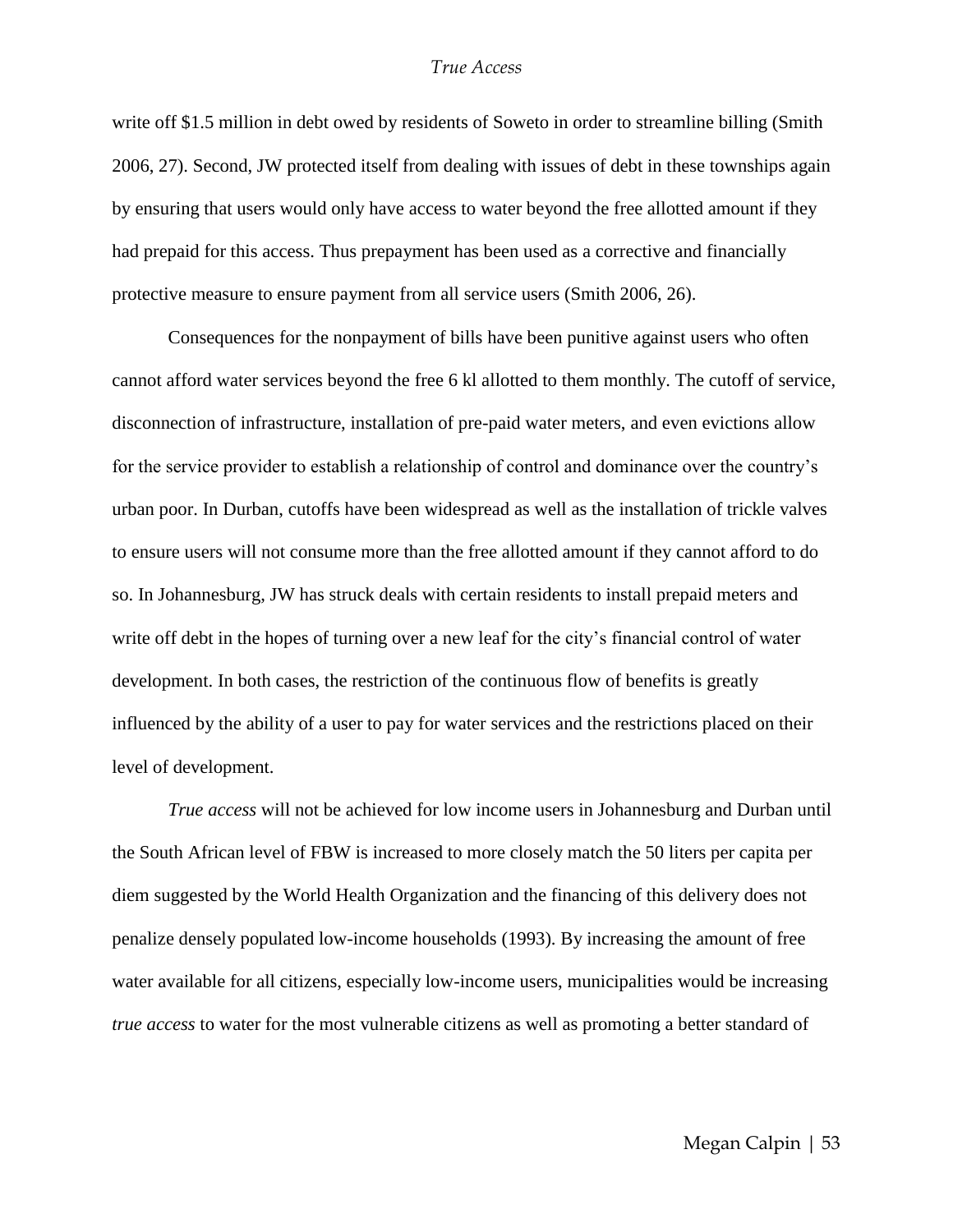living, health, and sanitation. The various cost-recovery mechanisms operating in Johannesburg and Durban reduce the *true access* to water experienced by low-income users.

Variation in relational mechanisms exists between the managerial models utilized in each municipality. Whereas cost-recovery methods have been somewhat similar in both Johannesburg and Durban, the relation of the respective service providers to the city council as well as to citizens is an important variable of difference for study. The degree of autonomy that each city council affords its respective utility is important for understanding the relation of the city council to the utility managers and the priorities of each group.

In the period this thesis studies, Johannesburg created a fully-corporatized utility that was legally separated from the metropolitan government. While the management contract had dual goals of improving operational efficiency and shifting services to be more customer focused, the former seems to have led to an overly technocratic utility that has minimized the redistributive goals once held by the ANC (Smith 2006, 15). Johannesburg's city council, as the sole shareholder, appoints the board of directors and the managing director of the company. JW, jointly created with the French Suez company, operates fully as a business (Smith 2006, 11). The directors of JW are responsible for overseeing company operations and ensuring the economic viability of the utility. Simultaneously, JW's directors are to make certain the utility adheres to city policies. The city's constantly changing developmental visions are difficult to pin down and often not in alignment with the board of director's concurrent responsibility to establish financial sustainability in service delivery (Smith 2006, 12). This causes an essential clash of economic and social interests in which social goals are often minimized to the narrowest of interpretations while ensuring commercial viability.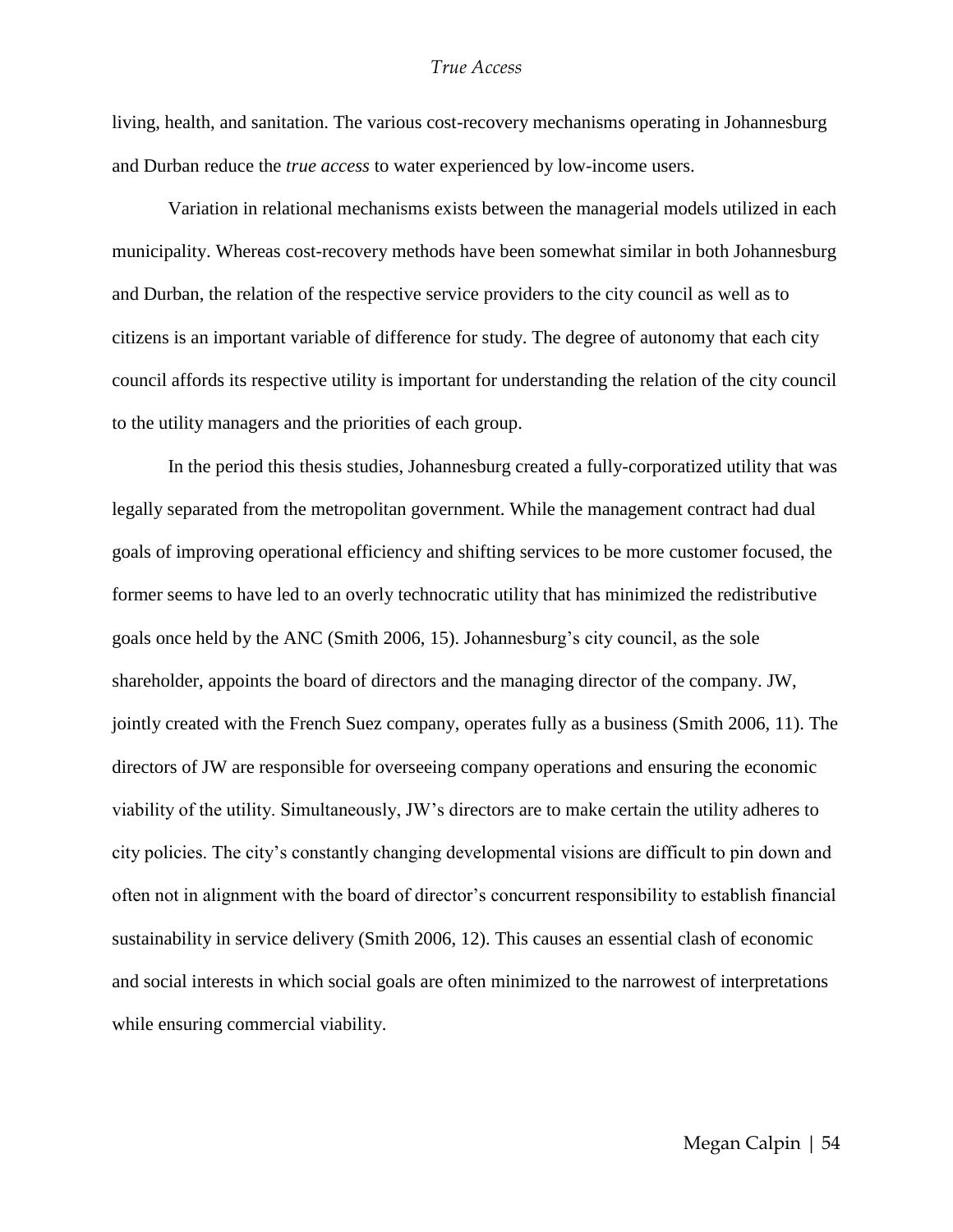In Durban, the financial and managerial functions of service delivery have been ringfenced since 1992. While the city had separated these functions from the city's other service operations, Durban remains the owner and operator of infrastructure. A fundamental difference exists in the public nature of Durban's water utility, even if financial ring-fencing can establish financially driven performance targets (McDonald and Ruiters 2005, 18).

Smith draws almost no distinction between the corporatization models of Johannesburg and Durban because they have both commercialized water in ways that are almost entirely inaccessible to poor users (2005, 183). For the measure of *true access* among low-income users, it may seem no different to deal with a corporatized public utility than one that is run through a PSP. Thus the expertise that supposedly comes with a PSP, fully corporatized model could increase the operational efficiency of a utility and some level of *true access*. However, so long as both models seek to recover costs from even the poorest of users, neither model can increase *true access* in any meaningful way.

Additionally, the relations outlined above are largely subject to change. As of 2006, the DWAF was undergoing institutional transformations to enhance their regulatory functions, which will no doubt lead to more centralized and top-down mechanisms of accountability (Smith 2006, 9). While it is important for municipal utilities to be held accountable for their services, the ANC's continued efforts to increase operational efficiency can only continue to alienate hopes of deepening democracy through bottom-up accountability mechanisms.

As has been shown, relational mechanisms concerning *true access* are quite varied and extend beyond those outlined in this paper. The mechanisms outlined in this thesis, however, are those most commonly discussed in the corporatization and service delivery literature and are of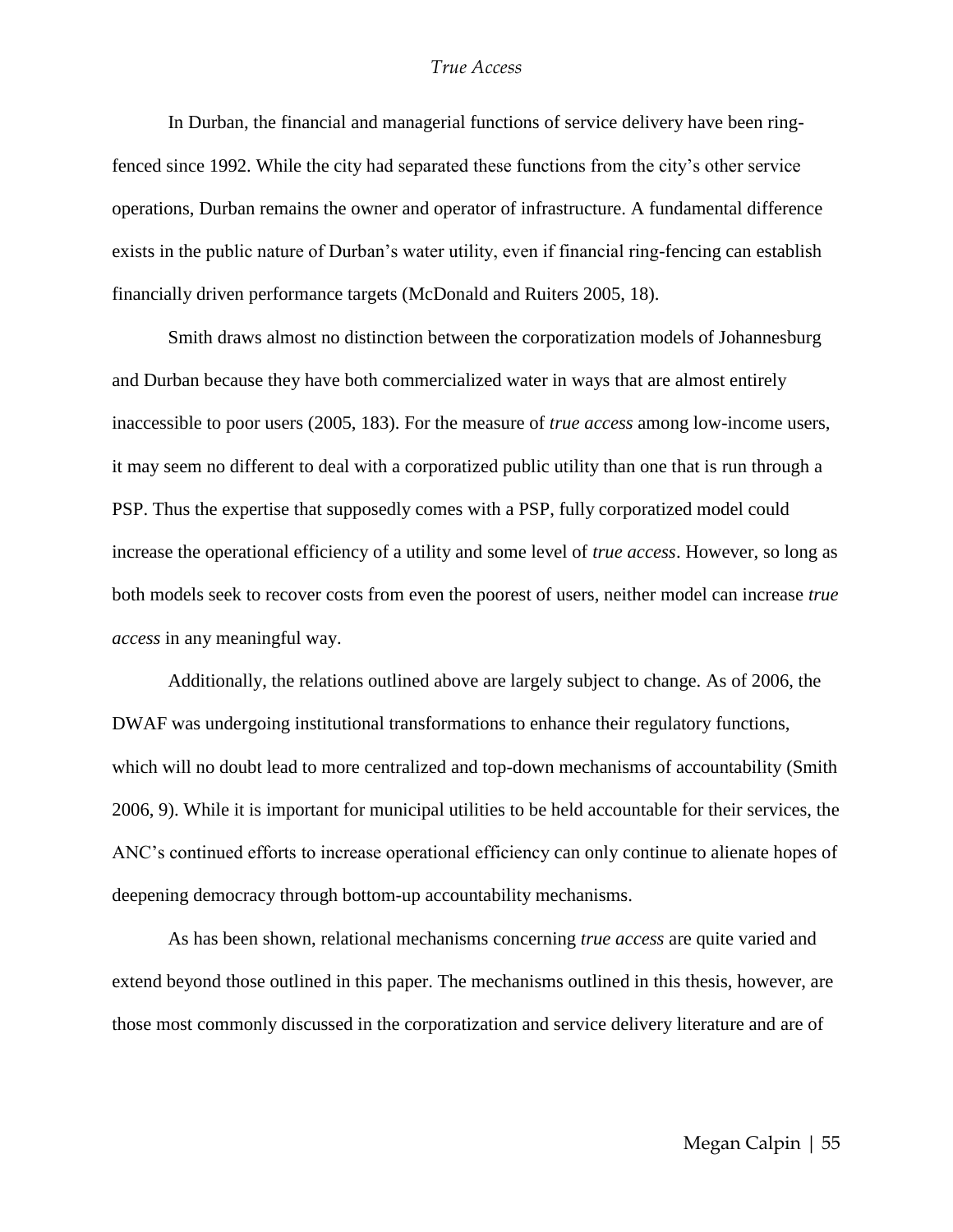greatest interest for the purposes of this paper. It is clear that *true access* is quite limited in both municipalities, as cost-recovery has seemingly become a priority over basic access.

#### *Ideological Mechanisms Affecting True Access*

The last mechanisms to be addressed are those concerning the underlying ideologies that inform the actions of service users, utilities, and city councils. It is beyond the scope of this study to fully analyze the complex ideological mechanisms at work in the South African water service delivery debate. Thus, a few of the major ideologies will be discussed below in order to introduce the topic.

One ideology supposedly informing service users' relations with service providers is the "culture of non-payment." Local officials tend to view high non-payment rates in townships as a "cultural residue from the apartheid period" (Smith 2006, 4). During the municipal service boycotts of the 1980s, residents of poorly serviced townships protested the mismanagement and corruption of their local authorities. In response to deteriorating service delivery, citizens organized in a refusal to pay service charges because they viewed their government as illegitimate and unwilling to improve upon local conditions (Smith 2006, 4). The argument by local officials in post-apartheid South Africa is that this "culture of non-payment" from the 1980s is still present in many townships.

Pape and McDonald discuss an oppositional ideology known as the "culture of nonservicing" (2002, 7). Whereas the culture of nonpayment argument suggests that township residents do not value water as a precious commodity nor do they see the need to pay for water delivery services, the culture of non-servicing argument blames the service provider for hostile relations. Centered on the idea that better service and infrastructure development would greatly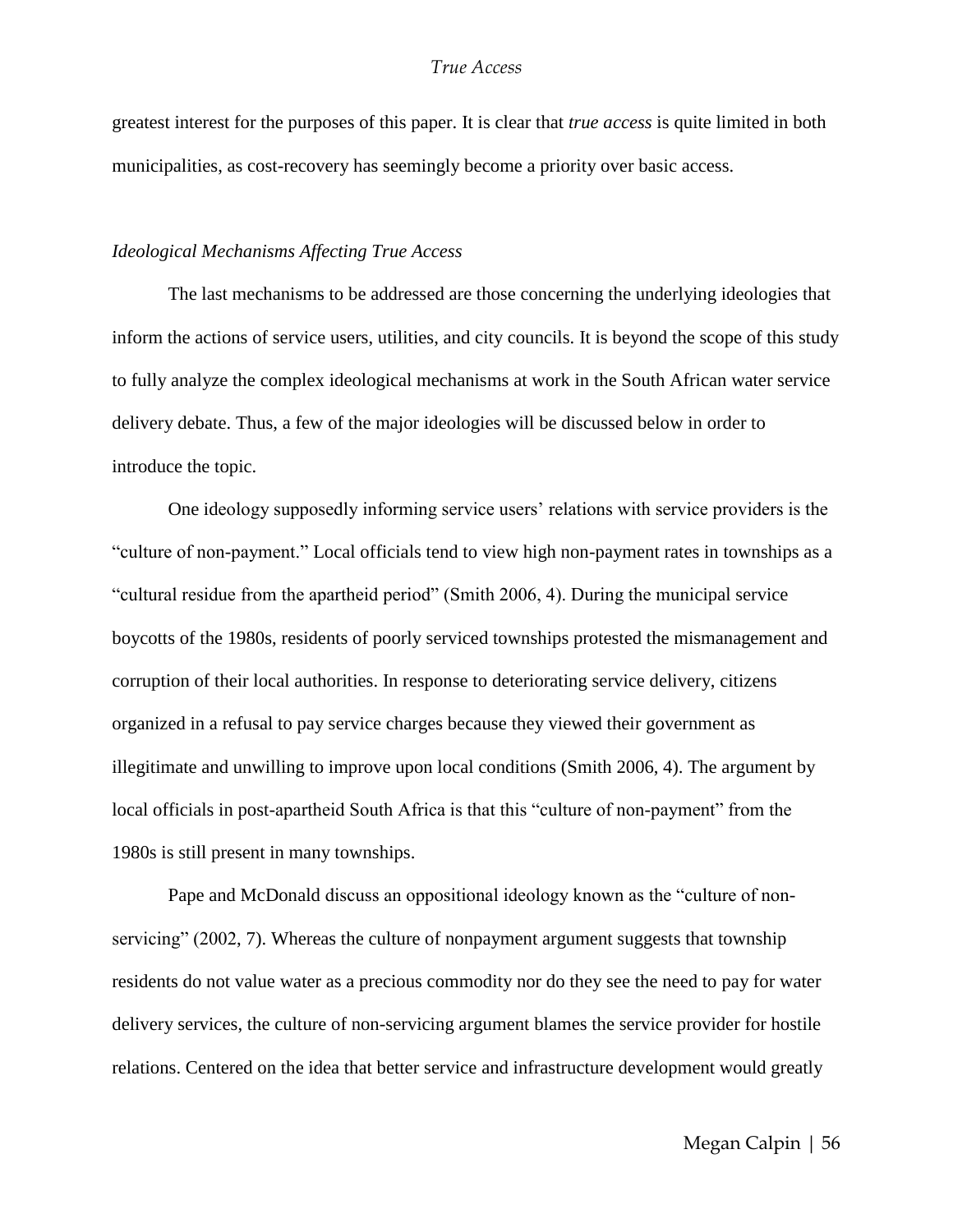improve the quality of life of township residents, the culture of non-servicing argument suggests that water utilities and city councils do not care about poor users and their lack of access to quality water connections (Pape and McDonald 2002, 7). The nonpayment versus non-servicing debate hinges on payment for services. City officials and utility managers believe that lowincome users refuse to pay; low-income users believe that municipal service providers refuse to provide them with a higher LOS because they cannot extract any profit from the poorest communities. Both arguments are based on somewhat misguided conceptions of the other side, and neither serves to aid in extending *true access*.

Other ideological mechanisms involve municipal governments and their willingness to hear redress from low-income users. One anecdote from Durban is instructive. Christina Manquele, a 35-year-old mother of seven from Chatsworth, a township in Durban, filed suit against the Durban Transitional Metropolitan Council in 2001. She was contesting the disconnection of her water supply under the rights enumerate to her in the 1997 Water Services Act (Loftus 2005, 193). The court's final decision stated that Manquele had ‗chosen' not to limit herself to the council's free water allowance (and instead used more beyond the allotted 6 kl) and furthermore had tried to reconnect illegally, that she had forgone any right to water. Directly following the case, despite the decision which essentially reserved the right to be able to disconnect users, the municipality stated that it would no longer disconnect users, but would rather install flow restrictors or trickle valves to restrict access to free basic allowances (Loftus 2005, 193).

The notion that service users have a choice is to suggest that they have a level of agency above and beyond the historical relational mechanisms which apartheid enforced or the patterns of unemployment and lack of access to capital in South Africa's poorest and most neglected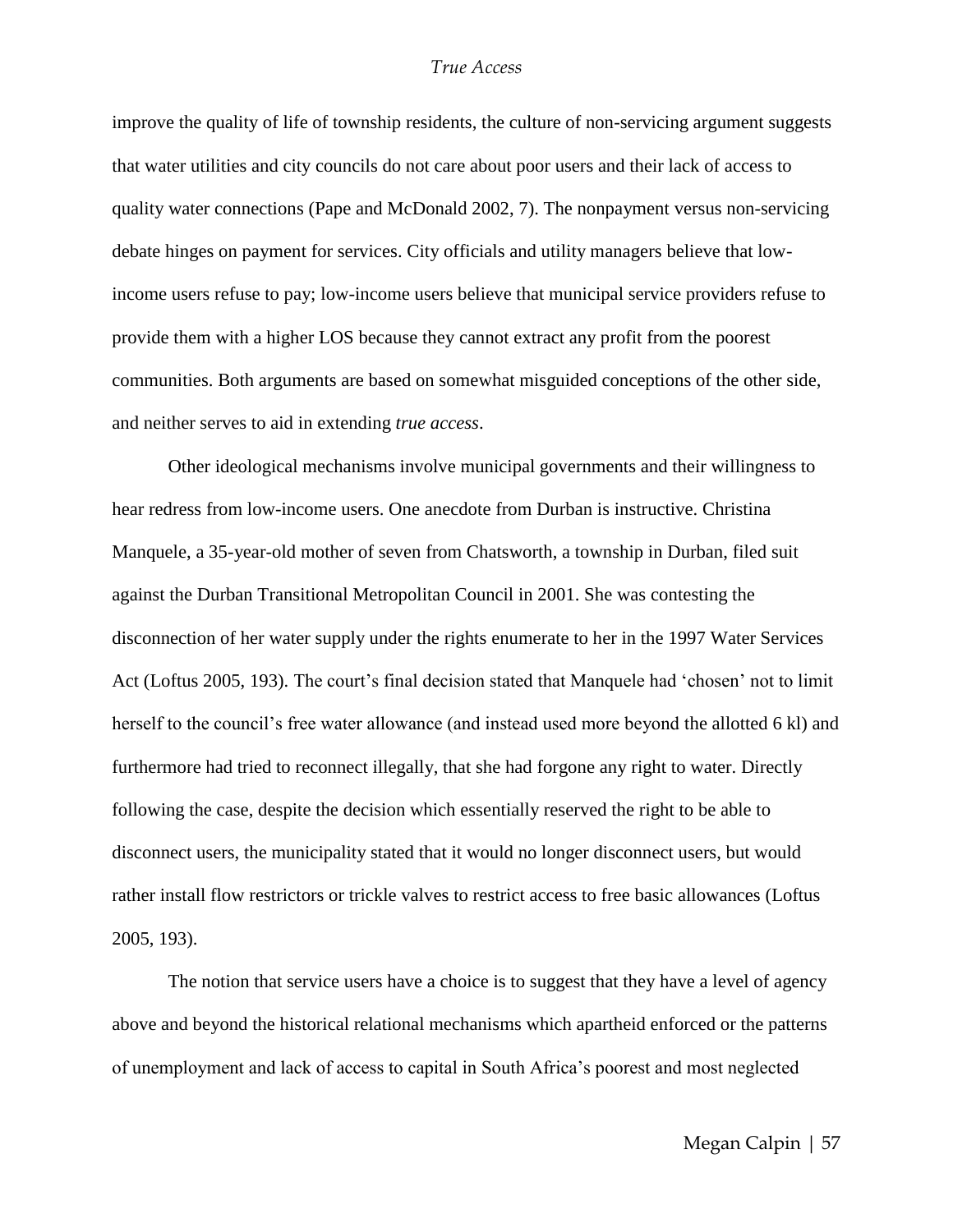townships. One might call this ideology a 'culture of cost recovery' or perhaps the 'culture of personal responsibility.' At the opposite extreme might be those who believe that water, as a basic human right ensured by the 1996 Constitution, should be free and unlimited. This could be considered a 'culture of free services.' This ideology could be quite similar to that of the 'culture' of nonpayment' and would have to be made distinct.

Structural mechanisms incorporated the rights of users and the legal responsibilities of the state and service providers. Relational mechanisms spoke to the complex socio-economic factors to consider when regarding *true access* for users, specifically low-income users. As a group, low-income users have the lowest levels of *true access*. Finally, ideological mechanisms of interest were introduced to begin thinking about the complex political arguments involved in the responsibilities of service delivery.

#### **VII. Conclusion of Thesis**

This thesis has presented a theory of *true access* to public services that serves to expand traditional thinking about user access. In applying the theory to two South African metropolitan municipalities, an empirical study of user ability to continually benefit from water services was undertaken. This most similar case comparison measured Johannesburg's fully corporatized model of water utility management against Durban's publicly-run corporatized utility. By incorporating notions of relational and ideological mechanisms at work in a user's ability to benefit from water resources, this thesis has attempted to expand thinking about access beyond the property- and rights-based notions of property currently utilized by the South African government. While basic levels of access are constitutionally and legally ensured, the narrow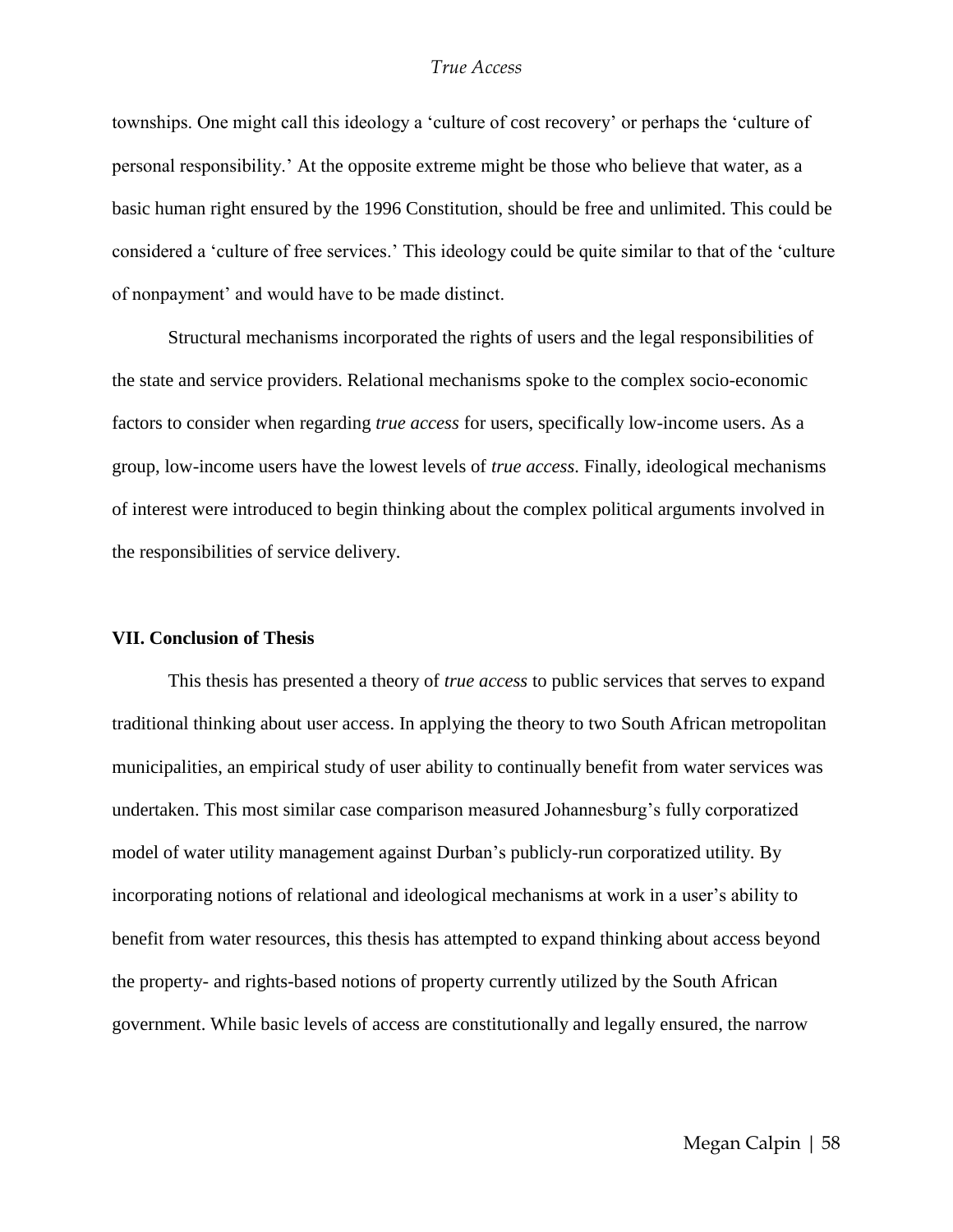definition of access draws on traditional notions of *rights* to access. This study is concerned with the many nuances affecting a citizens' ability to benefit from water resources in a sustained way.

The initial discussion of apartheid's urban segregation and development set the stage for understanding the major challenges faced by the ANC in extending and equalizing service delivery. Apartheid's deliberate channeling of privilege, capital and development to white regions has left formerly black regions to suffer from a lack of basic services and infrastructure. The transition to democracy, which took place in the early to mid-1990s, emerged through a series of transitional phases. Most notably, decentralization was established in the 1996 Constitution through a co-operative federalist framework.

Despite the ANC's tendency to promote democratic decentralization and citizen participation in the transitional period, the party's technocratic tendencies have largely controlled much of the process of decentralization, sterilizing government agencies from politics. Nowhere has this been clearer than in the issue of service delivery. Constitutionally, municipalities are charged with the delivery of services such as water, sanitation, and electricity. ANC policies throughout the 1990s have encouraged PSPs as well as full cost-recovery, steering municipal governments towards utility management models that ensure the financial viability of delivery.

These top-down policies have guided Johannesburg and Durban's metropolitan service delivery practices. Although Durban's water utility was ring-fenced in 1992, the continuing corporatized management was further encouraged by DWAF and ANC policies. Johannesburg, in response to the financial crisis faced in water delivery and at the behest of national policy, fully corporatized its water utility through the legal system and by way of establishing JW, a PSP with the French-based Suez Group. This thesis then compared these two varying models of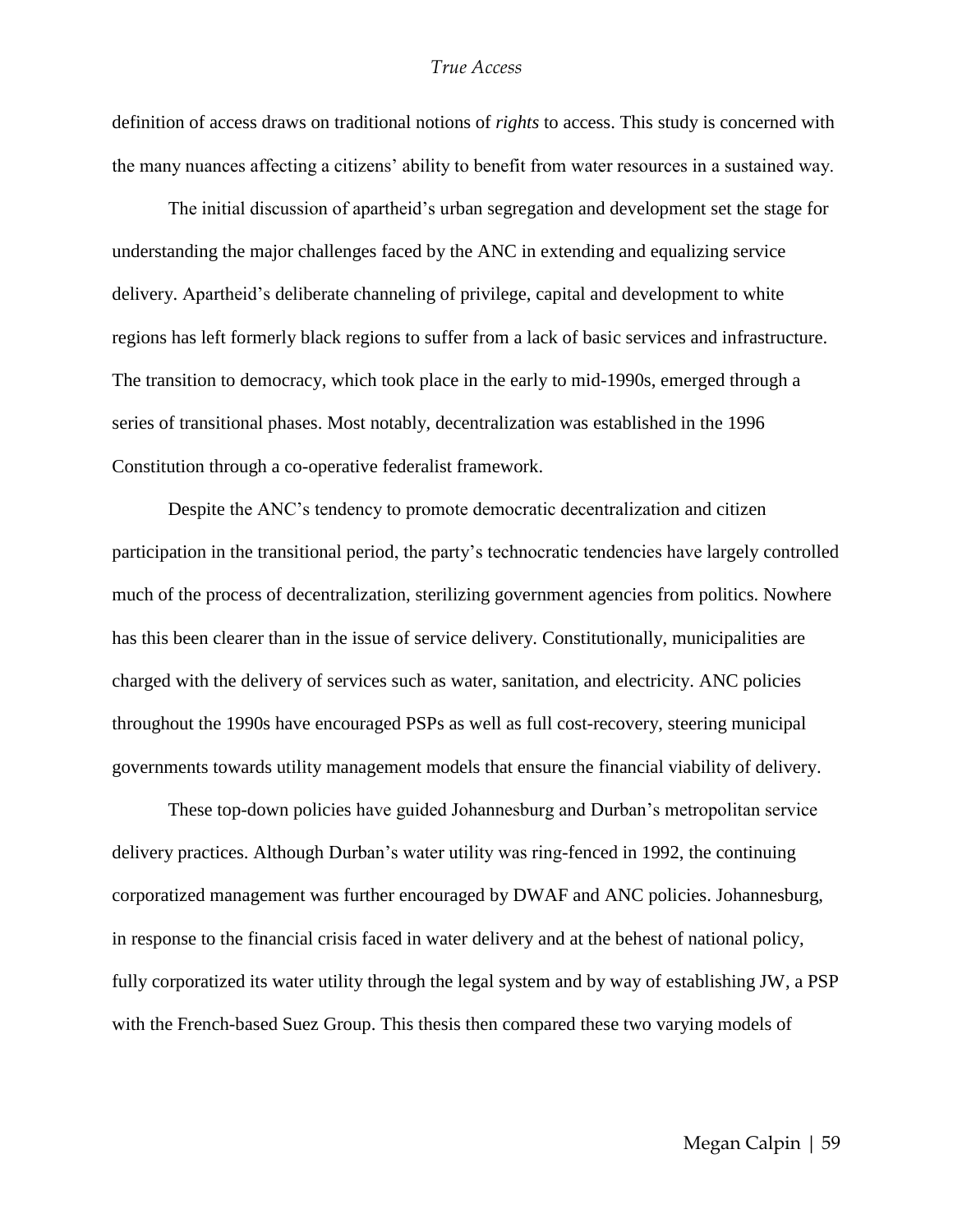corporatization based on their ability to provide their respective users with *true access* to water services in the period from 2001 to 2007.

#### *Summary of Key Findings*

In the study of *true access*, three mechanisms of interest were identified to analyze the successes of each municipality in increasing access to water from 2001 to 2007. Structural mechanisms, largely rights- and property-based measures of *true access*, were found to be almost identical in Johannesburg and Durban in the time period measured. Both municipalities increased rights-based access in the period from 2001 to 2007 due to the DWAF's FBW Program. Observing property-based access gains, Durban increased access to piped water from 94.8 percent to 97.6 by 2007 (StatsSA 2007a). Johannesburg had a higher starting level of piped water access (97 percent) and increased access to a level of 98.3 by the end of the studied period (StatsSA 2007a). Durban surpassed Johannesburg in terms of the relative extension of service, whereas Johannesburg still led in terms of the overall number of consumers reached. However, both can be acknowledged for increasing *true access* to users based on the indicators observed.

Relational mechanisms were the most pivotal for this study. First, disaggregating the forms of piped access users experience into the three basic types of piped access points (inside the dwelling, inside the yard, outside the yard) helps deepen one's understanding of the ‗continuous ability' of a user to benefit from water resources. The data shows that a mere 50 percent of users in each municipality were able to access water from a piped access point within their home (StatsSA 2007a). Johannesburg was able to increase in-home access to an astonishing 70.8 percent of users by 2007 (StatsSA 2007a). Durban also made strides for this level of access, extending the highest form of access to 62 percent of users by 2007 from the 50.5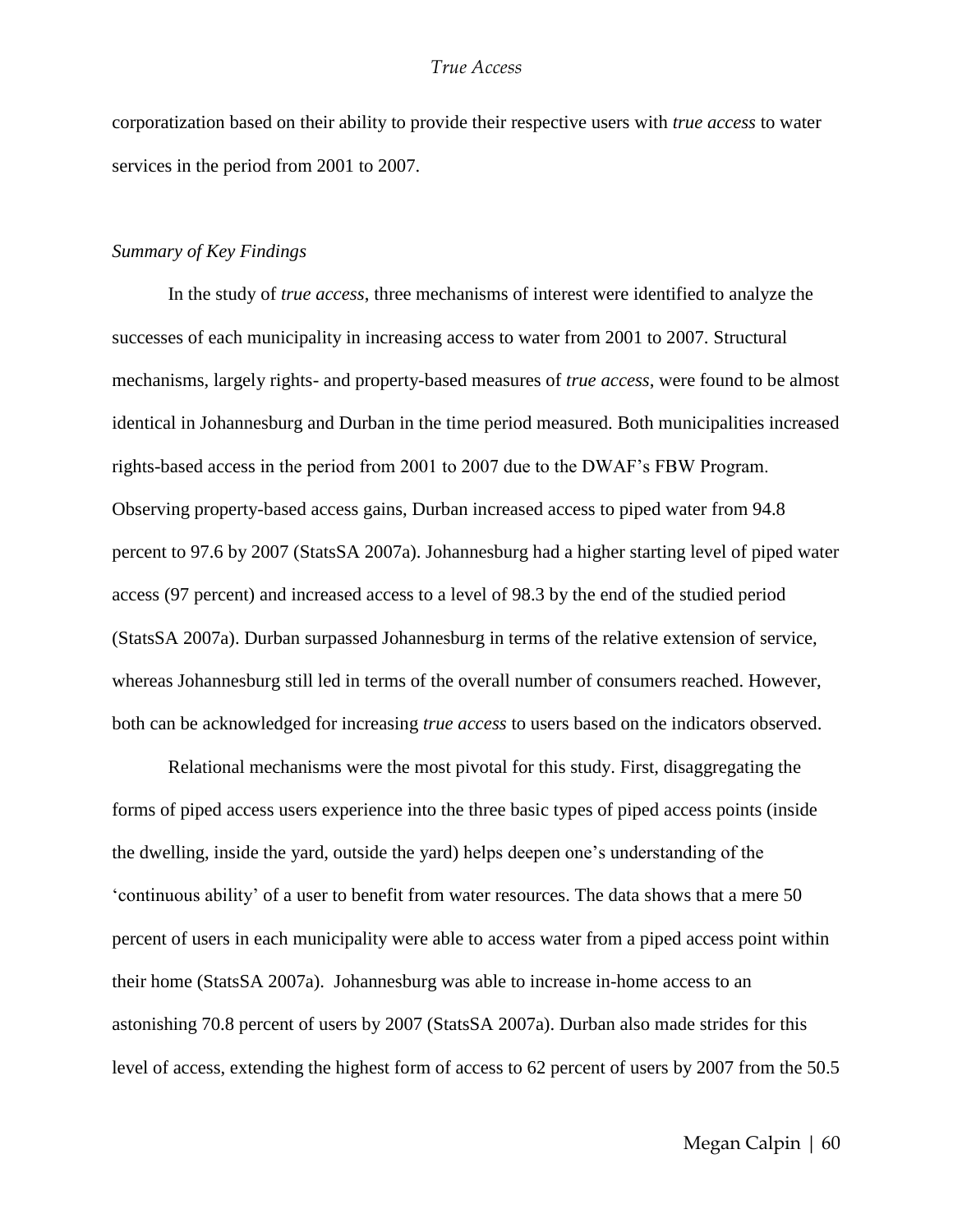percent served in 2001 (StatsSA 2007a). Thus, in terms of this mechanism of *true access*, JW, the fully corporatized utility, seems to have surpassed the publicly-run eTWS.

However, other relational mechanisms at work in both municipalities inform the quantitative data presented above. A user's ability to continuously benefit from water resources hinges on that user's ability to pay for water beyond the amount allotted for free. High nonpayment rates plague low-income townships and informal settlements across the country. Johannesburg's attempt to cross-subsidize FBW has ironically hindered access for high-density, low-income households because of the pricing strategy undertaken. Durban has many costrecovery mechanisms which hinder a user's *true access* because of service downgrading or cutoffs*.* This data has been largely anecdotal or incomplete, and the limitations of the analysis will be discussed in the coming section. However, in terms of *true access* to access points which are convenient and therefore more likely to be utilized continuously, Johannesburg's users achieved a greater level of *true access* in the period from 2001 to 2007.

Lastly, the ideological mechanisms underlying *true access* in each case inform the political debates around access to and payment for water infrastructure and benefit flows. This thesis juxtaposed the 'culture of nonpayment' and 'culture of non-servicing' arguments to show just a few of the many ideological mechanisms at work in the service delivery debate.

*True access* has been defined as the ability of water service users to continually benefit from a basic level of water through municipally-owned infrastructure. Utilizing this definition, it is clear that cost-recovery mechanisms in both municipalities have hindered *true access* for lowincome users. If viewed from a traditional rights-based standpoint, access to water has increased for users in both Johannesburg and Durban, and most notably the former. However, when viewed more expansively—with the criteria established in the theory of *true access*—it becomes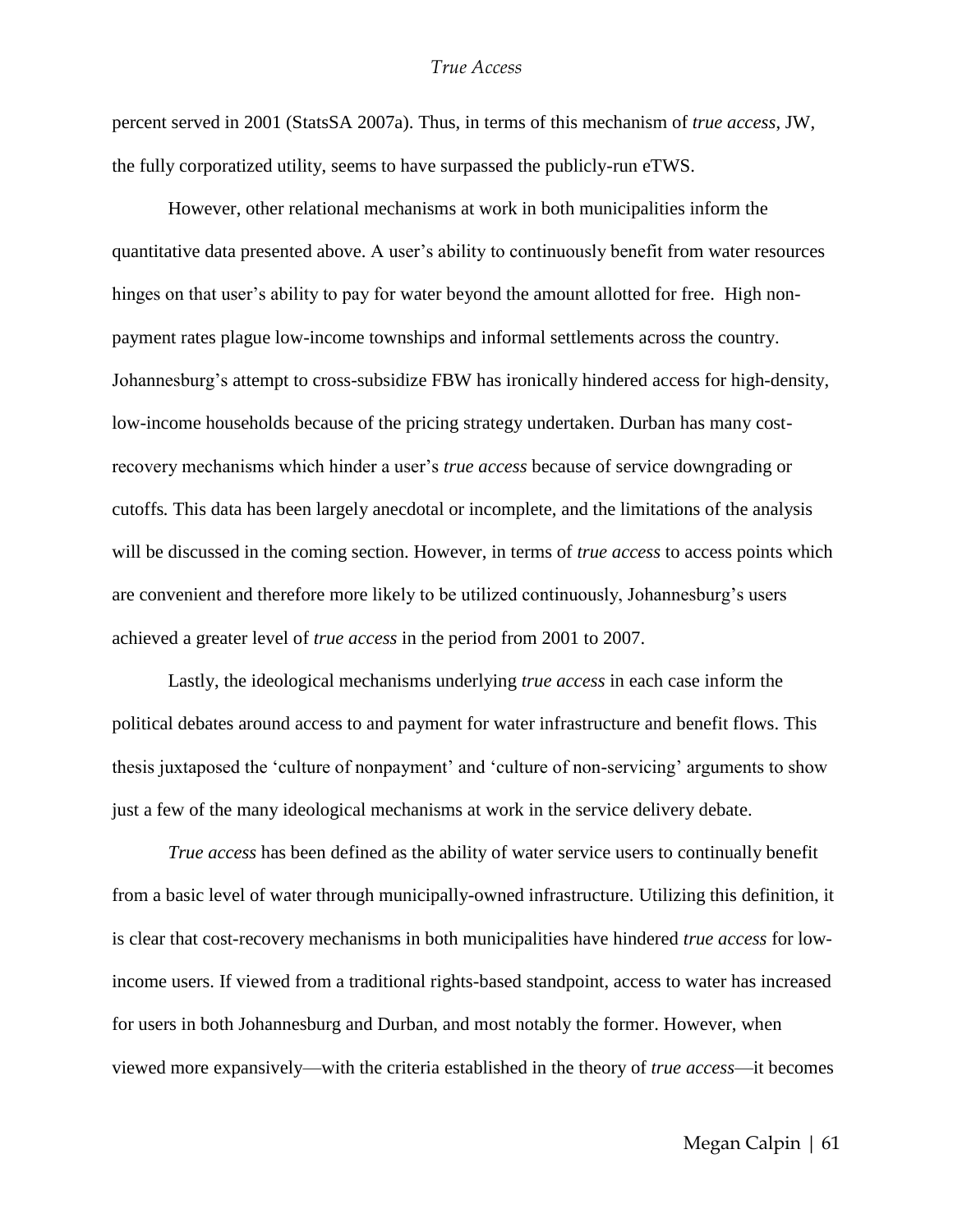clear that much remains to be done in terms of pricing and poverty alleviation in order to really expand *true access* to those who are in desperate need of water resources.

#### *Implications for Government Policy*

This study has put forth a theory of *true access* to expand how policy makers and government officials can conceptualize access to the services they provide. While it is impressive that the South African government legally ensures the right to water, the complex web of influences affecting a user's *true access* to water (or any service, for that matter) must be taken into account when developing redistributive or poverty alleviating government policy. The theory of *true access* established here can serve as a guide by which structural, relational, and ideological mechanisms affecting *true access* can be identified.

#### *Limitations of the Study and Future Research*

The inevitable limitations of time, location, and data have restricted this study. My analysis of the relational mechanisms concerning cutoffs, restrictions on connections, and evictions was largely qualitative based on a lack of quantitative data. In order to fully understand the *true access* experienced by low-income users in Johannesburg and Durban, sub-municipal data measuring levels of *true access* in high-, middle-, and low-income communities would be instructive for intra-region comparison. Data concerning cut offs would be crucial to undertaking another study of this kind. Also, data regarding water quality consistency could be added as another structural mechanism affecting a user's *true access* to water. Quality, as well as quantity and proximity to an access point, have been guaranteed by DWAF legislation. Similarly, the anecdotal development of ideological mechanisms in this study could use a more depth, perhaps from conducting interviews with utility managers and users of various income groups.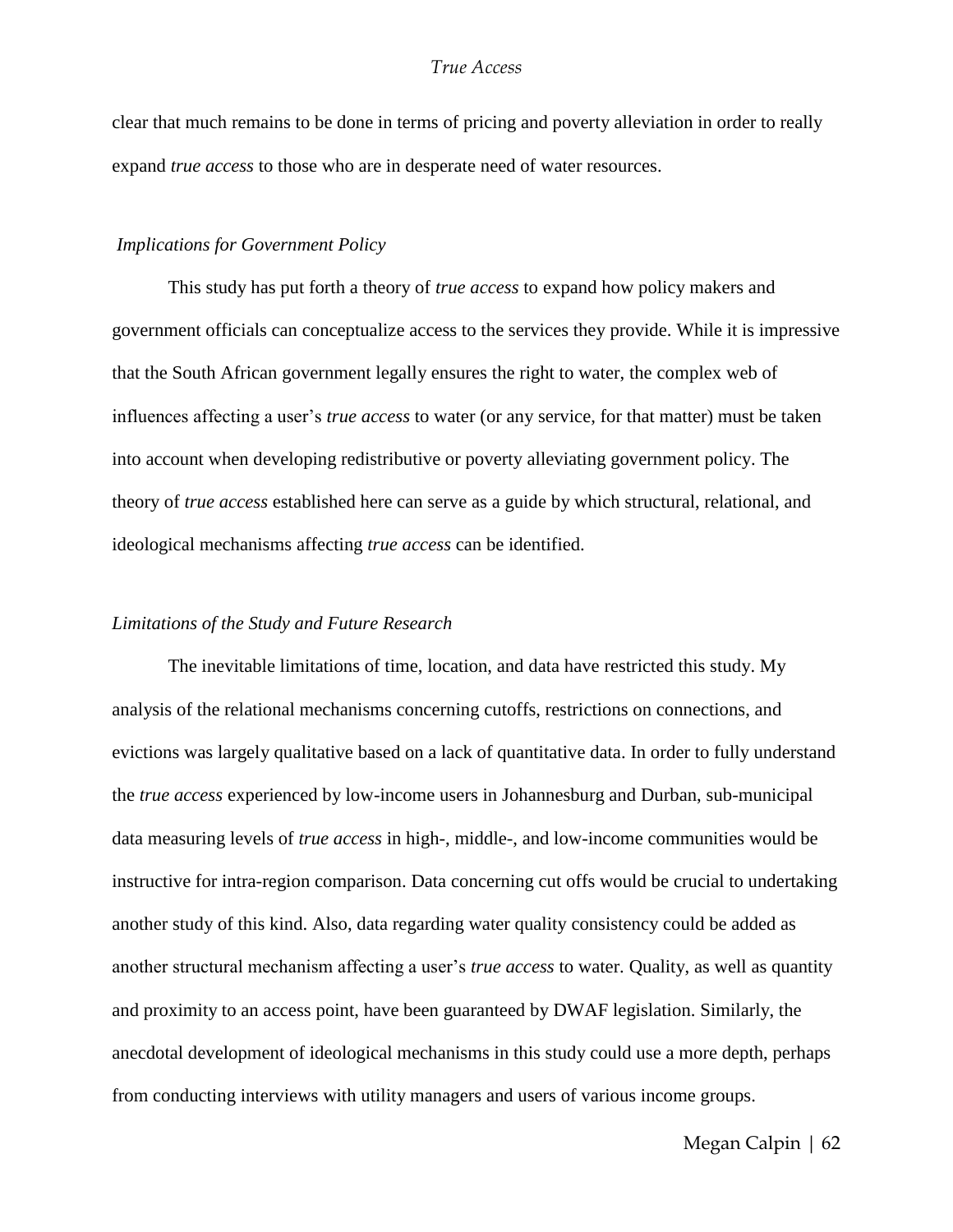### *Appendix*

|                                                            | <b>Table 3: Population Data</b>           |             |                                        |            |
|------------------------------------------------------------|-------------------------------------------|-------------|----------------------------------------|------------|
|                                                            | Johannesburg Metropolitan<br>Municipality |             | eThekwini Metropolitan<br>Municipality |            |
| Year                                                       | 2001                                      | 2007        | 2001                                   | 2007       |
| Municipality population                                    | 3,225,309                                 | 3,888,180   | 3,090,122                              | 3,468,086  |
| (Number of Households)                                     | (1,006,742)                               | (1,165,014) | (786, 746)                             | (833, 859) |
| Annual municipal population<br>growth rate $(2001 - 2007)$ |                                           | 3.4%        |                                        | 2%         |
| Total municipal population<br>growth rate $(2001 - 2007)$  |                                           | 20.6%       |                                        | 12.2%      |

*Source: StatsSA 2007a; author's calculations.*

| <b>Table 4: Level of Service for Water and Sanitation</b> |                              |                                                          |  |
|-----------------------------------------------------------|------------------------------|----------------------------------------------------------|--|
| Level of Service (LOS)                                    | <b>Status of Settlement</b>  | <b>Water Services</b>                                    |  |
| LOS <sub>1</sub>                                          | Impermanent informal         | <b>Communal Tank</b>                                     |  |
| LOS <sub>2</sub>                                          | Permanent informal or formal | Yard standpipe not<br>connected at plumbing<br>unmetered |  |
| LOS <sub>3</sub>                                          | Permanent informal of formal | Metered house<br>connection                              |  |

*Source: 2002/2003 JW Business Plan (Smith 2006, 25).*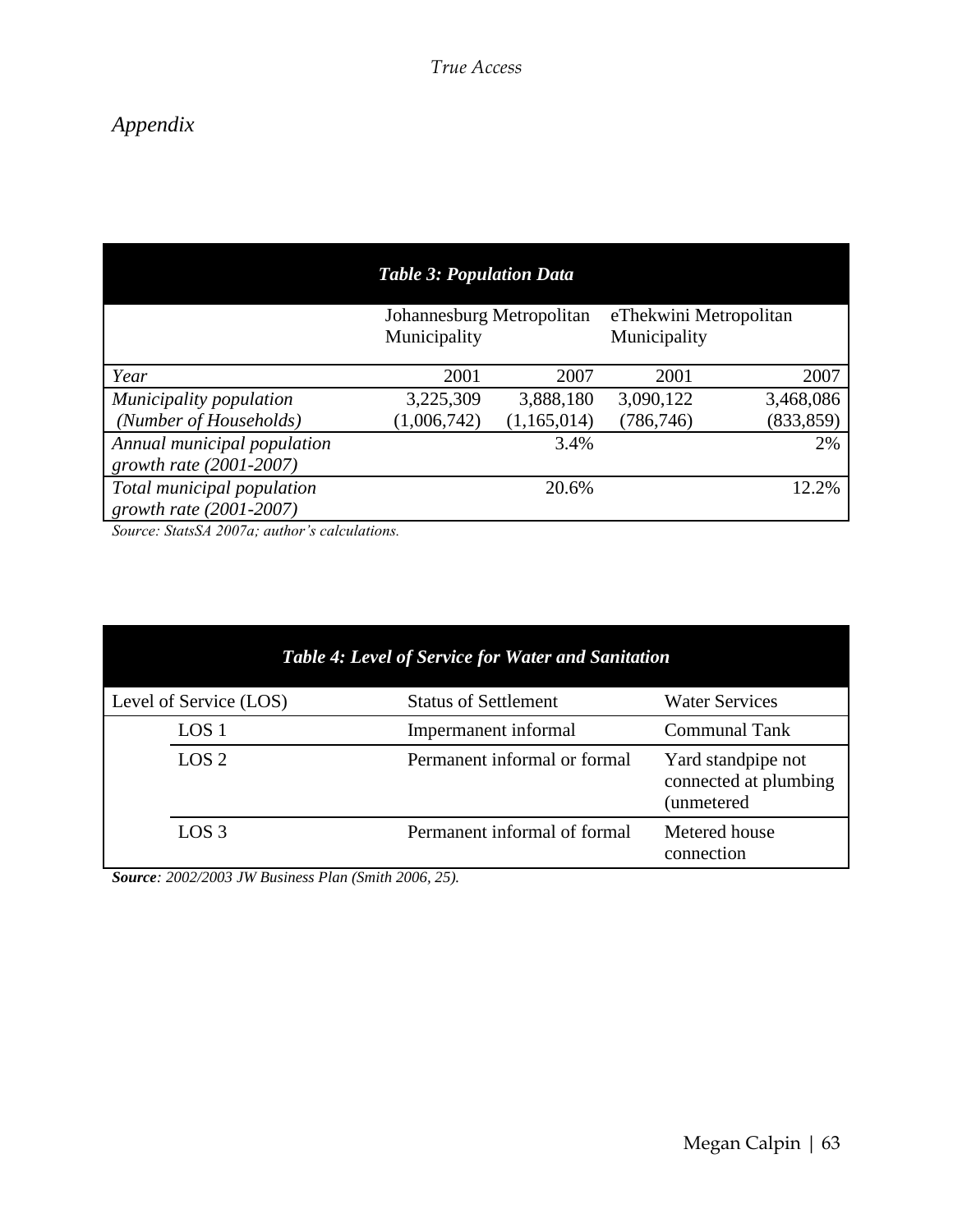#### **Bibliography**

- Atkinson, Doreen. 1998. Local Government in Inter-Governmental Relations: Towards Cooperative Governance? In *From a Tier to a Sphere: Local Government in the New South African Constitutional Order*, ed. Doreen Atkinson and Maxine Reitzes, 16-31. Sandton, South Africa: Heinemann.
- Bakker, Karen. 2003. *Good Governance in Restructuring Water Supply: A Handbook*. Federation of Canadian Municipalities, http://kn.fcm.ca, accessed March 25, 2010.
- Bakker, Karen and David Cameron. 2002. *Good Governance in Municipal Restructuring of Water and Wastewater Services in Canada.* Working Paper No. 1, Program on Water Issues, Munk Center for International Studies, University of Toronto, Toronto. www.powi.ca/recentresearch.html, accessed February 20, 2010.
- Budds, Jessica and Gordon McGranahan. 2003. Are the debates on water privatization missing the point? Experiences from Africa, Asia, and Latin America. *Environment and Urbanization* 15, no. 2: 87-113.
- Cameron, Robert. 1999. *Democratization of South African Local Government: A Tale of Three Cities.* Pretoria: J.L. van Schaik Publishers.
- Friedman, Steven, and Caroline Kihato. 2004. South Africa's Double Reform: Decentralization and Transition from Apartheid. In *Decentralization, Democratic Governance, and Civil Society in Comparative Perspective: Africa, Asia, and Latin America*, ed. Philip Oxhorn, Joseph Tulchin, and Andrew Selee,141-189. Washington, D.C.: Woodrow Wilson Center Press.
- Harrison, Philip, Alison Todes, and Vanessa Watson. 2008. *Planning and Transformation: Learning from the Post-Apartheid Experience*. New York: Routledge Press.
- Heller, Patrick. 2001. Moving the State: The Politics of Democratic Decentralization in Kerala, South Africa, and Porto Alegre. *Politics and Society* 29, no. 1: 131-163.
- Huntington, Samuel P. 1991. *The Third Wave: Democratization in the Late Twentieth Century*. Norman: University of Oklahoma Press.
- Kauneckis, Derek, and Krister Andersson. 2009. Making Decentralization Work: A Cross-National Examination of Local Government and Natural Resource Governance in Latin America. *Studies in Comparative International Development* 44, no. 1: 23-46.
- Krause, Matthias. 2009. *The Political Economy of Water and Sanitation*. New York: Routledge.
- McDonald, David A. 2002. The Theory and Practice of Cost Recovery in South Africa. In *Cost Recovery and the Crisis of Service Delivery in South Africa*, ed. David A. McDonald and John Pape, 17-37*.* New York: Human Sciences Research Council.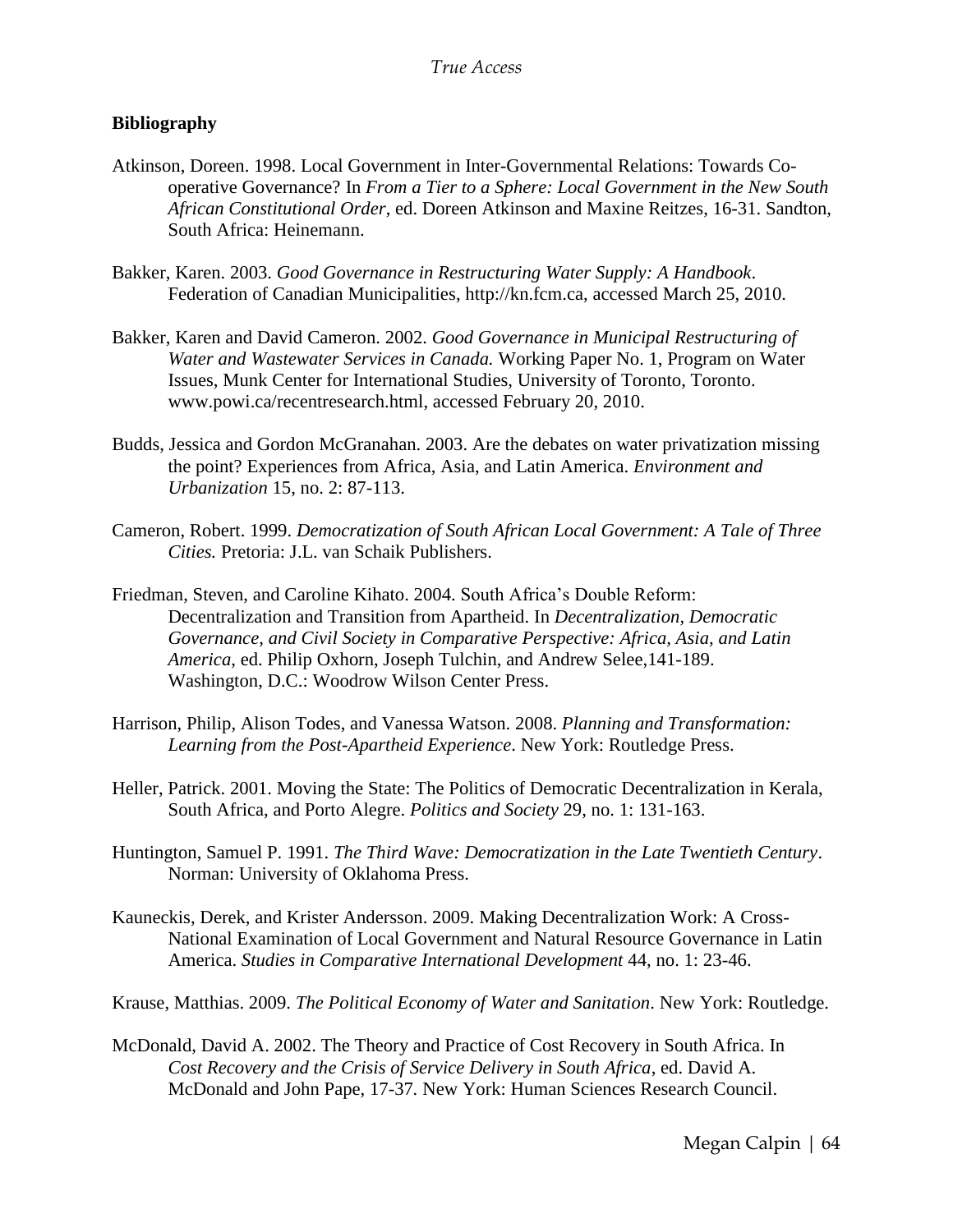- McDonald, David A. and Greg Ruiters. 2005. Theorizing Water Privatization in Southern Africa. In *Age of Commodity: Water Privatization in Southern Africa*, ed. David A. McDonald and Greg Ruiters, 13-42. Sterling, Virginia: Earthscan.
- Mosdell, Tim. 2006. Free basic services: The evolution and impact of free basic water policy in South Africa. In *Democracy and Delivery: Urban Policy in South Africa*, ed. Udesh Pillay, Richard Tomlinson, and Jacques du Toit, 283-301. Cape Town: Human Sciences Research Council.
- Pape, John and David A. McDonald. 2002. Introduction to *Cost Recovery and the Crisis of Service Delivery in South Africa*, ed. David A. McDonald and John Pape, 1-13*.* New York: Human Sciences Research Council.
- Peters, Karen and Sophie Oldfield. 2005. The Paradox of 'Free Basic Water' and Cost Recovery in Grabouw: Increasing Houshold Debt and Municipal Financial Loss. *Urban Forum* 16, no. 4: 313-335.
- Republic of South Africa (RSA). 1993. Local Government Transitional Act, Act 209 of 1993. http://www.info.gov.za/view/DownloadFileAction?id=71082 (accessed on April 3, 2010).
- Republic of South Africa (RSA). 1996. Constitution of the Republic of South Africa No. 108 of 1996*.* http://www.info.gov.za/documents/constitution/1996/a108-96.pdf (accessed March 3, 2010).
- Republic of South Africa (RSA). 1997. Water Services Act No. 108 of 1997. www.info.gov.za/view/downloadfileaction?id=70766 (accessed on February 20, 2010).
- Republic of South Africa (RSA). 1998. White Paper on Local Government. http://www.treasury.gov.za/legislation/mfma/guidelines/whitepaper.pdf (accessed November 20, 2009).
- Republic of South Africa (RSA). 2000. Municipal Systems Act No. 32 of 2000. www.ppp.gov.za/documents/ppp\_legis/Municipal\_Systems\_act\_32-00.pdf (accessed February 17, 2010).
- Republic of South Africa, Department of Water Affairs and Forestry (RSA DWAF). 2002. Report of the Department of Water Affairs and Forestry. www.dwa.gov.za (accessed March 15, 2010).
- Ribot, Jesse and Nancy Lee Peluso. 2003. A Theory of Access. *Rural Sociology* 68, no. 2: 153- 181.
- Smith, Laïla. 2005. The Murky Waters of Second Wave Neoliberalism: Corporatization as a Service Delivery Model in Cape Town. In *Age of Commodity: Water Privatization in*